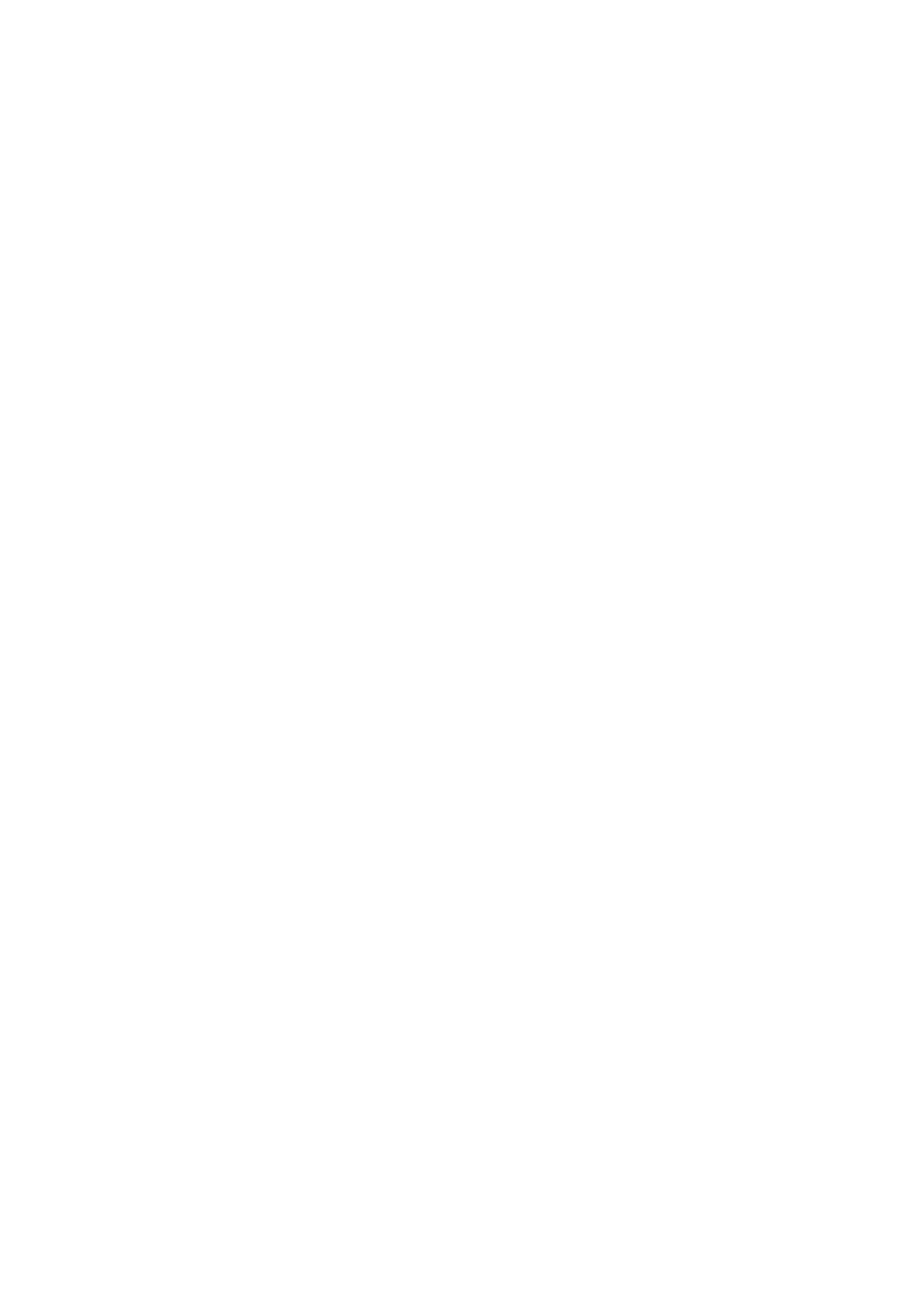# **Table of Contents**

| I.  |                                                                            |
|-----|----------------------------------------------------------------------------|
|     |                                                                            |
|     |                                                                            |
|     |                                                                            |
|     |                                                                            |
|     |                                                                            |
|     |                                                                            |
|     |                                                                            |
|     |                                                                            |
|     | <b>III Attachments</b>                                                     |
|     |                                                                            |
|     |                                                                            |
|     | 3. Report on Issuances of Convertible Bonds in 2020  17                    |
|     | 4. Code of Ethical Conduct for Directors and Managers  19                  |
|     | 5. Independent Auditors' Report and 2020 Unconsolidated Financial          |
|     |                                                                            |
|     | 6. Independent Auditors' Report and 2020 Consolidated financial statement  |
|     | 31                                                                         |
|     |                                                                            |
|     | 8. Comparison Table of Rules of Procedure for Shareholder Meetings Before  |
|     |                                                                            |
|     | 9. Comparison Table of Procedures for Election and Appointment of          |
|     |                                                                            |
| IV. | <b>Appendices</b>                                                          |
|     |                                                                            |
|     | 2. Rules of Procedure for Shareholder Meetings (Before Amendment) 54       |
|     | 3. Procedures for Election and Appointment of Directors (Before            |
|     |                                                                            |
|     |                                                                            |
|     | 5. Proposals from shareholders who own at least 1% of the Company's issued |
|     |                                                                            |
|     | 6. The Impact of Stock dividend Issuance on Business Performance, EPS,     |
|     |                                                                            |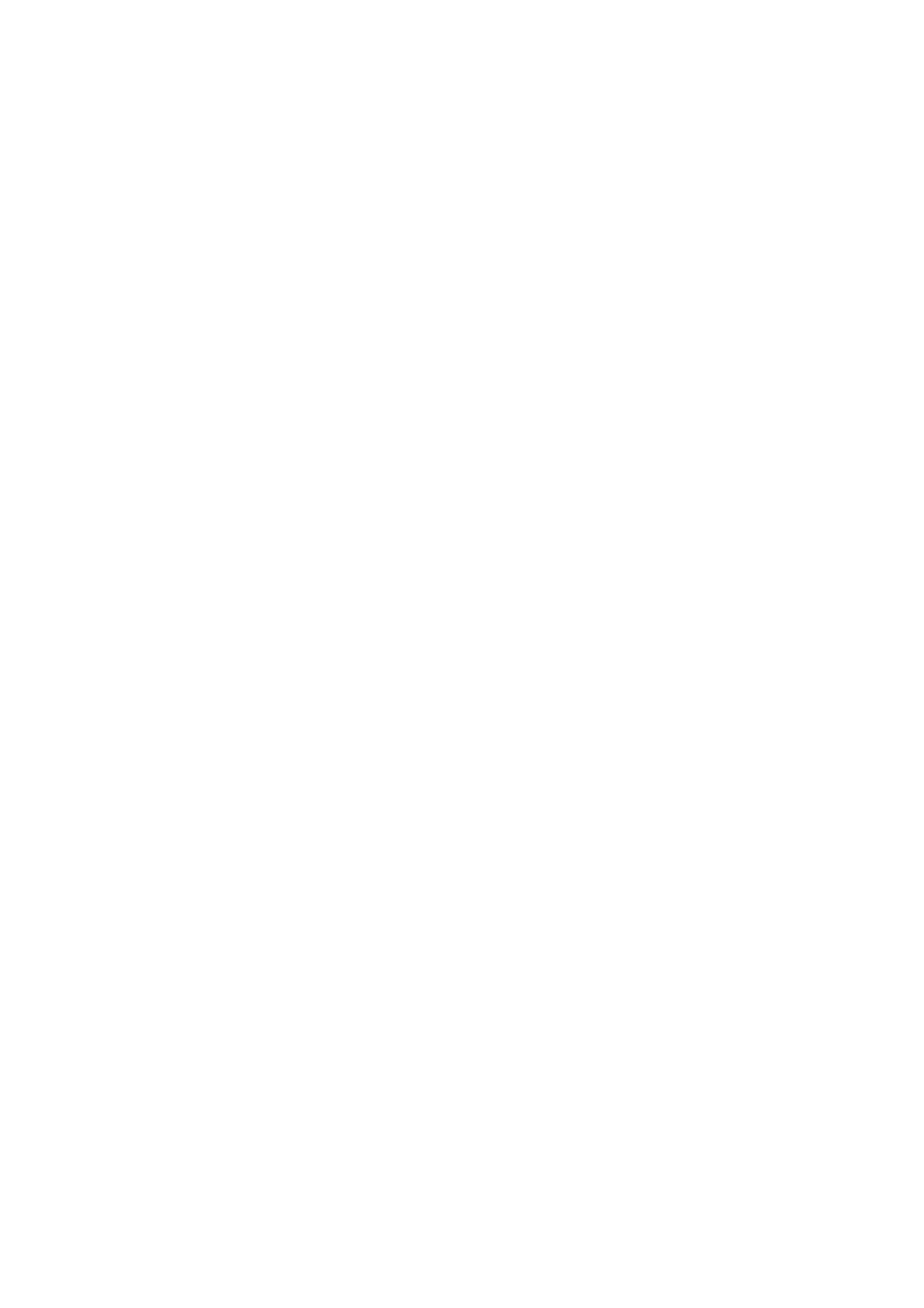# **CHINA FINEBLANKING TECHNOLOGY CO., LTD**

# **Procedures for 2021 General Shareholders' Meeting**

Time: 2pm, May 28, 2021 (Friday)

PLACE: No. 40, Xinggong Road, Shengang Township, Changhua County (The Company's Main Conference Room)

- **1. Call the Meeting to Order**
- **2. Chairperson's Remarks**
- **3. Management Presentation**
- **4. Matters to be Ratified**
- **5. Matters to be Discussed**
- **6. Election Matters**
- **7. Other Proposals**
- **8. Extemporary Motions**
- **9. Adjournment**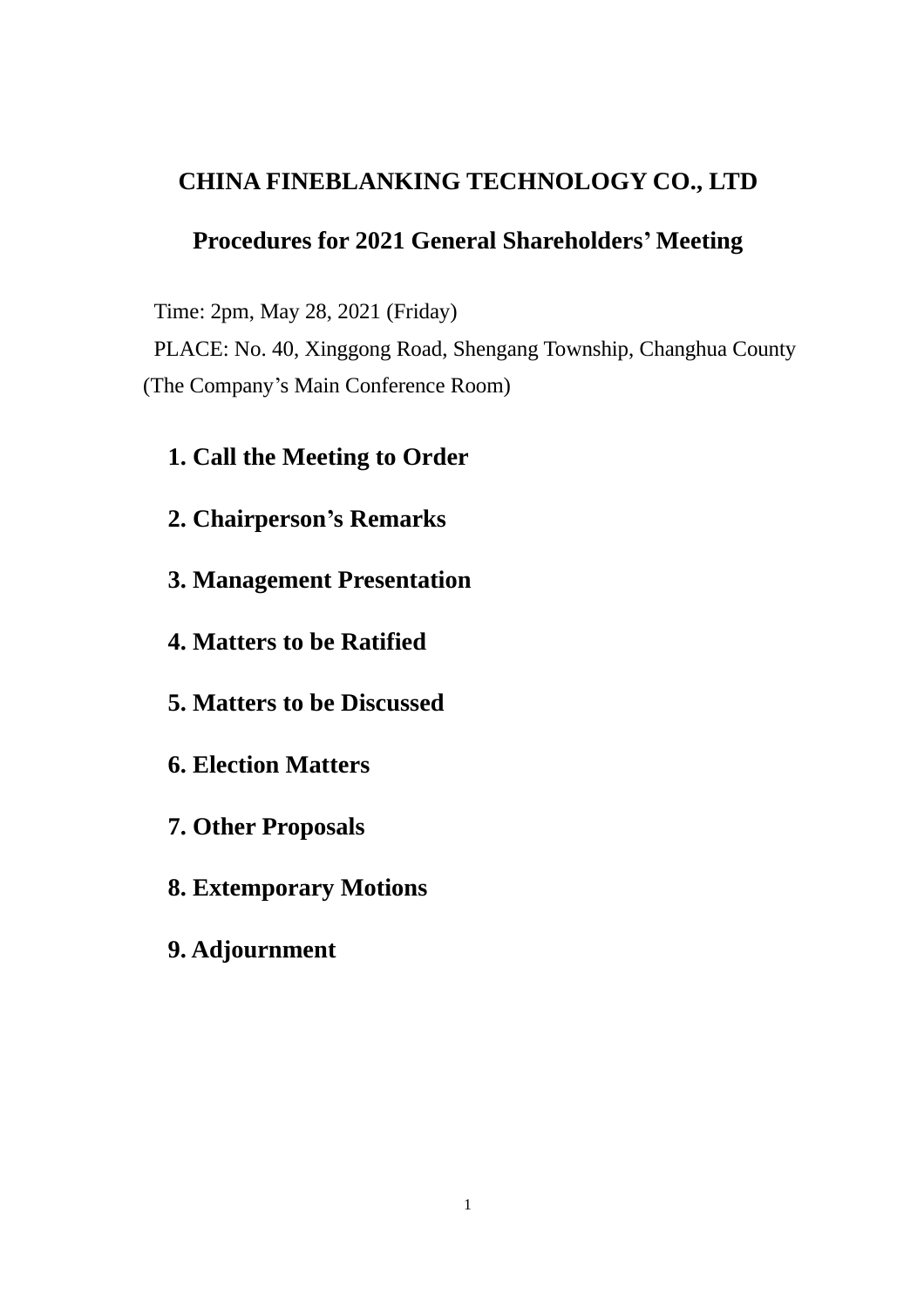# **China Fineblanking Technology Co., Ltd Agenda of 2021 General Shareholders' Meeting**

Time: 2pm, May 28, 2021 (Friday)

Venue: No. 40, Xinggong Road, Shengang Township, Changhua County (The Company's Main Conference Room)

- **1. Call the Meeting to Order (reporting of the number of shares represented by attendance)**
- **2. Chairperson's Remarks**

## 3. **Management Presentation**

- (1) 2020 Business Report
- (2) 2020 Review Report by Audit Committee
- (3) 2020 distribution of remunerations to employees and directors
- (4) 2020 distribution of earnings via cash dividends
- (5) Reasons for and matters in relation to 2020 raising and issuance of convertible bonds
- (6) Update on the subsidiary CFTC PRECISION SDN BHD's plan, schedule and progress for liquidation
- (7) Report on Establishment of Code of Ethical Conduct for Directors and Managers

## **4. Matters to be Ratified**

- (1) Please kindly rectify the Company's 2020 Business Report and Financial Statements.
- (2) Please kindly rectify the Company's Distribution of 2020 Earnings.

## **5. Matters to be Discussed**

- (1) Issuance of new shares via capitalization of retained earnings
- (2) Amendment of Rules of Procedure for Shareholder Meetings
- (3) Amendment of Procedures for Election and Appointment of **Directors**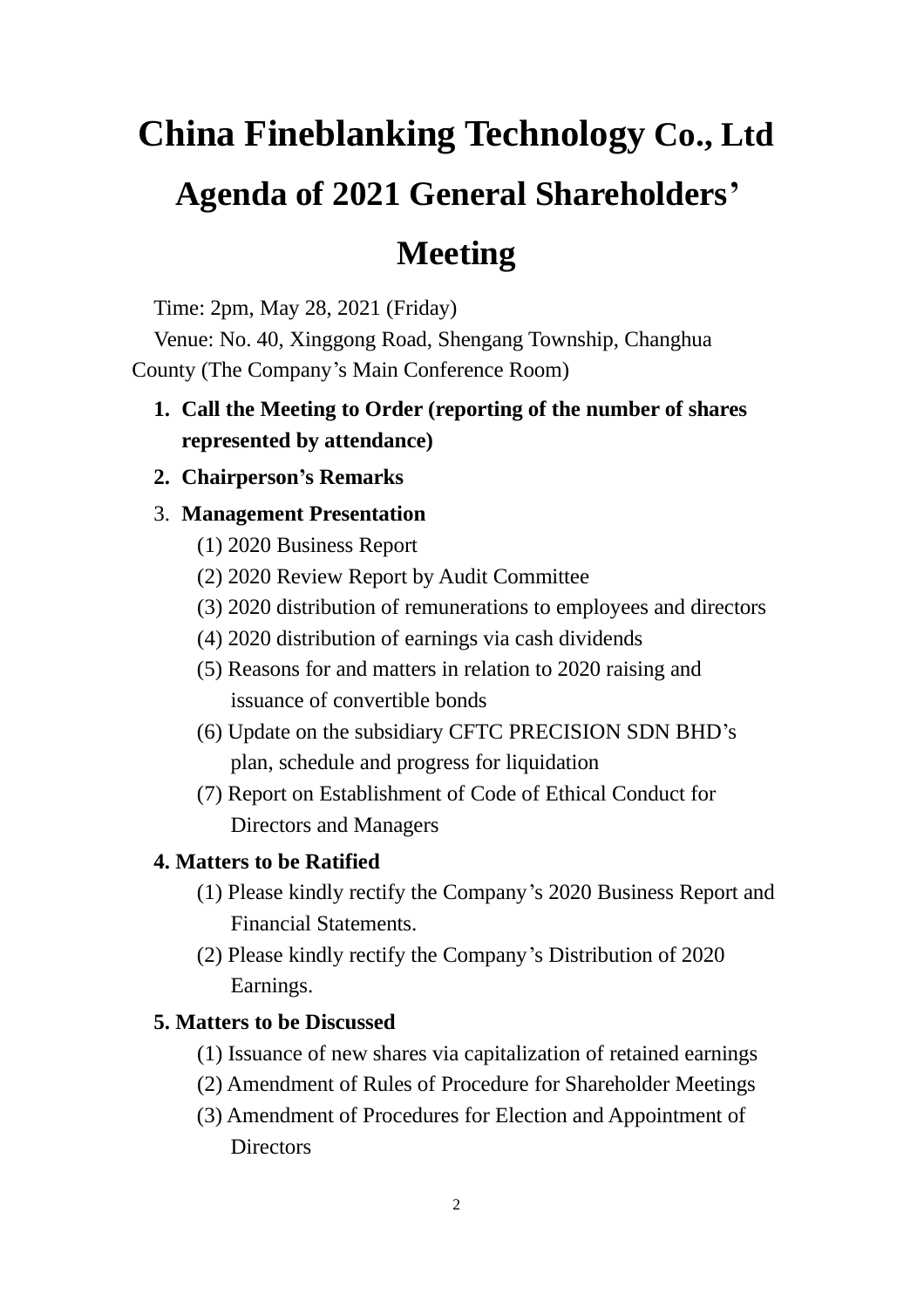## **6. Election Matters**

(1) Election of additional independent directors

## **7. Other Proposals**

(1) Removal of non-compete covenants on directors

#### **8. Extemporary Motions**

## **9. Adjournment**

## **Management Presentation**

Subject 1

Summary: Please kindly assess the Company's 2020 Business Report. Explanation: Please kindly refer to page  $12{\sim}15$  of this manual (Attachment 1) for the Company's 2020 Business Report.

#### Subject 2

Summary: Please kindly assess 2020 Review Report by Audit Committee. Explanation: Please kindly refer to page 16 of this manual (Attachment 2) for 2020 Review Report by Audit Committee.

#### Subject 3

Summary: Please kindly assess the 2020 distribution of remunerations to employees and directors.

Explanation: 1. This is processed pursuant to Article 24 of the Company's Articles of Incorporation.

- 2. The 2020 distribution of remunerations to employees and directors is made in cash, based on 1% or NT\$1,797,307 to directors and 2% or NT\$3,594,614 to employees.
- 3. The above remunerations were approved by the board on March 25, 2021.

Subject 4

Summary: Please kindly assess the 2020 distribution of earnings via cash dividends.

Explanations: 1. Per Article 24-1 of the Company's Articles of Incorporation, the distribution of dividends from earnings or the legal reserve or capital surplus in part or in all requires the attendance of at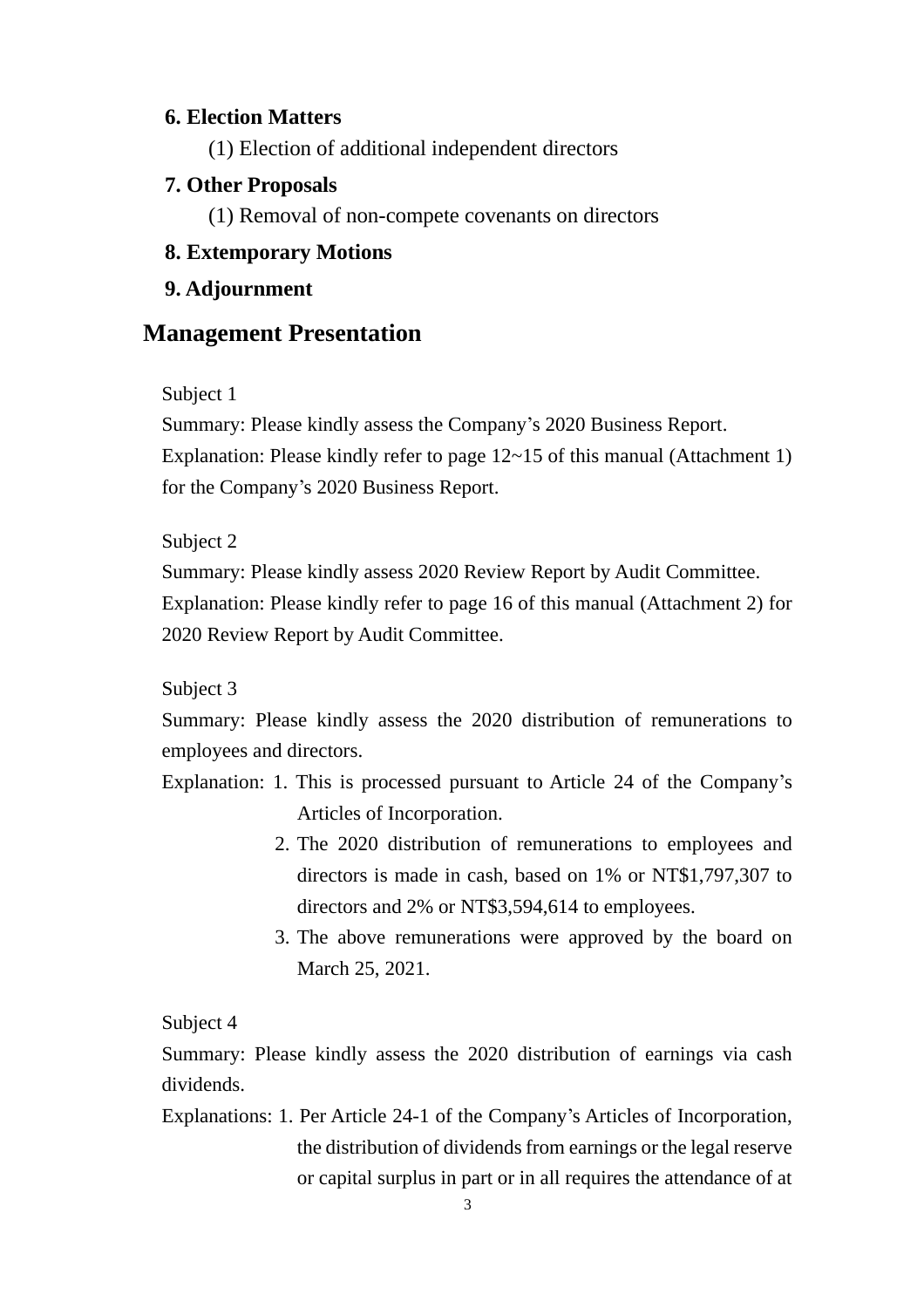least two thirds of the directors and the consent of at least half of the attending directors. Subsequent reporting to a shareholders' meeting is required.

- 2. A total of NT\$65,521,780 is to appropriated as cash dividends from 2020 distributable earnings. As of March 17, 2021, the total number of shares outstanding is 81,902,225 (including 83,884,122 shares issued, less 2,255,000 treasury shares, plus conversion of convertible bonds into 273,103 ordinary shares). This means each share is entitled to a cash dividend of NT\$0.80. The dividends paid will be rounded down to NT\$1 for each shareholder. Any fractional amount will be transferred to Employees' Benefit Committee.
- 3. This distribution of earnings prioritizes the distribution of 2020 earnings.
- 4. This proposal was approved by the board and authorized to Chairperson to determine the ex-dividend base date, issuance date and other relevant matters. If the Company's share capital and thus number of shares outstanding are subsequently changed and as a result, the payout ratio is different, Chairperson has the full discretion as to the handling of relevant matters according to the Company Act or other applicable laws and regulations.

Subject 5

Summary: Please kindly assess the reasons for and matters in relation to 2020 raising and issuance of convertible bonds.

Explanation: 1. To repay bank loans, the Company's board on June 23, 2020 decided to issue the second secured convertible bonds and the third unsecured convertible bonds in Taiwan. This was approved by the Financial Supervisory Commission on August 14, 2020 with Official Letter FSC-Securities-Issuance No. 1090350939. The second issuance of secured convertible bonds in Taiwan started to be trading on Taipei Exchange on August 31, 2020, the third issuance of unsecured convertible bonds on September 1, 2020.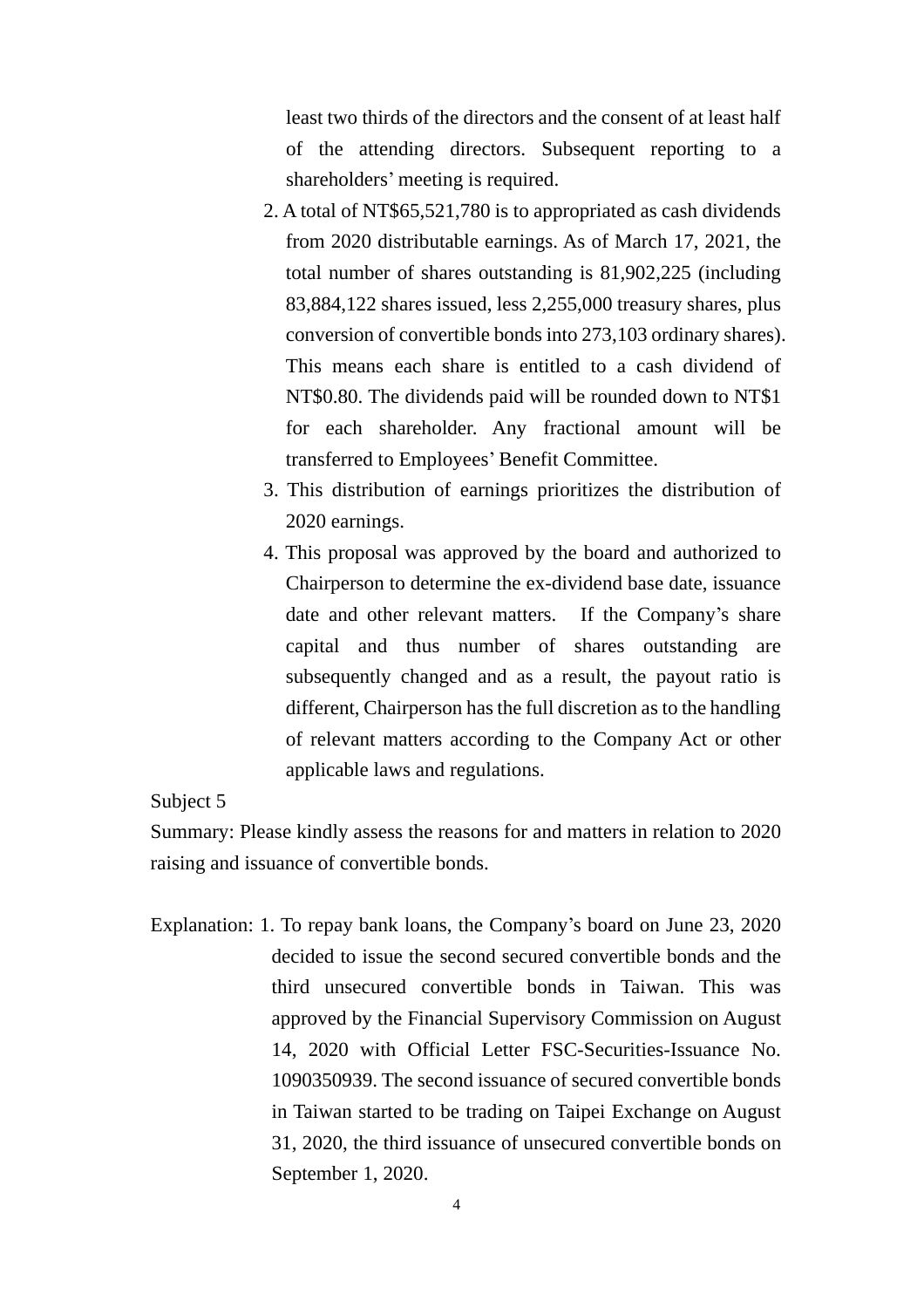2. Please refer to page 17~18 Attachment 3 of this manual for the reasons for and matters in relation to the raising and issuance of convertible bonds under Article 246 of the Company Act.

## Subject 6

- Summary: Update on the subsidiary CFTC PRECISION SDN BHD's plan, schedule and progress for liquidation.
- Explanation: 1. According to Official Letter FSC-Securities-Issuance No. 1090350939 issued by the Financial Supervisory Commission on August 14, 2020, the Company should present its subsidiary subsidiary CFTC PRECISION SDN. BHD's plan, schedule and progress for liquidation to the board for control purposes and to the next shareholders' meeting.

| Schedule                | Plan                                                       |
|-------------------------|------------------------------------------------------------|
| By the end of 2020      | Completion of CFTC PRECISION SDN. BHD's                    |
|                         | financial statement auditing and tax auditing for 2017,    |
|                         | 2018, and 2019                                             |
| By the end of July 2021 | Completion of 2020 financial statement auditing and tax    |
|                         | auditing                                                   |
| 3Q/4Q 2021              | After the CFTC PRECISION SDN. BHD's financial              |
|                         | statement auditing and tax auditing for individual have    |
|                         | been completed, an application will be filed with Taipei   |
|                         | Exchange for change to committed items for listing on      |
|                         | Taipei Exchange. Once approved by Taipei Exchange,         |
|                         | the Company's board will via a special resolution, initial |
|                         | relevant reporting and filing procedures according to      |
|                         | applicable laws and regulations in Malaysia, where         |
|                         | CFTC PRECISION SDN. BHD is domiciled.                      |
| By the end of 2021      | Completion of CFTC PRECISION SDN. BHD's                    |
|                         | company registration                                       |

2. The Company's CFTC PRECISION SDN BHD's liquidation schedule and progress is as follows: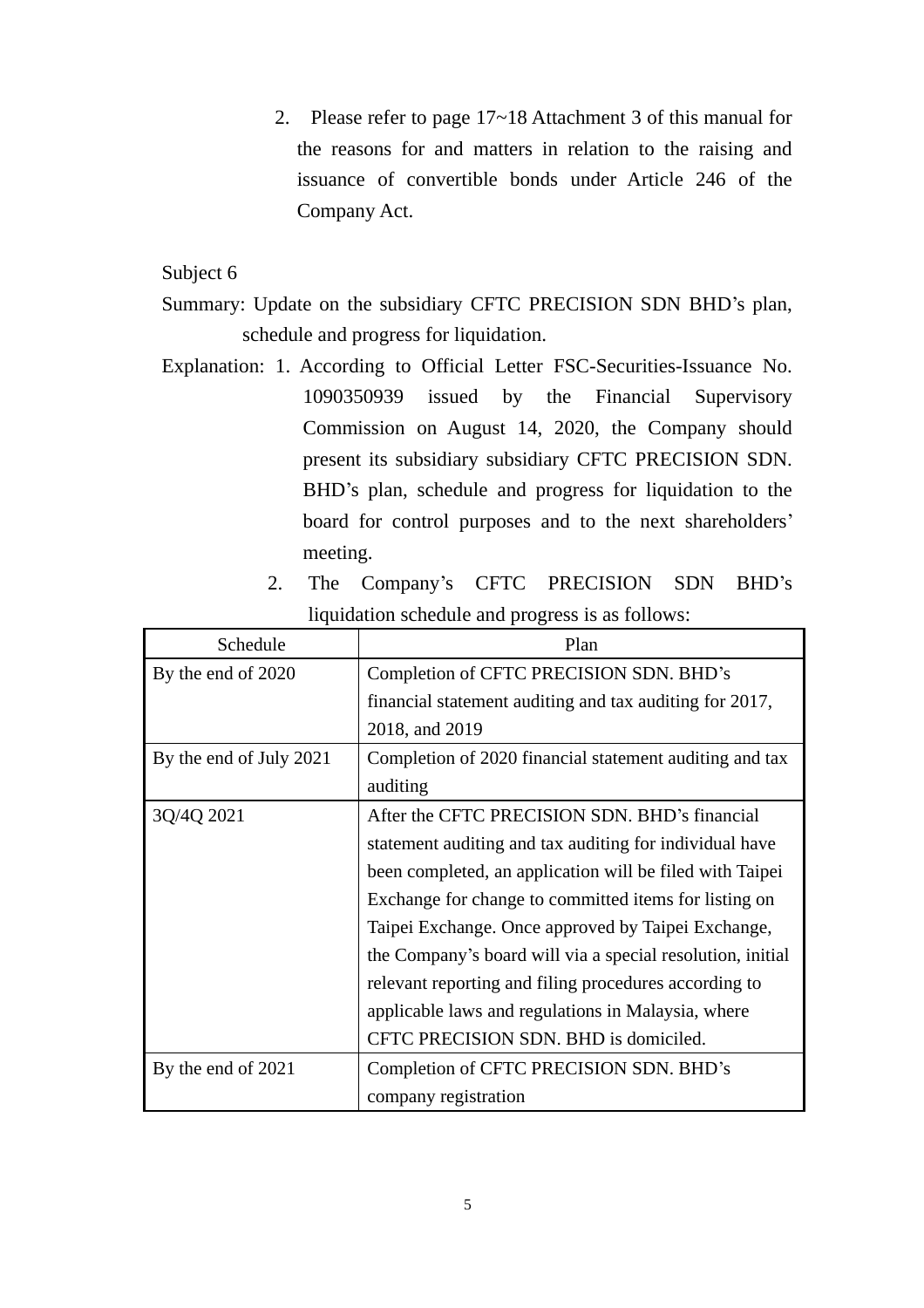Subject 7

Summary: Please kindly assess the Code of Conduct for Directors and Managers.

Explanation: According to the requirements specified in Official Letter OTC-

Oversight No. 10900582662 issued by Taipei Exchange on June 12, 2020, the Company formulated its Code of Conduct for Directors and Managers. Please refer to page 19~21 Attachment 4 of this manual.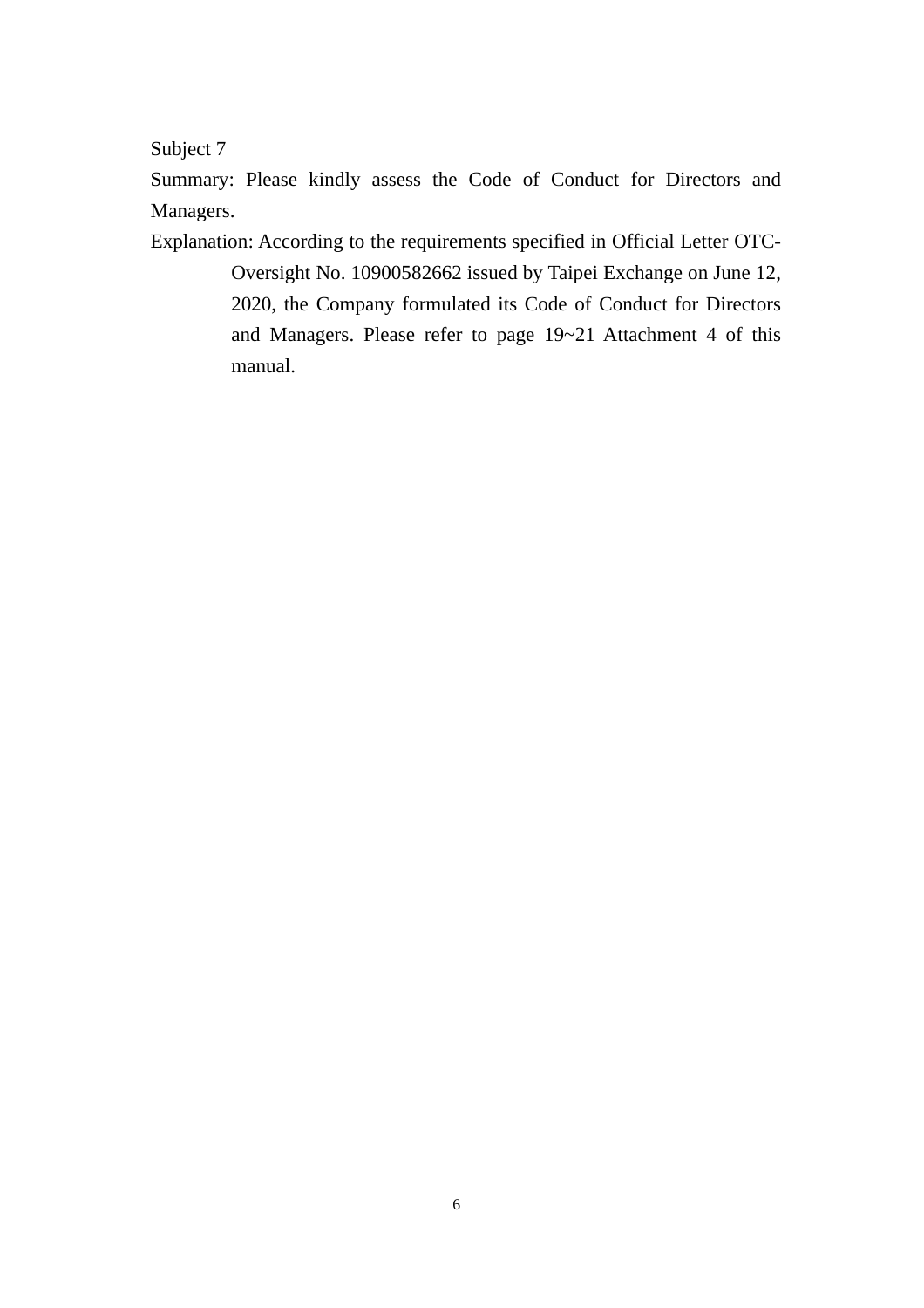## **Matters to be Ratified**

Subject 1 (proposed by the board)

Summary: Please kindly rectify the Company's 2020 Business Report and Financial Statements.

- Explanation: 1. The Company's 2020 business report, unconsolidated financial statements and consolidated financial statements were approved by Audit Committee and passed by the board. The unconsolidated and consolidated financial statements were audited and issued with independent auditor's reports by CPA Jacky Chen and CPA David Chen at KPMG Taiwan.
	- 2. Please refer to page 12~15 Attachment 1, Attachment 5 and Attachment 6 page 22~39, respectively, of this manual for the business report, independent auditor's reports and financial statements.

Resolution:

Subject 2 (proposed by the board)

Summary: Please kindly rectify the Company's distribution of 2020 earnings.

Explanation: The Company's distribution of 2020 earnings was approved by

Audit Committee and passed by the board. Please refer to page 40

Attachment 7 of this manual for the Table of Earnings Distribution. Resolution: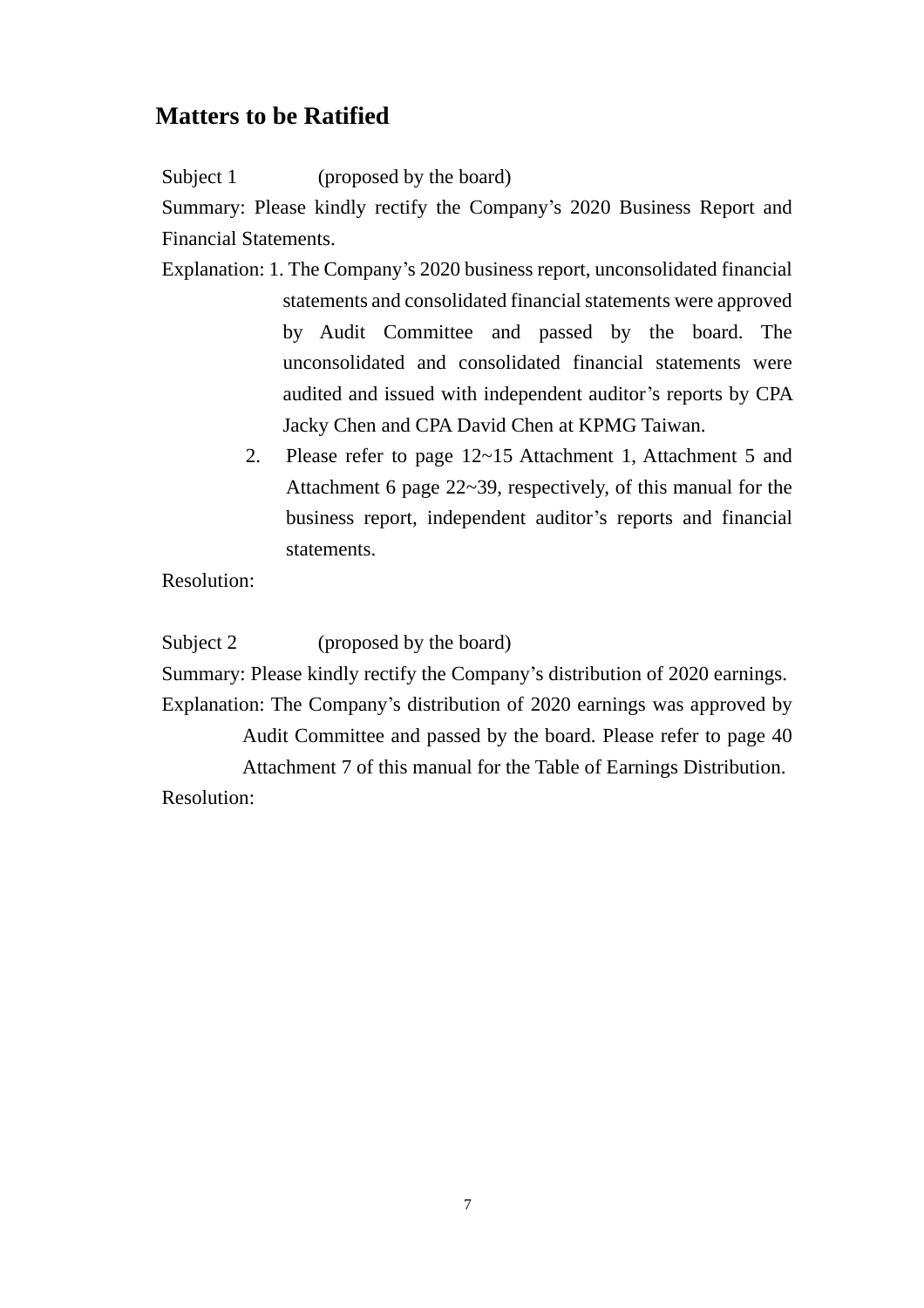## **Matters to be Discussed**

Subject 1 (proposed by the board)

Summary: Please kindly discuss the proposal for capitalization of earnings via issuance of news shares.

- Explanation: 1. To meet the needs of corporate development and as part of the 2020 earnings distribution plan, NT\$16,380,450 will be appropriated from the distributable 2020 earnings as bonus shares with a total of 1,638,045 new shares at a face value of NT\$10 per share. As of March 17, 2021 when the board issued the notification, the Company has a total of 81,902,225 shares outstanding (including 83,884,122 shares issued, less 2,255,000 treasury shares, plus conversion of convertible bonds into 273,103 ordinary shares). Each lot of one thousand shares is entitled to 20 bonus shares. All the fractional shares will be consolidated for individual shareholders by the Company's agent for stock affairs within five days after book closure. The Company's Chairperson is authorized to contact specific parties for the purchase of any outstanding fractional shares issued at the face value, rounding down to NT\$1.
	- 2. The rights and obligations of new shares will be identical with the issued ordinary shares.
	- 3. After the consent from the general shareholders and the approval from the competent authorities, this proposal shall authorize the board to determine the ex-right base date, issuance date and other relevant matters.
	- 4. If the Company's share capital and thus number of shares outstanding are subsequently changed due to internal/external factors and as a result, the payout ratio is different for the bonus shares to capitalize earnings, Chairperson has the full discretion, under the authorization by the board, as to the handling of relevant matters.

Resolution: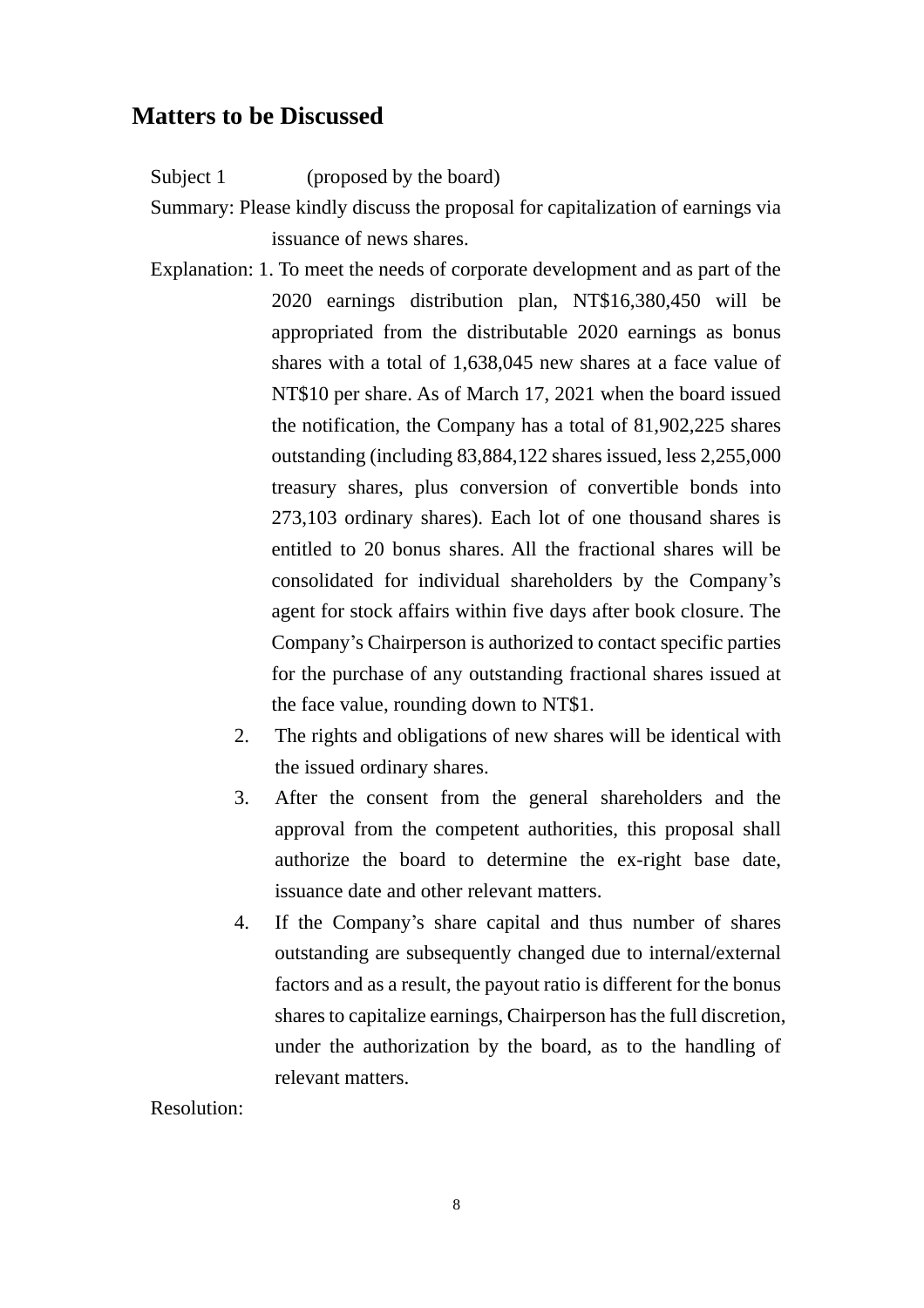- Subject 2 (proposed by the board)
- Summary: Please kindly discuss the amendment of the Rules of Procedure for Shareholder Meetings.
- Explanation: According to the requirements specified in Official Letter OTC-Oversight No. 10900582662 issued by Taipei Exchange on June 12, 2020, the Company has amended its Rules of Procedure for Shareholder Meetings.
	- 2. Please refer to Attachment 8 page 41~42 of this manual for Comparison Table Before and After Amendment.

Resolution:

| Subject 3       | (proposed by the board)                                                     |
|-----------------|-----------------------------------------------------------------------------|
|                 | Summary: Please kindly discuss the amendment of the Procedures for Election |
|                 | and Appointment of Directors.                                               |
| Explanation:    | According to the requirements specified in Official Letter OTC-             |
|                 | Oversight No. 10900582662 issued by Taipei Exchange on June                 |
|                 | 12, 2020, the Company has amended its Procedures for Election               |
|                 | and Appointment of Directors.                                               |
|                 | Please refer to Attachment 9 page $43 \sim 45$ of this manual for           |
|                 | Comparison Table Before and After Amendment.                                |
| $\mathbf{r}$ 1. |                                                                             |

Resolution: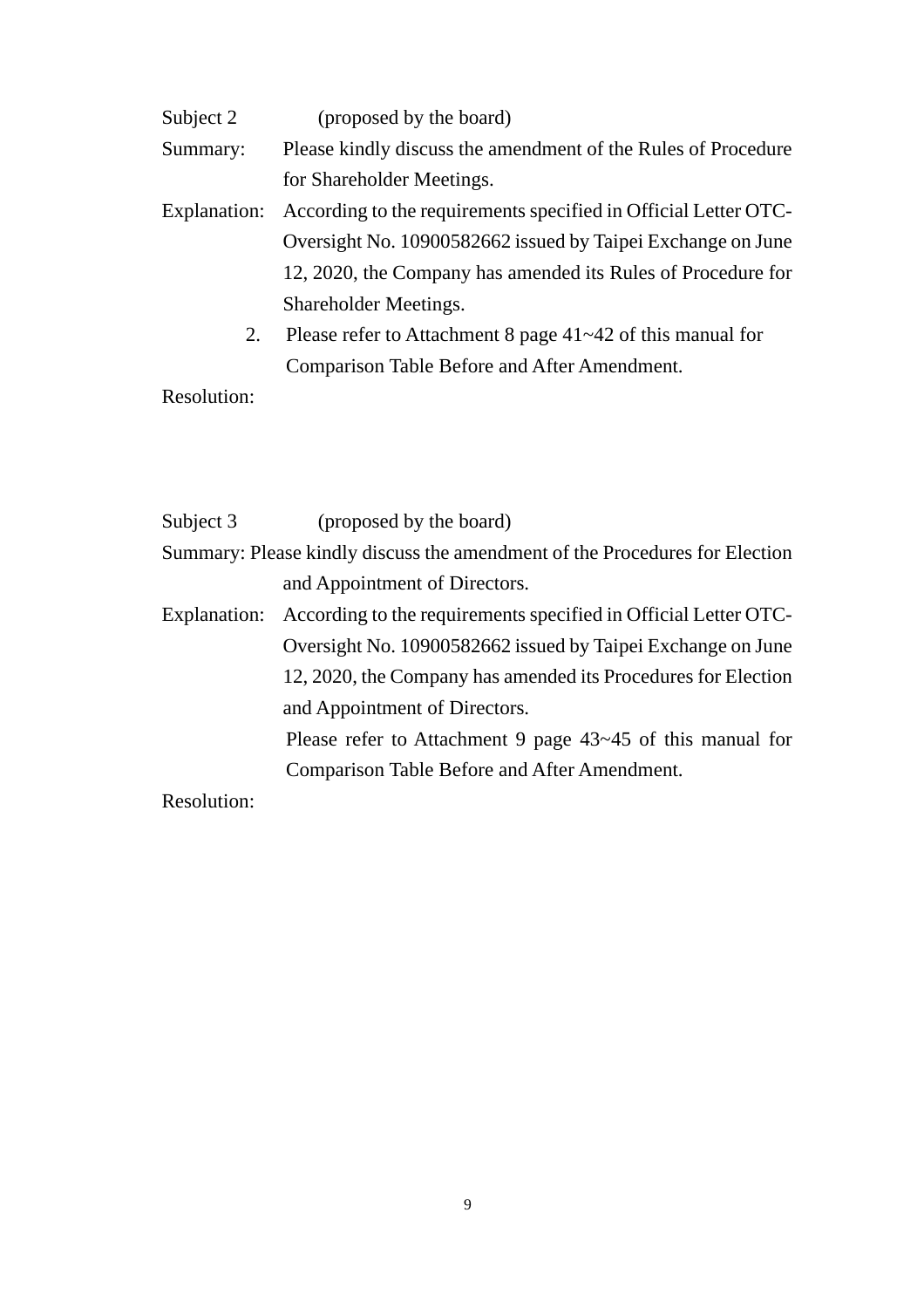## **Election Matters**

- Subject 1 (proposed by the board)
- Summary: Please kindly elect additional independent directors for the Company.
- Explanation: 1. The Company's director Daily Polymer Corporation (including its representative Wu Chia-Chuan) resigned from its seat on February 17, 2021. To enhance the Company's corporate governance, the replacement will be an independent director to be elected by the 2021 General Shareholders' Meeting for the 12th board.
	- 2. Per Article 16 of the Company's Articles of Incorporation, directors are elected by shareholders from the list of nominated candidates. The new independent director shall take office on the date of election until the expiry of the current term, i.e. from May 28, 2021 to May 23, 2022.
	- 3. The list of director candidates was approved by the Company's board on February 25, 2021. Below is a table summarizing the education, experience and shareholdings of these candidates.
	- 4. Please refer to page 62~64 of the manual for the Procedures for Election and Appointment of Directors (Appendix 3).

| Types of<br>candidates  | Names of<br>candidates | Education and experience                                                                                           | No. of shares held |
|-------------------------|------------------------|--------------------------------------------------------------------------------------------------------------------|--------------------|
| Independent<br>director | Chen Fu-<br>Pang       | Education: Master's degree, College of Law,<br>Tunghai University<br>Experience: Yong Sheng International Law Firm |                    |

## **List of Director Candidates**

Election results: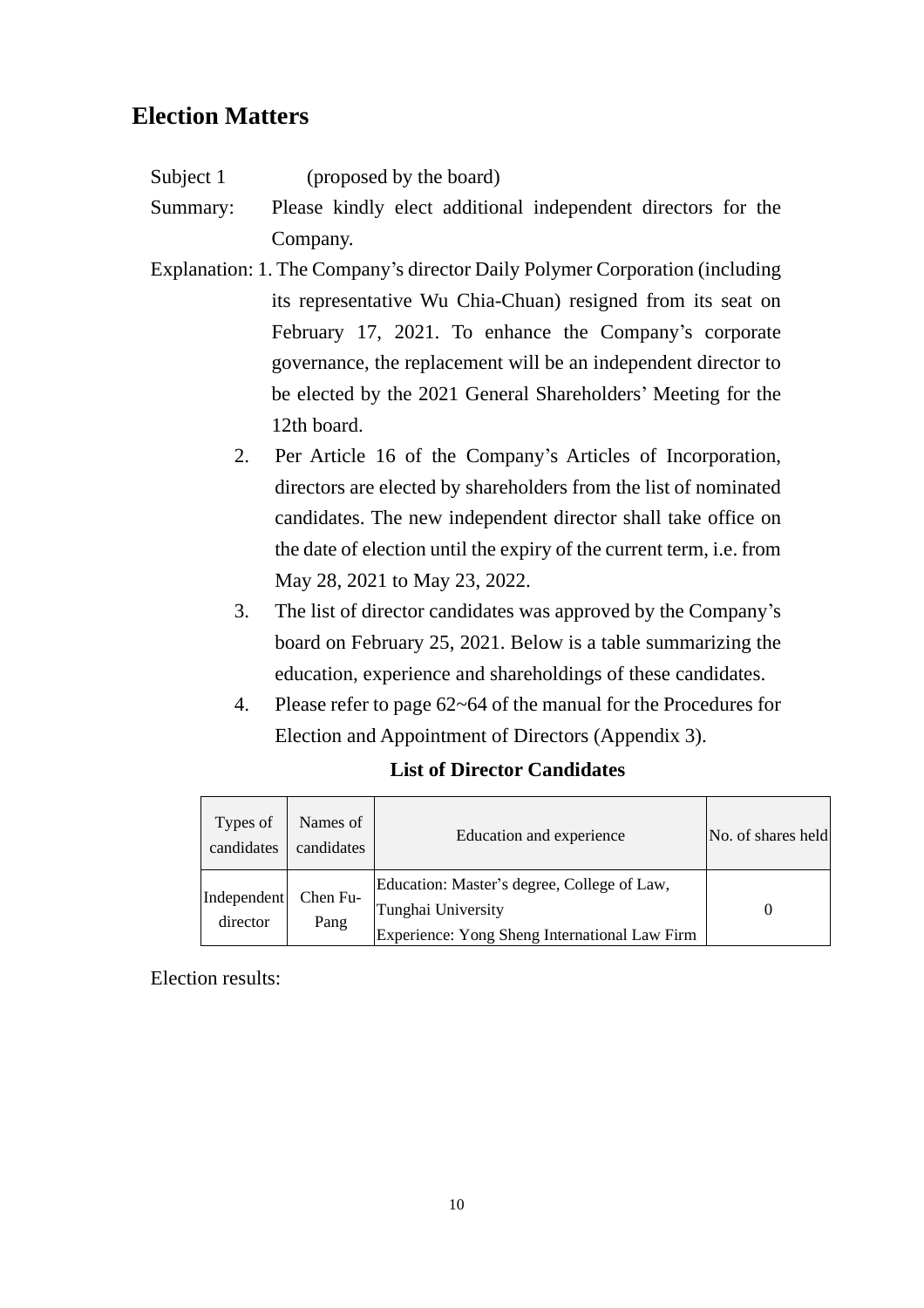# **Other Proposals**

Subject 1 (proposed by the board)

- Summary: Please kindly discuss the removal of non-compete covenants on directors.
- Explanation: 1. According to Article 209 of the Company Act, directors shall explain key items to and obtain permission from shareholders' meetings for any activities within the Company's scope of business on behalf of themselves or others.
	- 2. The following list shows the Company's directors serving positions with other companies. On the presumption that the Company's interest stays uncompromised, it is proposed that this general shareholders' meeting agree with the removal of non-compete clauses for directors.

## **Details of Directors Serving Positions with Other Companies**

| Names of<br>directors | Positions with other companies                 |
|-----------------------|------------------------------------------------|
| Huang Yi-Xiang        | Yong Hui Investment Consulting<br>Director     |
| Wang Yuan-<br>Hong    | Daily Polymer Corporation independent director |

Resolution:

# **Extemporary Motions**

# **Adjournment**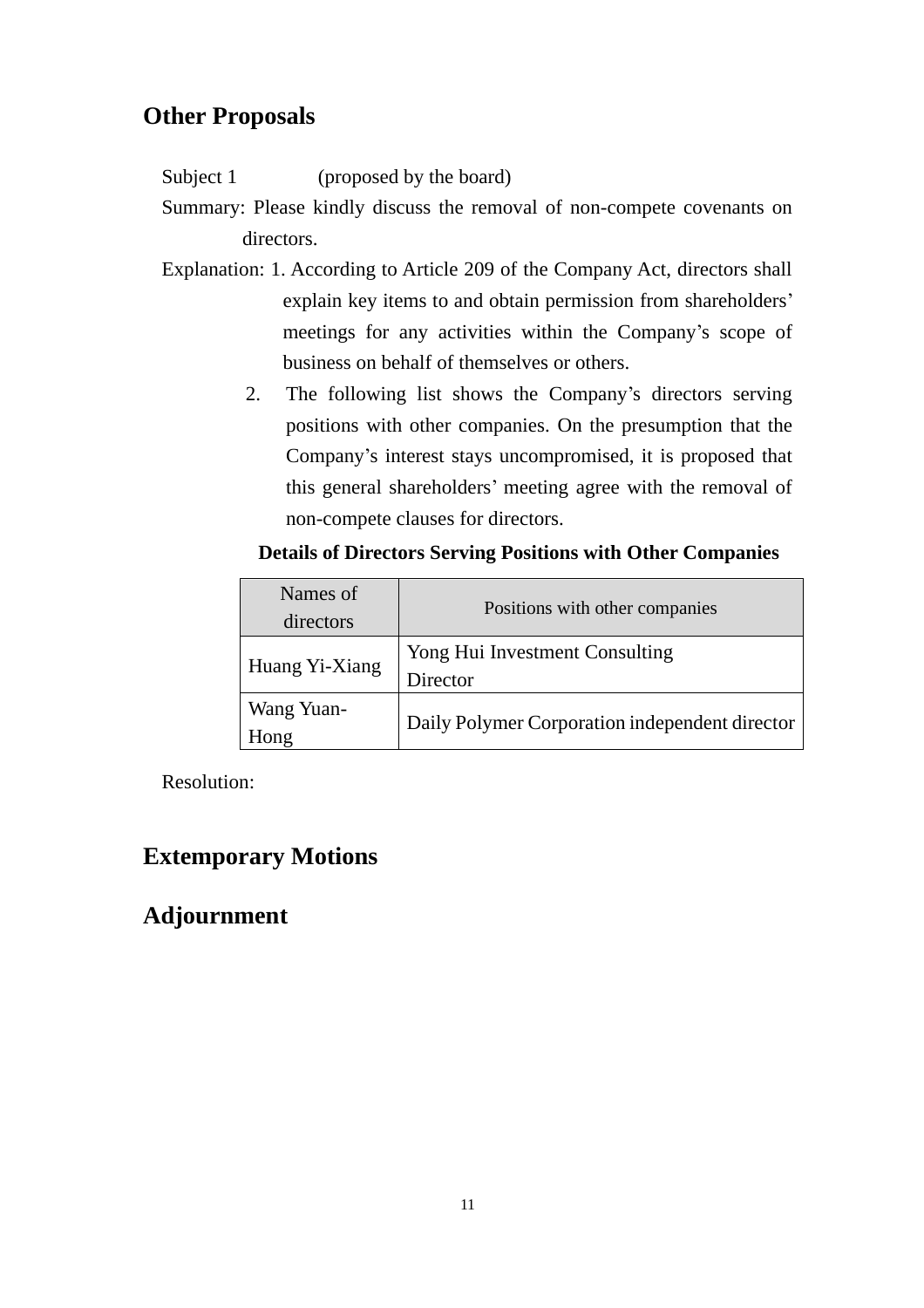## 2020 Business Report

Dear Shareholders:

In 2020, China Fineblanking Technology completed the revamp of its production lines and the adjustment of its product portfolios. Our revenues, net incomes and earnings per share all hit record highs. We also completed the relocation of capacities to the Quanxing campus in January 2021. In 2021, China Fineblanking Technology will focus on the introduction of new technologies, enhancement of mold design and manufacturing, R&D of new products and development of new clientele, so that we can capitalize on business opportunities in hard-disk drive (HDD) components and auto components.

I. China Fineblanking Technology's key achievements in 2020:

- 1. Our VCM Plates enjoy a 25% global market share. We have ramped up the production of new HDD products and expect strong growth in the market for high-end servers and the clouds.
- 2. Our auto component portfolio consists of gearboxes, door locks, motors, hydraulic pumps, seat adjusters, brake parts and electric vehicle components, etc. We meet the customers' needs by providing over one thousand products and manufacturing processes.
- 3. We are committed to investment in capacity expansion to meet the demand from new customers.
- 4. After the identification of the underlying causes of operational difficulties, the current management team has been addressing these issues with investment, marketing and management. These efforts have paid off, with gradual improvement of profitability.
- II. Financial performance:

China Fineblanking Technology operating revenue of NT\$2,296 million in 2020, up by NT\$203 million (or 9.69%) from NT\$2,093 million in 2019. Profit after tax totaled NT\$138 million during the period, up by NT\$118 million from NT\$20 million in 2019. China Fineblanking Technology's gross margin was 21.56% in 2020, up from 14.82% in 2019, primarily due to product mix differences. The 2020 operating margin was 10.01%, compared with 2.94% in 2019. Net margin in 2020 reached 6.00%, up by 5.04% from 0.96% in 2019.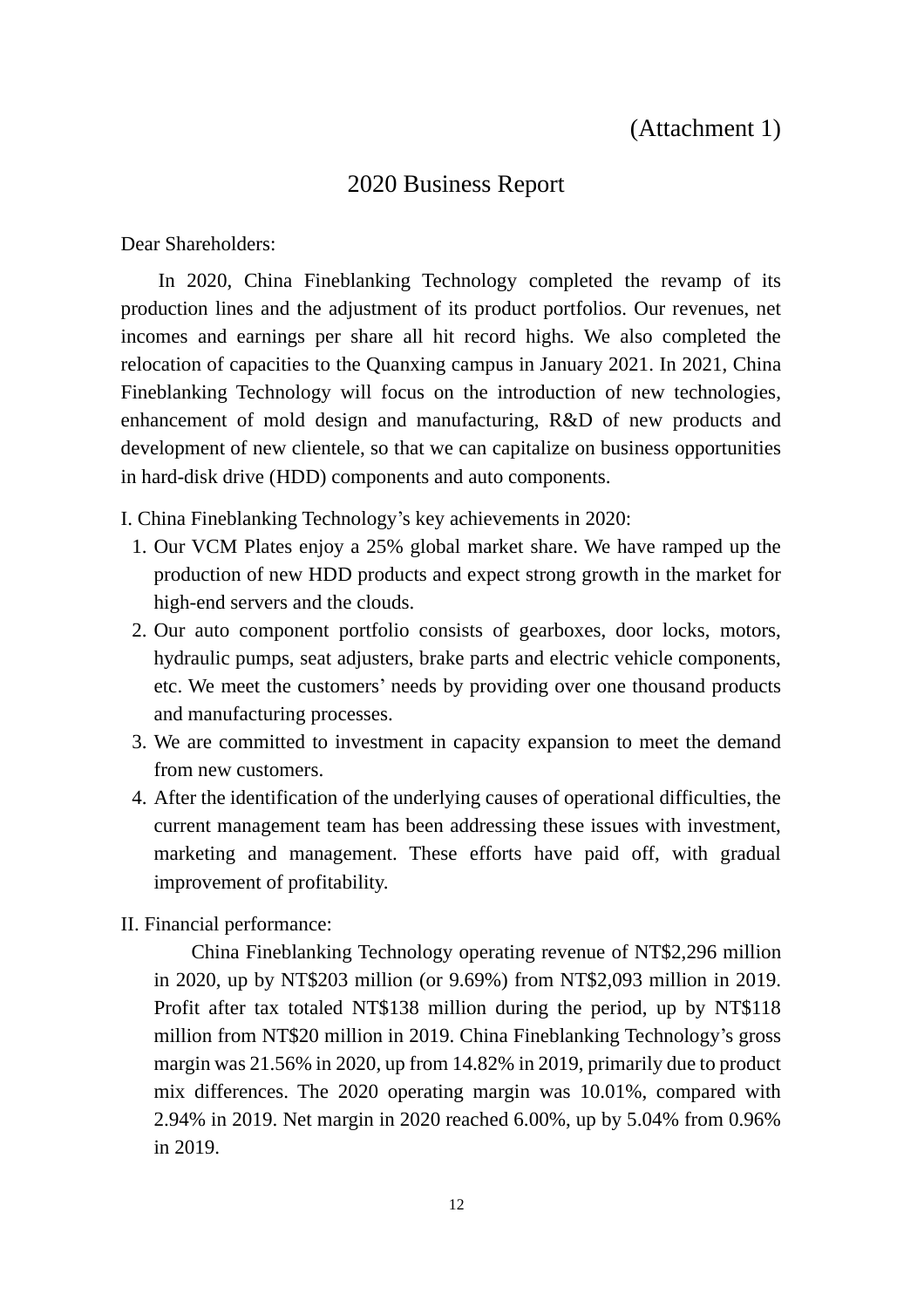Unit: NT\$1,000

|                         | 2020      | 2019      |
|-------------------------|-----------|-----------|
| Operating revenue, net  | 2,295,575 | 2,092,780 |
| Gross profit            | 495,035   | 310,217   |
| Operating expenses      | 265,305   | 248,751   |
| Operating profit        | 229,730   | 61,466    |
| Pre-tax earnings (loss) | 212,746   | 37,527    |
| Net income (loss)       | 137,632   | 20,061    |
| Earnings per share      | 1.69      | 0.26      |
|                         |           |           |

III. Technology development:

China Fineblanking Technology maintains a 90% in-house production rate from mold design, mold manufacturing, to final products. Our tried-andtested manufacturing processes underpin our technology leadership in the auto parts industry and the hard-disk drive industry. As cloud users account for the majority of demand for hard-disk drives, hard-disk drive design has become more complex and requires high-precision production equipment. China Fineblanking Technology continues to invest in mold design and production effectiveness improvement. With a continuous talent pipeline for mold development, years of experience in mold development and automation processing, we spare no efforts in R&D and technology advancement, in order to stay on top of product trends, create core value with differentiation and maintain market leadership.

IV. 2020 Business Plan:

(I) Business guidelines

- 1. China Fineblanking Technology's R&D center in Taiwan collaborates with overseas subsidiaries for production and work with leading companies in Taiwan and overseas in development of high-value added products.
- 2. We proactively develop new clientele in Taiwan and overseas and expand our footprint in the auto products market.
- 3. We seek to enhance services to existing customers to maintain long-term cooperation and achieve win-wins.
- 4. We create service advantage by leveraging the geographic proximity of overseas subsidies to customers. With robust quality assurance measures and continued control over production progress, we strive to meet customers' needs by keeping up our production and quality.
- 5. Without affecting our profitability, we raise funds with rights issues or bank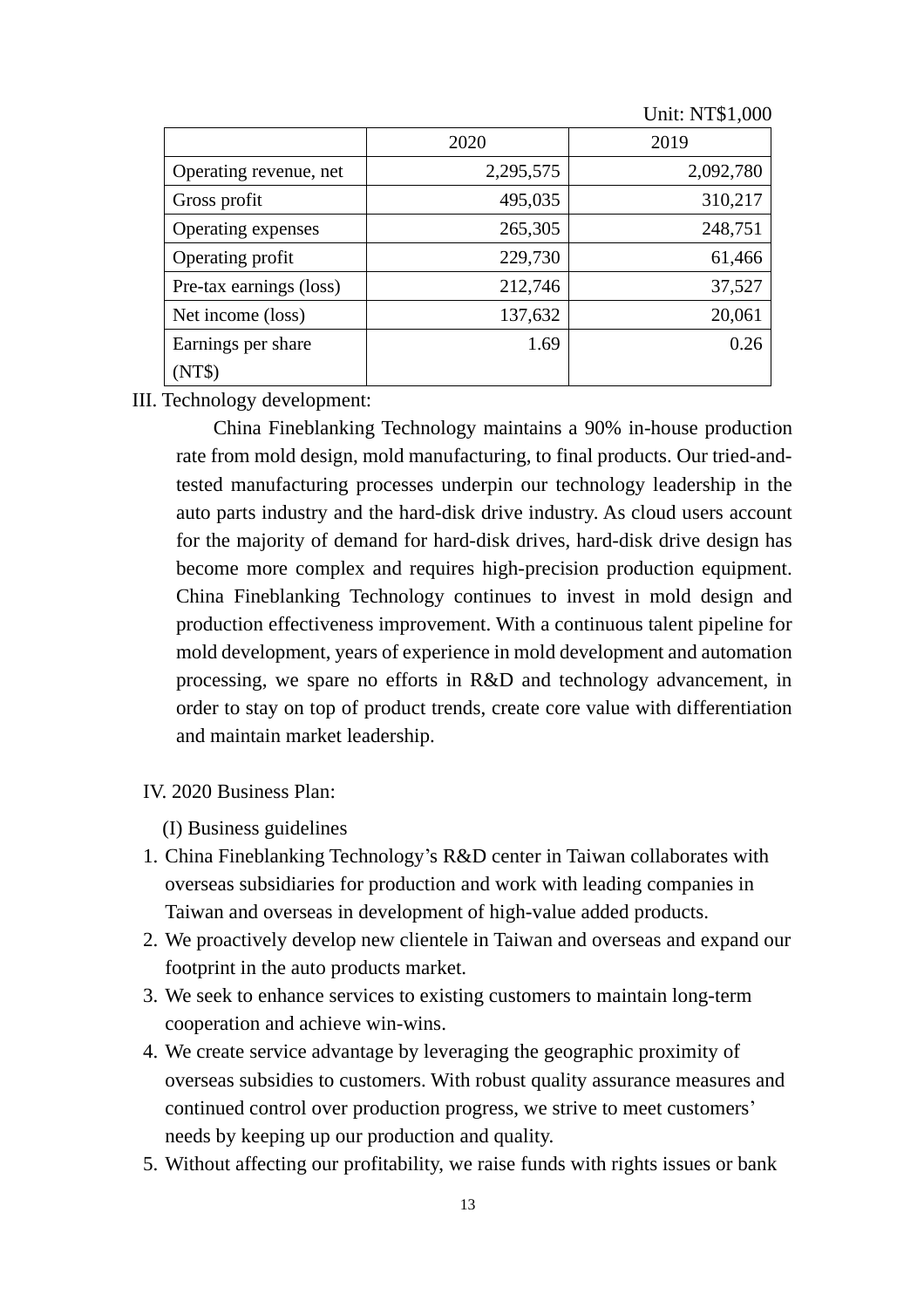loans in a timely basis to meet the capital requirement for expansion.

6. We balance between funding flexibility and security and where appropriate, seek to create financial profits.

(II) Production & marketing strategy

- 1. We plan for expansions. To reduce operating risks, obtain a cost advantage and enhance competitiveness, we will diversify production bases and expand production scale with international division of labor. This is to meet with overseas market requirements of customers so that we create win-wins for ourselves and customers.
- 2. We stay abreast of market movements, continue to invest in R&D, and constantly improve product quality. We develop the new generation of products in order to maintain market leadership and create new business opportunities.
- 3. We access funding from the capital market and strengthen our financial capability to respond to business cycles and support our future growth.
- 4. Environmental friendliness and the circular economy are incorporated into the R&D stage. By working with academia and industry and continuous discussion with key suppliers, we introduce low-polluting manufacturing procedures and equipment and assess and modify the manufacturing process in order to reduce the environmental impact. China Fineblanking Technology strives for low-polluting manufacturing procedures, zero polluting emissions, and high recovery & reuse in order to meet the expectation of all stakeholders on the economic, social, environmental, and technological fronts.
	- V. Impact of market competition, regulatory and business environments

The growing concentration of the information technology industry means higher complexity in the scale and scope of our business. To counter the increasing risks, we will focus on technology, quality, precision, value added, and delivery speed in response to the changing competitive landscape.

VI. Development strategy

Going forward, China Fineblanking Technology expects a strong growth momentum given its leadership in technology and equipment. We will focus on the development of high-margin precision stamping products. China Fineblanking Technology is dedicated to its core business in fine blanking by pursuing high-precision grinding and stamping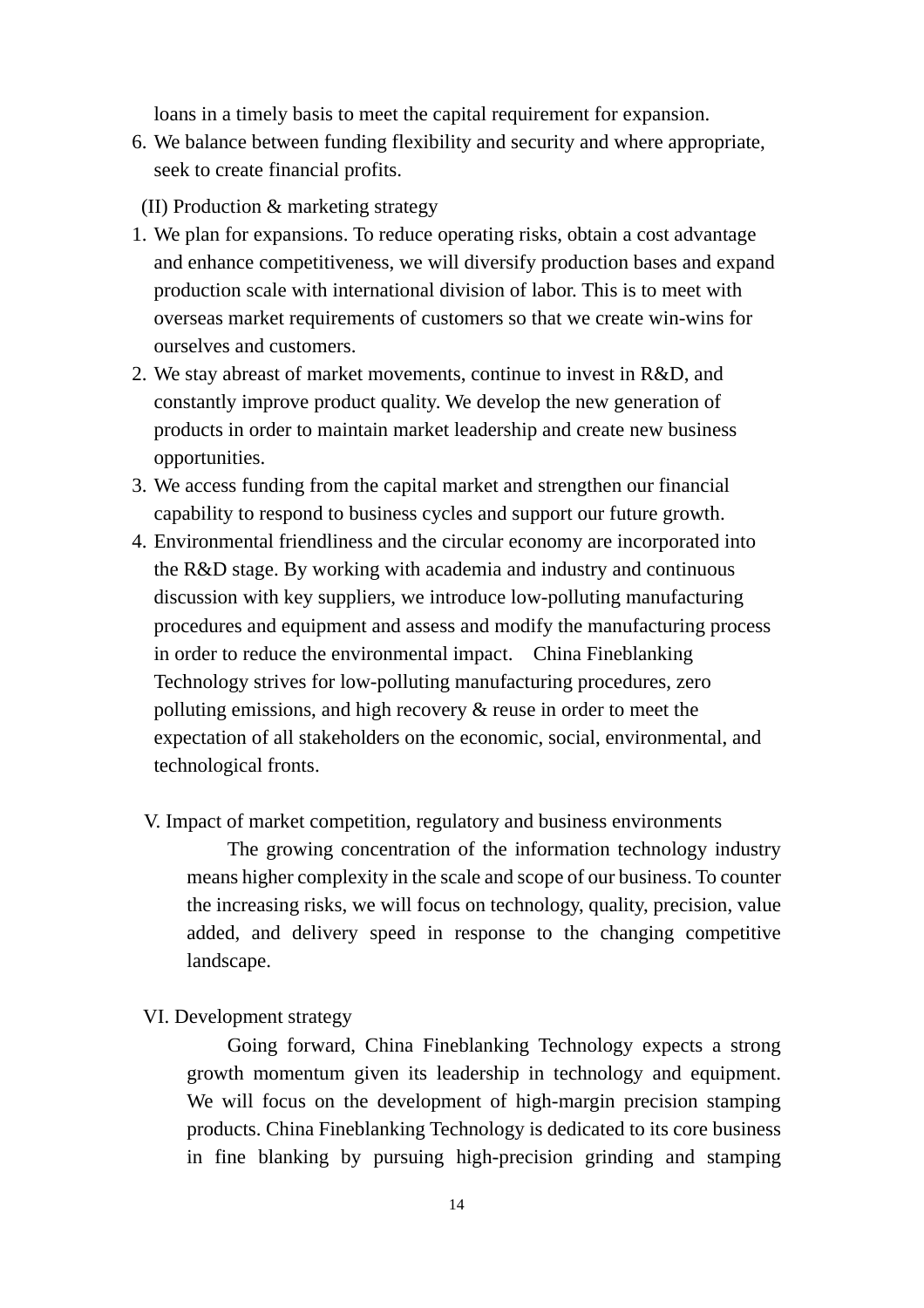technology. We hope to strike a balance between the two main businesses, i.e., hard-disk drive components and auto components, so that we can achieve sustainable operations. To create growth momentum, China Fineblanking Technology is also developing new energy vehicles and electric vehicle components business by working with auto OEMs. In sum, we hope to return to the long-term support from our shareholders and employees by creating stable growth.

Chairperson: Huang Yi-Xiang General Manager: Huang Yi-Xiang Chief Accounting Officer: Liao Ren-Jie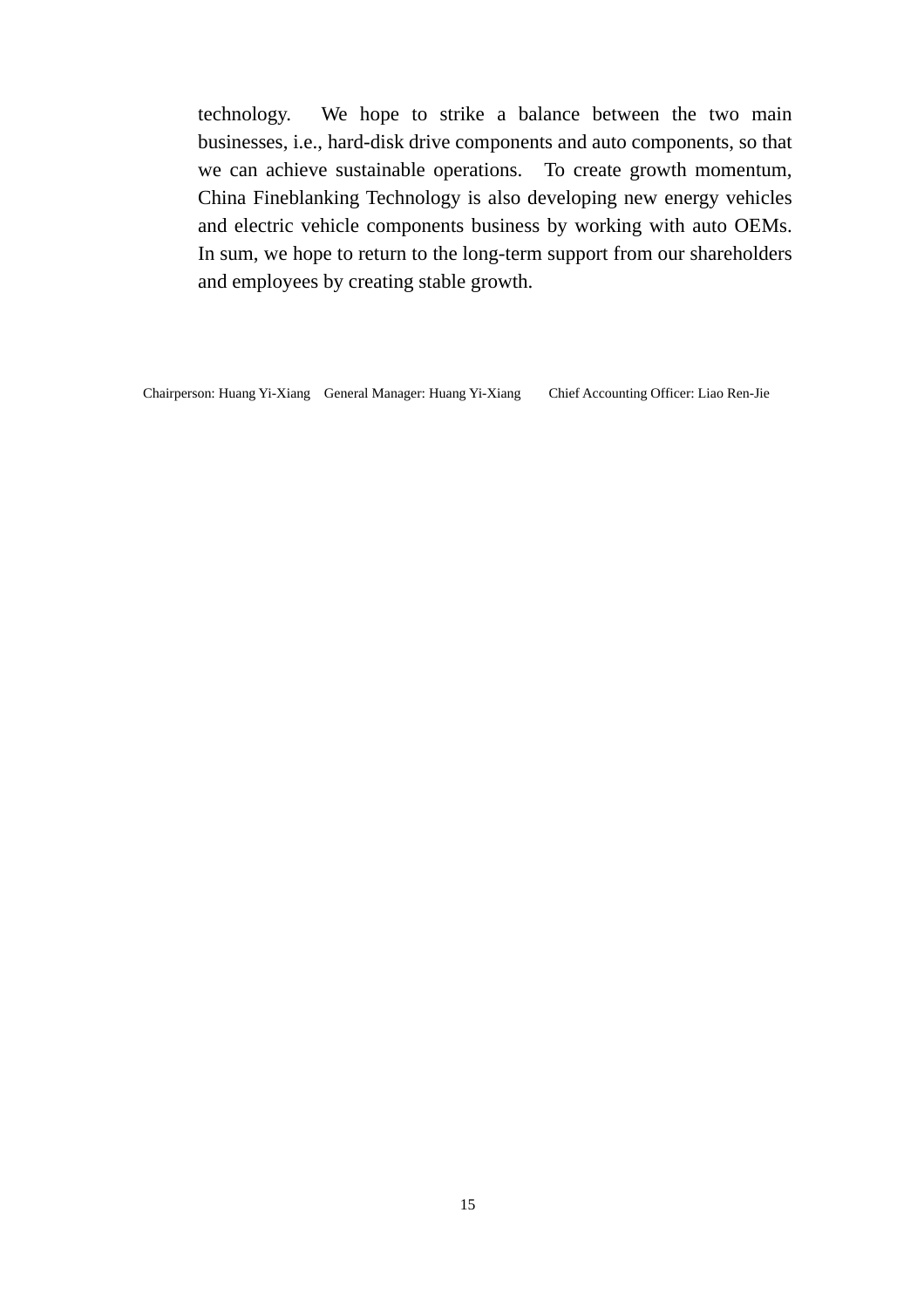## (Attachment 2)

# CHINA FINEBLANKING TECHNOLOGY CO., LTD

Review Report by Audit Committee

The Company's board has prepared 2020 business report, financial statements and Table of Earnings Distribution. Under the commission from the board, these financial statements were audited and issued with independent auditor's reports by CPA Jacky Chen and CPA David Chen at KPMG Taiwan.

Audit Committee has inspected the abovementioned business report, financial statements and proposal for earnings distribution and found no cause for objection. Hence, this review report is issued according to Article 14-4 of the Securities and Exchange Act and Article 219 of the Company Act. Kind regards,

To

2021 General Shareholders' Meeting

#### CHINA FINEBLANKING TECHNOLOGY CO., LTD

Convener of Audi Committee: Wang Yuan-Hong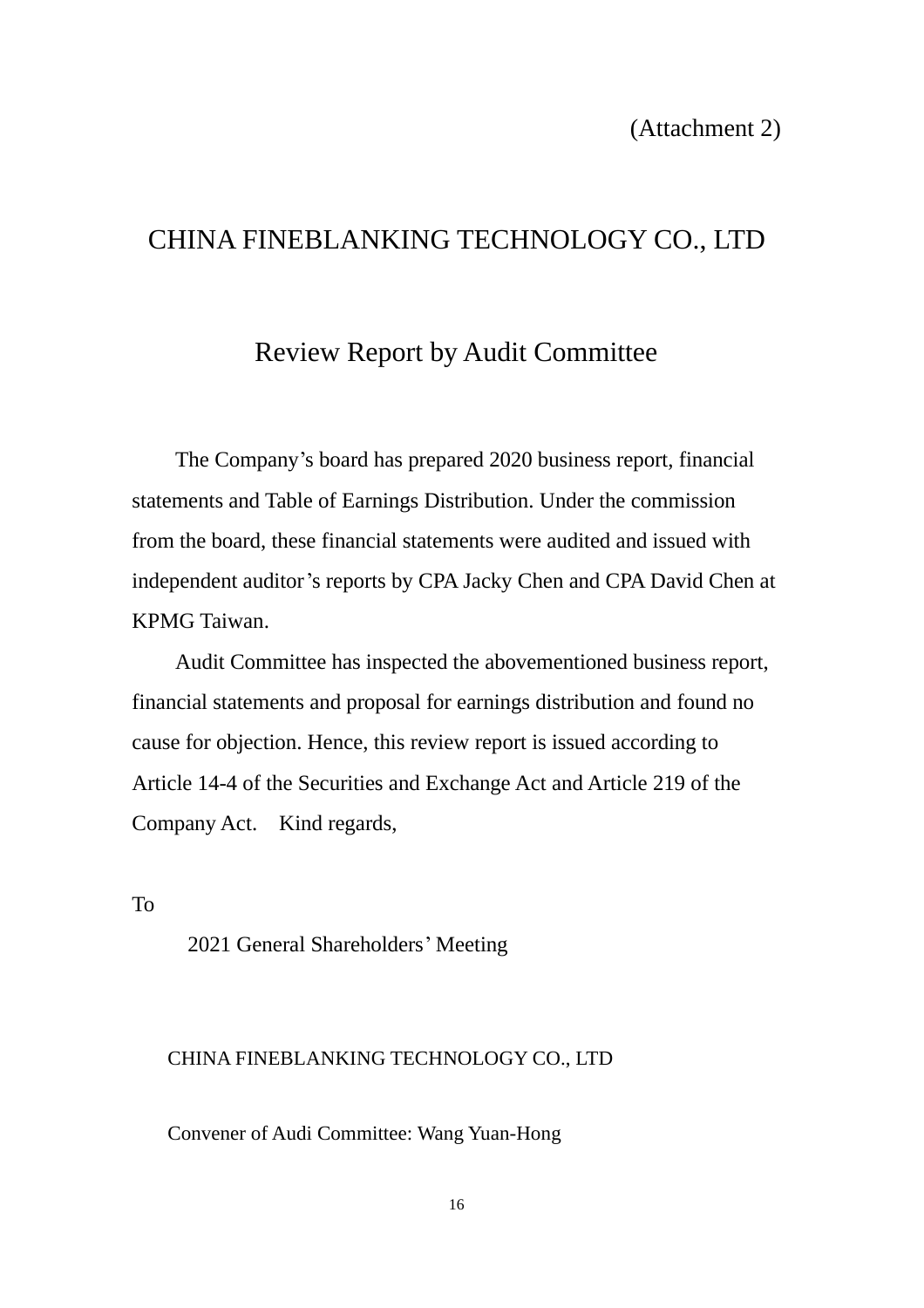## March 25, 2021

# (Attachment 3)

# CHINA FINEBLANKING TECHNOLOGY CO., LTD Update on the 2020 issuances of convertible bonds

|                          | Second issuance of secured convertible                                       | Third issuance of unsecured           |
|--------------------------|------------------------------------------------------------------------------|---------------------------------------|
| Types of corporate bonds | bonds in Taiwan                                                              | convertible bonds in Taiwan           |
| Issuance date            | August 31, 2020                                                              | September 1, 2020                     |
| Par value                | NT\$100,000                                                                  | NT\$100,000                           |
|                          | Place of issuance and Issued in Taiwan and traded on Taipei                  | Issued in Taiwan and traded on        |
| trading                  | Exchange                                                                     | Taipei Exchange                       |
| Issued price             | 100% of the par value                                                        | 100% of the par value                 |
| Amount raised            | NT\$200 million                                                              | NT\$200 million                       |
| Interest rate            | 0% coupon rate                                                               | 0% coupon rate                        |
|                          | Three years, maturity date on August                                         | Three years, maturity date on         |
| Maturity                 | 31, 2023                                                                     | September 1, 2023                     |
| Guarantor                | Taiwan Cooperative Bank Ltd.                                                 | Taiwan Cooperative Bank Ltd.          |
| Trustee                  | <b>Bank SinoPac</b>                                                          | <b>Bank SinoPac</b>                   |
| Underwriter              | Taiwan Cooperative Securities Co.,                                           | Taiwan Cooperative Securities Co.,    |
|                          | Ltd.                                                                         | Ltd.                                  |
|                          | Lawyer Charles Ya-Wen Chiu, Far                                              | Lawyer Charles Ya-Wen Chiu, Far       |
| Attorney                 | <b>East Law Offices</b>                                                      | <b>East Law Offices</b>               |
|                          | Ernst & Young Taiwan                                                         | Ernst & Young Taiwan                  |
| Accountant               | CPA Tony Tzu-Ping Huang; CPA                                                 | CPA Tony Tzu-Ping Huang; CPA          |
|                          | Martin Wen-Pi Yen                                                            | Martin Wen-Pi Yen                     |
|                          | Unless bondholders convert their                                             | Unless bondholders convert their      |
|                          | holdings into the Company's ordinary                                         | holdings into the Company's           |
|                          | shares according to Article 10 of the                                        | ordinary shares according to Article  |
|                          | Regulations Governing the Issuance                                           | 10 of the Regulations Governing the   |
|                          | and Conversion of these convertible                                          | Issuance and Conversion of these      |
|                          | bonds, or the bonds are called before                                        | convertible bonds, or the bonds are   |
| Repayment methods        | maturity according to Article 18, or the called before maturity according to |                                       |
|                          | Company repurchases the bonds from                                           | Article 18, or the Company            |
|                          | securities brokers and subsequently                                          | repurchases the bonds from securities |
|                          | cancels these bonds, the Company                                             | brokers and subsequently cancels      |
|                          | shall make full repayment in cash at                                         | these bonds, the Company shall make   |
|                          | the face value for all outstanding                                           | full repayment in cash at 100.7519%   |
|                          | bonds upon maturity.                                                         | of the face value (or 0.25% real      |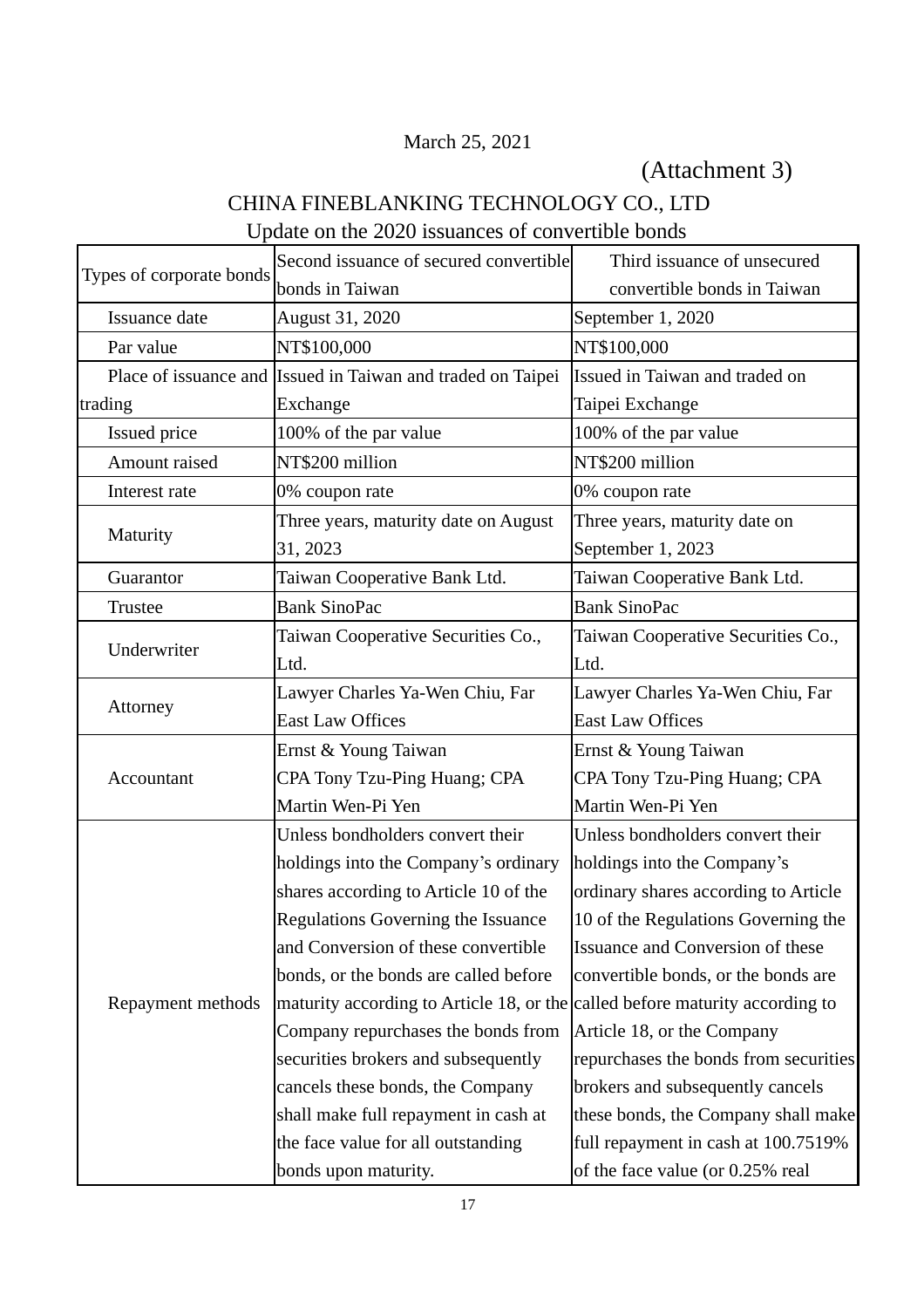|                                       |                                     | yield) for all outstanding bonds upon |
|---------------------------------------|-------------------------------------|---------------------------------------|
|                                       |                                     | maturity.                             |
| Outstanding principal NT\$200,000,000 |                                     | NT\$188,300,000                       |
|                                       | Article 18 of the Regulations       | Article 18 of the Regulations         |
| Call or early                         | Governing the Issuance and          | Governing the Issuance and            |
| repayment clauses                     | Conversion of the Company's second  | Conversion of the Company's third     |
|                                       | secured convertible bonds in Taiwan | unconvertible bonds in Taiwan         |
| Covenants                             | None                                | None                                  |
| <b>Updated conversion</b>             | NT\$43.8                            | NT\$42.84                             |
| price                                 |                                     |                                       |
| As of the book closure                | Outstanding balance NT\$200,000,000 | <b>Outstanding balance</b>            |
| date                                  |                                     | NT\$183,300,000                       |
| (March 30, 2021)                      |                                     |                                       |
| Conversion of bonds to                |                                     |                                       |
| date                                  |                                     |                                       |
| Callable terms and                    | None                                | None                                  |
| conditions                            |                                     |                                       |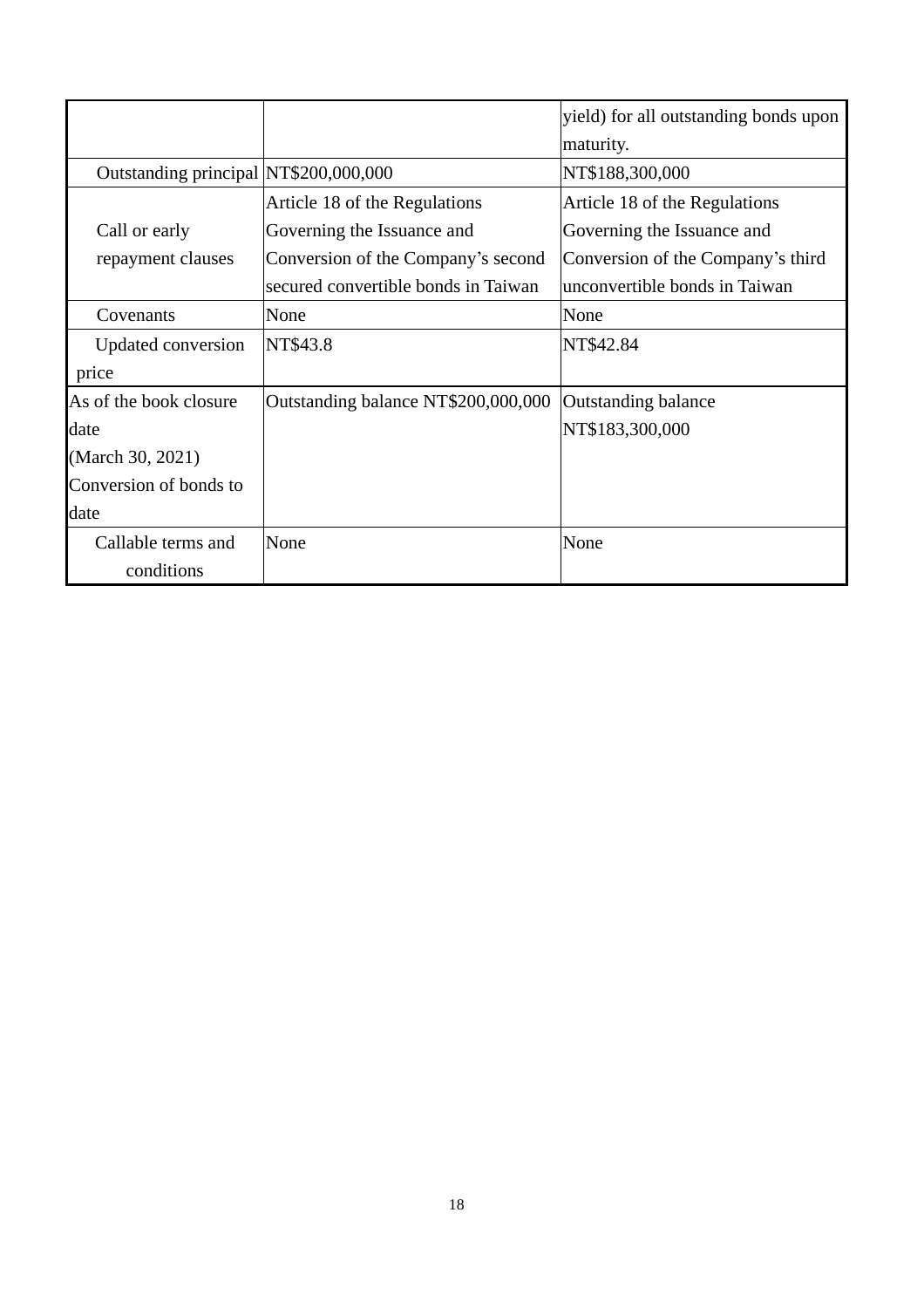# (Attachment 4)

## Code of Ethical Conduct for Directors and Managers

- 1 Basis: The Guidelines for the Adoption of Code of Ethical Conduct for TWSE/GTSM Listed Companies published by Taiwan Stock Exchange
- 2 Objective: To guide the Company's directors and managers to act according to ethical standards
- 3 Applicability: Directors and managers (including General Manager and the equivalents, Vice Presidents and the equivalents, Assistant Vice Presidents and the equivalents, supervisors in Finance Department and Accounting Department, and any other persons authorized to manage the Company's affairs and sign on behalf of the Company)
- 4 Management authorization and responsibility:
	- 4.1 Formulation, amendment, and abolishment: Headquarters
	- 4.2 Management responsibility: Headquarters
- 5 Operational contents and requirements:
	- 5.1 After taking into account the individual conditions and requirements, the Company has established its Code of Conduct covering the following eight areas:
		- 5.1.1 Conflict of interest with the Company arising due to involvement or possible involvement of personal interest. For example, a director or manager is unable to objectively and efficiently handle business, or obtains improper benefits for himself/herself, his/her spouse, or any relative within two degrees by leveraging his/her position in the Company. The Company should take extra heed of the loans to, guarantees for, main asset transactions with, purchases from, and sales to the affiliated companies the abovementioned personnel belong to. The Company should establish a policy for the prevention of conflict of interest and provide appropriate channels for directors and managers to explain, without prompting any potential conflict of interest with the Company.
		- 5.1.2 The Company should prevent its directors or managers from the following:
			- (A) The opportunity to use the Company's property, information or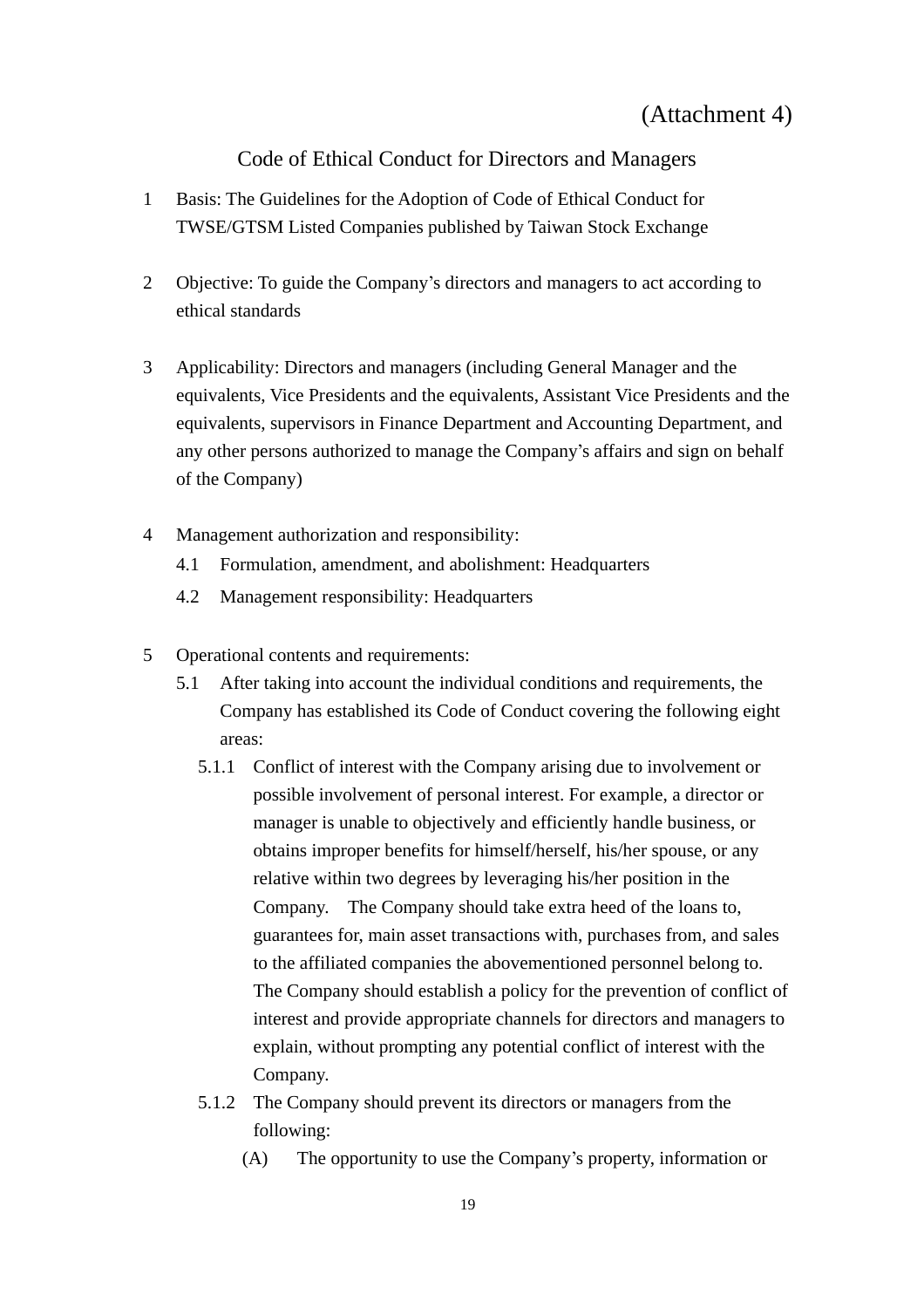the position within the Company to seek personal gains

- (B) The use of the Company's property, information or the position within the Company to seek personal gains
- (C) To compete with the Company when the Company has profitmaking opportunities, directors or managers have the responsibility to enhance the legitimate and legal interest for the Company.
- 5.1.3 Unless authorized or legally required to disclose, directors or managers are obligated to maintain the confidentiality of the Company's own information or information about the customers the Company sells to or purchases from. The information to be held in confidentiality includes all the undisclosed information that may be used by competitors or that may damage the Company or customers if leaked.
- 5.1.4 Directors or managers should treat fairly the customers the Company sells to and purchases from, competitors and employees. It is not allowed to acquire improper gains via manipulation, concealment or abuse of the information obtained on the job, false statements about important matters or other unfair trade methods.
- 5.1.5 Directors and directors have the responsibility to protect the Company's assets and to ensure the effective and legal use of such assets for business. Any theft, negligence, or waste of the assets will directly affect the Company's profit-making capability.
- 5.1.6 The Company should enhance the compliance with the Securities and Exchange Act and other laws and regulations.
- 5.1.7 The Company should advocate internally the code of moral conduct and encourage employees to report to managers, audit supervisors or other appropriate personnel when they suspect or identify any behavior in breach of laws, regulations or the Code of Ethical Conduct. To encourage employees to report illegal matters, the Company should establish a whistle-blowing mechanism to allow for anonymous reporting. The Company should also assure to employees that it will spare no efforts to protect the safety of the whistleblower from retaliation.
- 5.1.8 If any director or manager violates the Code of Ethical Conduct, the Company shall impose disciplinary actions according to the Code of Ethical Conduct and discloses via the Market Observation Post System (MOPS) in a timely manner the information regarding the personnel in breach of Code of Ethical Conduct, the relevant dates, facts, code of conduct violated, and disciplinary measures. The Company should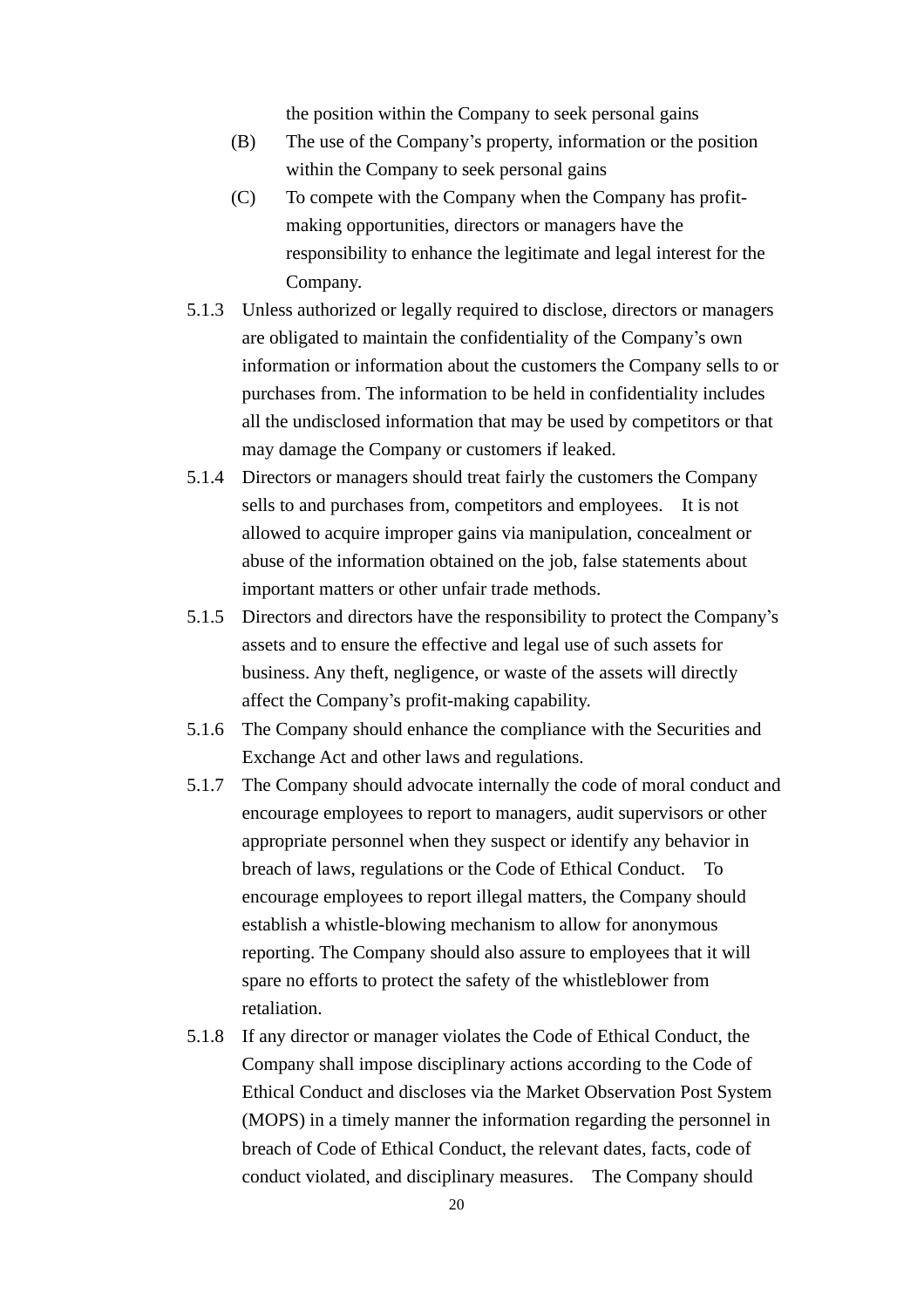establish a system for those in breach of its Code of Ethical Conduct to lodge an appeal as remedy.

6 Procedures of exemption for applicability:

The exemption of any director or manager from the Company's Code of Ethical Conduct must be approved by the board and disclosed, in a timely manner via the Market Observation Post System (MOPS) the dates of approval by the board, objection or reservation from independent directors, the duration, reasons and criteria of exemption, etc. so that shareholders may assess whether the decision from the board is appropriate. This is to curb any willful or questionable exemption of the compliance and to ensure an appropriate control mechanism over any exemption, in order to protect the Company.

- 7 Disclosure: The Code of Ethical Conduct and its amendments should be disclosed at the Company's website, in the Company's annual reports and prospectus and via the Market Observation Post System (MOPS).
- 8 Supplementary Provisions:
	- 8.1 The Code of Ethical Conduct and its amendments take effect after the review by Audit Committee and the approval from the board. Reporting to the shareholders' meeting is required.
	- 8.2 Effectiveness on November 4, 2020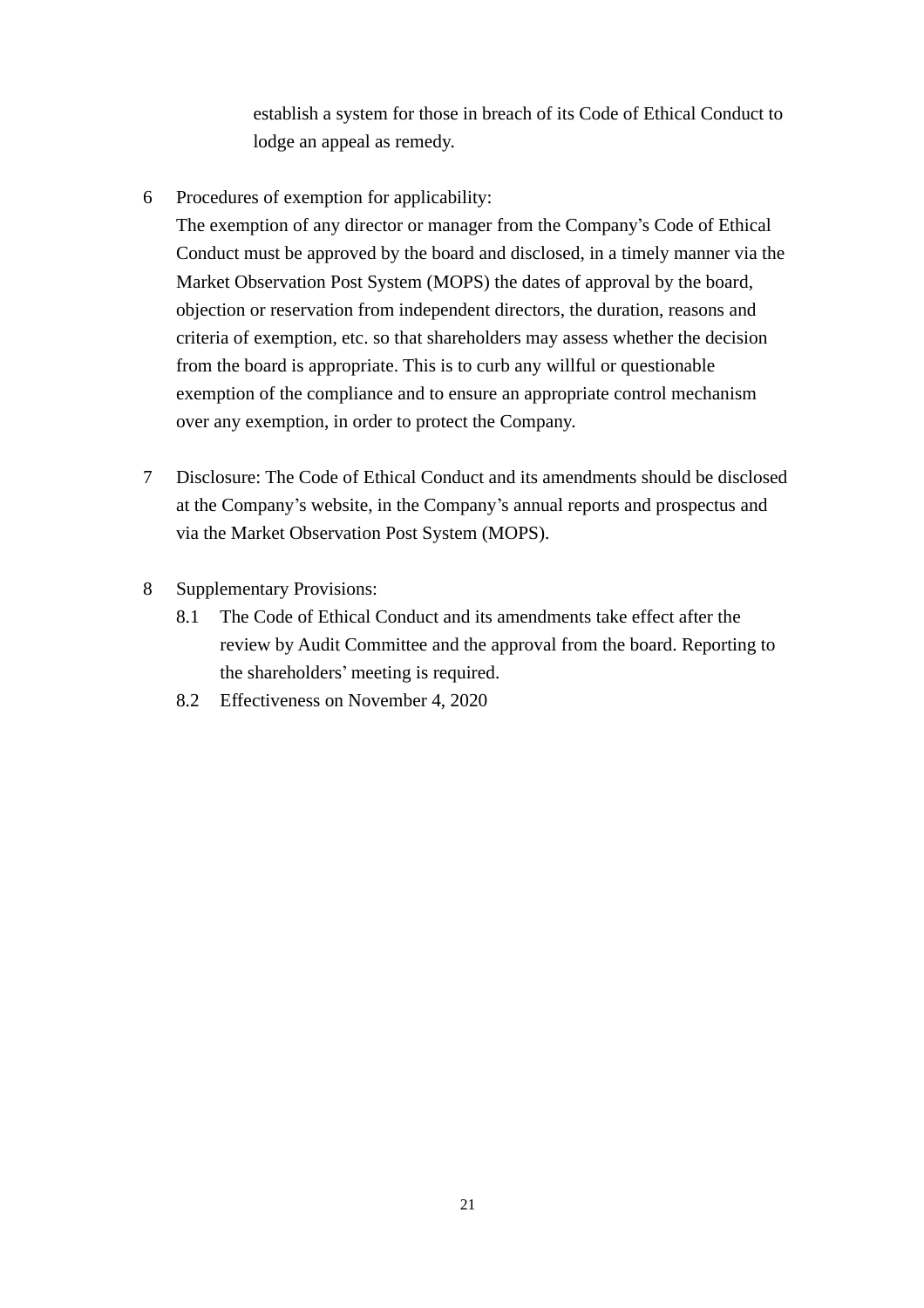(Attachment 5)

#### **Independent Auditors**' **Report**

To the Board of Directors of CHINA FINEBLANKING TECHNOLOGY CO., LTD.:

#### **Opinion**

We have audited the financial statements of CHINA FINEBLANKING TECHNOLOGY CO., LTD.("the Company"), which comprise the balance sheet as of December 31, 2020, the statement of comprehensive income, changes in equity and cash flows for the year then ended and notes to the financial statement, including a summary of significant accounting policies.

In our opinion, the accompanying financial statements present fairly, in all material respects, the financial position of the Company as of December 31, 2020, and its financial performance and its cash flows for the year then ended in accordance with the Regulations Governing the Preparation of Financial Reports by Securities Issuers.

#### **Basis for Opinion**

We conducted our audit in accordance with the Regulations Governing Auditing and Certification of Financial Statements by Certified Public Accountants and the auditing standards generally accepted in the Republic of China. Our responsibilities under those standards are further described in the Auditors' Responsibilities for the Audit of the Financial Statements section of our report. We are independent of the Company in accordance with the Certified Public Accountants Code of Professional Ethics in Republic of China ("the Code"), and we have fulfilled our other ethical responsibilities in accordance with the Code. We believe that the audit evidence we have obtained is sufficient and appropriate to provide a basis of our opinion.

#### **Key Audit Matters**

Key audit matters are those matters that, in our professional judgment, were of most significance in our audit of the financial statements of the current period. These matters were addressed in the context of our audit of the non-consolidated financial statements as a whole, and in forming our opinion thereon, and we do not provide a separate opinion on these matters. We have determined the matters described below to be the key audit matters to be communicated in our report.

1. Revenue recognition

For the accounting policies of Revenue recognition, please refer to Note (4)(m) "Revenue from contracts with customers"; for the explanation of revenue recognition, please refer to Note  $(6)(r)$ .

Description of key audit matter:

The main business items of the Company are producing and selling parts of HDD and parts of vehicles. The Company sets up shipping warehouse at the customers' places to fulfill the demands of the customers. The performance obligations are fulfilled at the time that the customers pick up the goods. Revenue recognition is the matter which needs high attention when we conduct the audit of financial statements, because the accuracy of the timepoint of revenue recognition is material to the financial statements and is the matter the users of financial statements concern.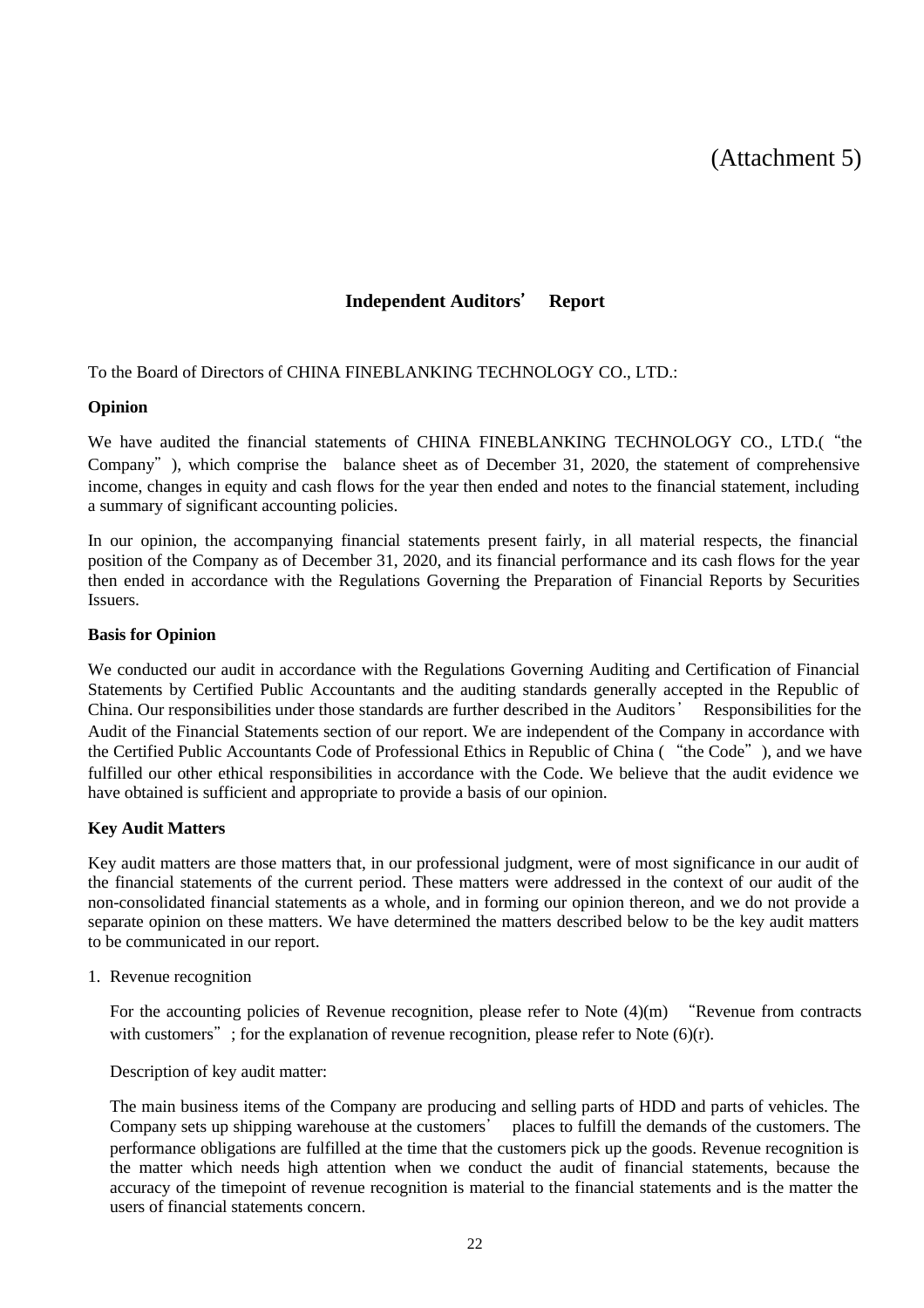Our principal audit procedures included:

- Assessing the adequacy of the accounting policies of revenue recognition; testing the Company's controls surrounding the Sale and Receipt cycle and checking the accuracy of the timepoint of revenue recognition;
- Conducting analysis of variances to the top ten customers to evaluate that there is material abnormality or not; sending confirmations to the trade partners;
- Choosing a period contains date of balance sheet and checking the original certificates concerning to verify that related transactions were presented appropriately.
- 2. Inventory valuation

For the accounting policies of Inventory valuation, please refer to Note  $(4)(g)$  "Inventories"; for the accounting assumptions and estimation uncertainty of Inventory valuation, please refer to Note (5)(b); for the explanation of Inventory valuation, please refer to Note (6)(d).

Description of key audit matter:

Inventories are measured at the lower of cost and net realizable value. The net realizable value changes arising from uncertainty of technical transformations, and may have a risk which becomes higher than the historical cost. Thus, we consider the inventory evaluation as a key audit matter.

Our principal audit procedures included:

- Obtaining aging statements of each kind of inventories and testing the changes in ages of inventories; selecting samples to check the accuracy of classification range of inventories ages;
- Obtaining the policies of inventories evaluation and evaluated the consistency of these policies; assessing the basis of the valuation net realizable value, sampling and testing the documentary evidence regarding purchases and sales to verify the accuracy of the valuation of allowance to reduce inventories to market.

#### **Other Matter**

The financial statements as of and for the year end December 31, 2019, were audited by other certified public accountant and they had issued an unqualified opinion at March 26, 2020.

#### **Responsibilities of Management and Those Charged with Governance for the Consolidated Financial Statements**

Management is responsible for the preparation and fair presentation of the financial statements in accordance with Regulations Governing the Preparation of Financial Reports by Securities Issuers and IFRSs, IASs, interpretation as well as related guidance endorsed by the Financial Supervisory Commission of the Republic of China, and for such internal control as management determines is necessary to enable the preparation of financial statements that are free from material misstatement, whether due to fraud or error.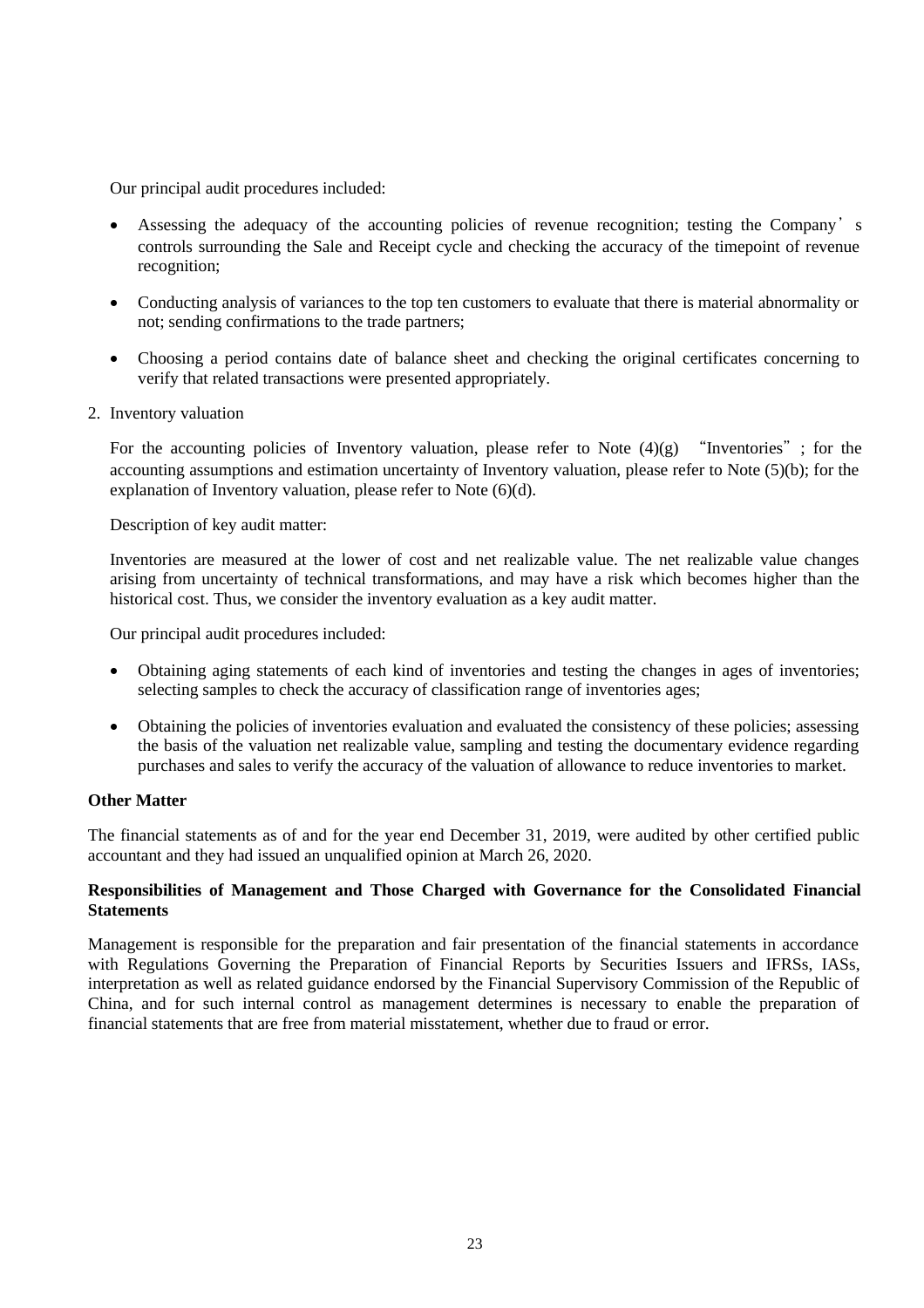In preparing the financial statements, management is responsible for assessing the Company's ability to continue as a going concern, disclosing, as applicable, matters related to going concern and using the going concern basis of accounting unless management either intends to liquidate the Company or to cease operations, or has no realistic alternative but to do so.

Those charged with governance are responsible for overseeing the Company's financial reporting process.

#### **Auditors**' **Responsibilities for the Audit of the Financial Statements**

Our objectives are to obtain reasonable assurance about whether the financial statements as a whole are free from material misstatement, whether due to fraud or error, and to issue an auditors' report that includes our opinion. Reasonable assurance is a high level of assurance, but is not a guarantee that an audit conducted in accordance with the auditing standards generally accepted in the Republic of China will always detect a material misstatement when it exists. Misstatements can arise from fraud or error and are considered material if, individually or in the aggregate, they could reasonably be expected to influence the economic decisions of users taken on the basis of these financial statements.

As part of an audit in accordance with auditing standards generally accepted in the Republic of China, we exercise professional judgment and maintain professional skepticism throughout the audit. We also:

- 1. Identify and assess the risks of material misstatement of the financial statements, whether due to fraud or error, design and perform audit procedures responsive to those risks, and obtain audit evidence that is sufficient and appropriate to provide a basis for our opinion. The risk of not detecting a material misstatement resulting from fraud is higher than for one resulting from error, as fraud may involve collusion, forgery, intentional omissions, misrepresentations, or the override of internal control.
- 2. Obtain an understanding of internal control relevant to the audit in order to design audit procedures that are appropriate in the circumstances, but not for the purpose of expressing an opinion on the effectiveness of the Company's internal control.
- 3. Evaluate the appropriateness of accounting policies used and the reasonableness of accounting estimates and related disclosures made by management.
- 4. Conclude on the appropriateness of management's use of the going concern basis of accounting and, based on the audit evidence obtained, whether a material uncertainty exists related to events or conditions that may cast significant doubt on the Company's ability to continue as a going concern. If we conclude that a material uncertainty exists, we are required to draw attention in our auditors' report to the related disclosures in the financial statements or, if such disclosures are inadequate, to modify our opinion. Our conclusions are based on the audit evidence obtained up to the date of our auditors' report. However, future events or conditions may cause the Company to cease to continue as a going concern.
- 5. Evaluate the overall presentation, structure and content of the financial statements, including the disclosures, and whether the financial statements represent the underlying transactions and events in a manner that achieves fair presentation.
- 6. Obtain sufficient and appropriate audit evidence regarding the financial information of the investment in other entities accounted for using the equity method to express an opinion on this financial statements. We are responsible for the direction, supervision and performance of the audit. We remain solely responsible for our audit opinion.

We communicate with those charged with governance regarding, among other matters, the planned scope and timing of the audit and significant audit findings, including any significant deficiencies in internal control that we identify during our audit.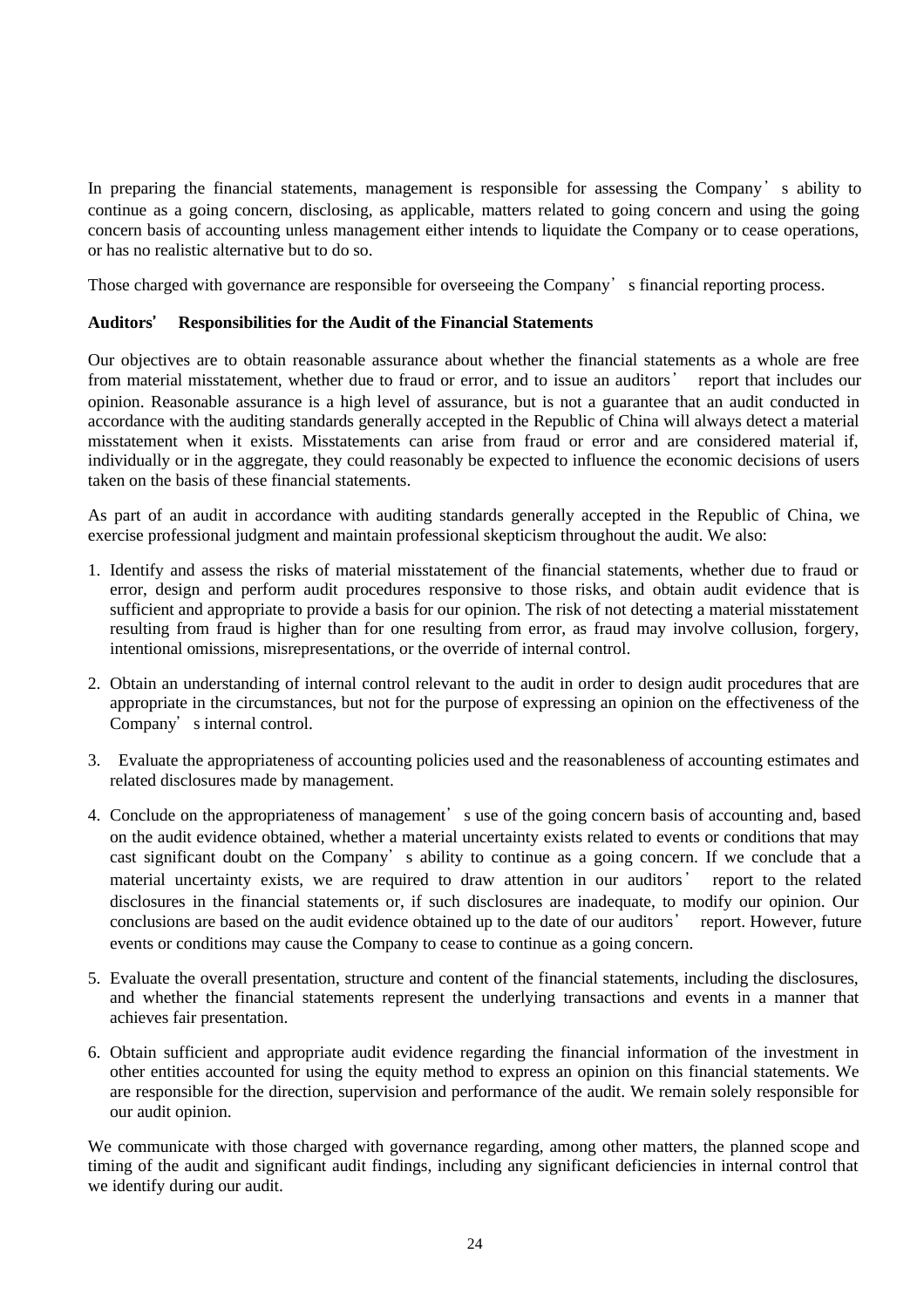We also provide those charged with governance with a statement that we have complied with relevant ethical requirements regarding independence, and to communicate with them all relationships and other matters that may reasonably be thought to bear on our independence, and where applicable, related safeguards.

From the matters communicated with those charged with governance, we determine those matters that were of most significance in the audit of the financial statements of the current period and are therefore the key audit matters. We describe these matters in our auditors' report unless law or regulation precludes public disclosure about the matter or when, in extremely rare circumstances, we determine that a matter should not be communicated in our report because the adverse consequences of doing so would reasonably be expected to outweigh the public interest benefits of such communication.

The engagement partners on the audit resulting in this independent auditors' report are Chung-Che Chen and Kuo-Tsung Chen.

KPMG

Taipei, Taiwan (Republic of China) March 25, 2021

#### **Notes to Readers**

The accompanying parent company only financial statements are intended only to present the statement of financial position, financial performance and its cash flows in accordance with the accounting principles and practices generally accepted in the Republic of China and not those of any other jurisdictions. The standards, procedures and practices to audit such parent company only financial statements are those generally accepted and applied in the Republic of China.

The independent auditors' report and the accompanying parent company only financial statements are the English translation of the Chinese version prepared and used in the Republic of China. If there is any conflict between, or any difference in the interpretation of the English and Chinese language independent auditors' report and parent company only financial statements, the Chinese version shall prevail.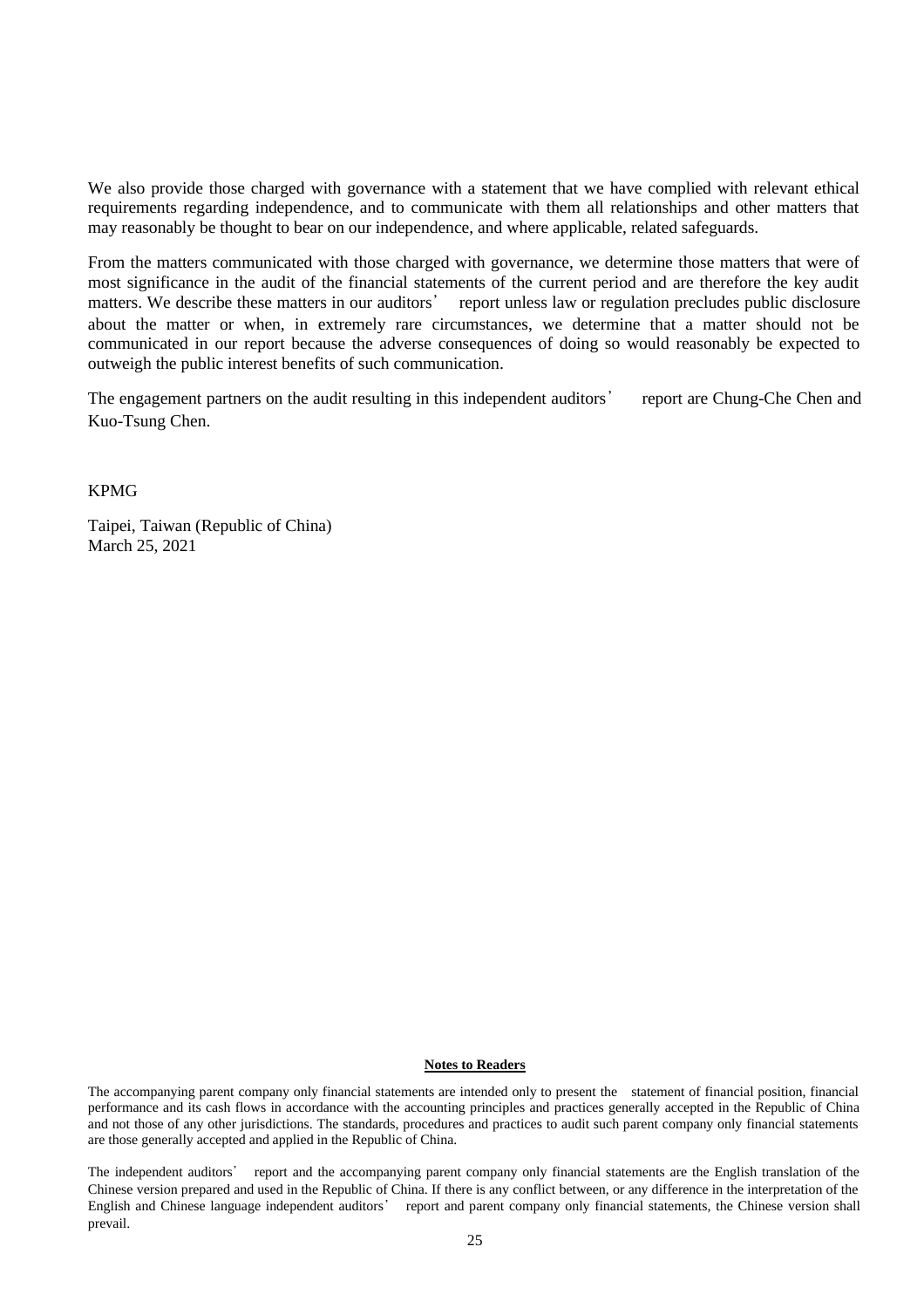#### **(English Translation of Parent Company Only Financial Statements and Report Originally Issued in Chinese) CHINA FINEBLANKING TECHNOLOGY CO., LTD.**

## **Balance Sheets**

## **December 31, 2020 and 2019**

## **(Expressed in Thousands of New Taiwan Dollar)**

| <b>December 31, 2020</b> |                | <b>December 31, 2019</b> |                |  |  |
|--------------------------|----------------|--------------------------|----------------|--|--|
| <b>Amount</b>            | $\frac{0}{0}$  | <b>Amount</b>            | $\frac{0}{0}$  |  |  |
|                          |                |                          |                |  |  |
| \$<br>16,378             | 1              | 210,000                  | 8              |  |  |
| 5,055                    |                | 835                      |                |  |  |
| 596                      |                | 729                      |                |  |  |
| 38,348                   | 1              | 46,452                   | $\overline{c}$ |  |  |
| 120,649                  | 4              | 161,146                  | 6              |  |  |
| 75,708                   | 2              | 46,137                   | 2              |  |  |
| 58                       |                | 58                       |                |  |  |
| 7,063                    |                | 2,000                    |                |  |  |
| 1,079                    |                | 1,591                    |                |  |  |
| 64,537                   | 2              | 125,708                  | 4              |  |  |
| 433                      |                | 350                      |                |  |  |
| 329,904                  | 10             | 595,006                  | 22             |  |  |
|                          |                |                          |                |  |  |
| 386,166                  | 12             |                          |                |  |  |
| 831,511                  | 27             | 699,790                  | 26             |  |  |
| 53,176                   | $\overline{c}$ | 25,059                   | 1              |  |  |
| 1,507                    |                | 566                      |                |  |  |
| 10,130                   |                |                          |                |  |  |
| 200                      |                | 200                      |                |  |  |
| 1,282,690                | 41             | 725,615                  | 27             |  |  |
| 1,612,594                | 51             | 1,320,621                | 49             |  |  |
|                          |                |                          |                |  |  |
| 838,841                  | 26             | 801,512                  | 30             |  |  |
| 528,557                  | 17             | 512,998                  | 19             |  |  |
| 405,553                  | 13             | 309,916                  | 12             |  |  |
| (124, 488)               | (4)            | (131, 613)               | (5)            |  |  |
| (80, 532)                | (3)            | (120, 542)               | (5)            |  |  |
| 1,567,931                | 49             | 1,372,271                | 51             |  |  |
| \$<br>3,180,525          | 100            | 2,692,892                | 100            |  |  |

|      |                                                                                 | <b>December 31, 2020</b> |                          | <b>December 31, 2019</b> |                         |      |                                                              | <b>December 31, 2020</b> |                  |                          | December 31, 2019 |      |
|------|---------------------------------------------------------------------------------|--------------------------|--------------------------|--------------------------|-------------------------|------|--------------------------------------------------------------|--------------------------|------------------|--------------------------|-------------------|------|
|      | <b>Assets</b>                                                                   | Amount                   | $\frac{6}{6}$            | Amount                   | $\frac{0}{0}$           |      | <b>Liabilities and Equity</b>                                | Amount                   |                  | $\frac{6}{6}$            | Amount            | $\%$ |
|      | <b>Current assets:</b>                                                          |                          |                          |                          |                         |      | <b>Current liabilities:</b>                                  |                          |                  |                          |                   |      |
| 1100 | Cash and cash equivalents (Note $(6)(a)$ )                                      | 194,750<br>-S            | - 6                      | 129,894                  | $5\overline{)}$         | 2100 | Short-term borrowings (Note $(6)(i)$ )                       | $\mathcal{S}$            | 16,378           |                          | 210,000           | -8   |
| 1140 | Current contract assets (Note $(6)(r)$ )                                        | 196                      | $\sim$                   | $1,363 -$                |                         | 2130 | Current contract liabilities (Note $(6)(r)$ )                |                          | $5,055 -$        |                          | 835 -             |      |
| 1150 | Notes receivable, net(Note $(6)(c)$ and $(r)$ )                                 | 1,732                    | $\sim$ $-$               | $1,675 -$                |                         | 2150 | Notes payable                                                |                          | 596 -            |                          | 729 -             |      |
| 1170 | Accounts receivable, net(Note $(6)(c)$ and $(r)$ )                              | 183,046                  | 6                        | 201,432                  | 8                       | 2170 | Accounts payable                                             |                          | 38,348           |                          | 46,452            | 2    |
| 1200 | Other receivables, net(Note (8))                                                | 57,657                   | 2                        | 76,984                   | $\overline{\mathbf{3}}$ | 2180 | Accounts payable to related parties(Note (7))                |                          | 120,649          | $\overline{4}$           | 161,146           | 6    |
| 1210 | Other receivables-related parties(Note (7))                                     | 142                      | $\sim$ $-$               | 919 -                    |                         | 2200 | Other payables (Note $6(j)$ )                                |                          | 75,708           | 2                        | 46,137            | 2    |
| 1220 | Current tax assets                                                              | $2,296 -$                |                          | $4,386 -$                |                         | 2220 | Other payables to related parties (Note $(6)(j)$ and $(7)$ ) |                          | 58 -             |                          | 58 -              |      |
| 130X | Inventories (Note $(6)(d)$ )                                                    | 93,741                   | $\overline{\mathbf{3}}$  | 78,271 3                 |                         | 2230 | Current tax liabilities                                      |                          | $7,063 -$        |                          | $2,000 -$         |      |
| 1410 | Prepayments                                                                     | $11,117 -$               |                          | $2,944 -$                |                         | 2280 | Current lease liabilities (Note $(6)(m)$ )                   |                          | $1,079 -$        |                          | $1,591 -$         |      |
| 1470 | Other current assets                                                            | 4,689                    | $\sim$ $-$               | $1,209 -$                |                         | 2320 | Long-term liabilities, current portion(Note (6)(1))          |                          | 64,537           | $\overline{\phantom{a}}$ | 125,708           |      |
|      |                                                                                 | 549,366                  | 17                       | 499,077                  | 19                      | 2399 | Other current liabilities, others                            |                          | 433 -            |                          | $350 -$           |      |
|      | <b>Non-current assets:</b>                                                      |                          |                          |                          |                         |      |                                                              |                          | 329,904          | 10                       | 595,006 22        |      |
| 1510 | Non-current financial assets at fair value through profit or $loss(Note(6)(k))$ | 60                       | $\overline{\phantom{a}}$ |                          |                         |      | <b>Non-Current liabilities:</b>                              |                          |                  |                          |                   |      |
| 1550 | Investments accounted for using equity method(Note $(6)(e)$ )                   | 1,649,901                | 52                       | 1,504,879                | - 56                    | 2530 | Bonds payable(Note $(6)(k)$ )                                |                          | 386,166          | 12                       |                   |      |
| 1600 | Property, plant and equipment(Note (6)(f) and (8))                              | 846,809                  | 27                       | 633,102                  | 23                      | 2540 | Long-term borrowings (Note $(6)(1)$ )                        |                          | 831,511 27       |                          | 699,790 26        |      |
| 1755 | Right-of-use assets (Note $(6)(g)$ )                                            | 2,548                    | $\overline{\phantom{a}}$ | $2,140 -$                |                         | 2570 | Deferred tax liabilities (Note $(6)(0)$ )                    |                          | 53,176 2         |                          | 25,059            |      |
| 1780 | Intangible assets                                                               | $3,244 -$                |                          | $2,081 -$                |                         | 2580 | Non-current lease liabilities (Note $(6)(m)$ )               |                          | $1,507 -$        |                          | 566 -             |      |
| 1840 | Deferred tax assets (Note $(6)(o)$ )                                            | 23,091                   | $\overline{1}$           | 23,631                   | - 1                     | 2630 | Long-term deferred revenue                                   |                          | $10,130 -$       |                          |                   |      |
| 1900 | Other non-current assets (Note $(6)(h)$ and $(7)$ )                             | 105,506                  | 3                        | 27,982                   |                         | 2645 | Guarantee deposits received                                  |                          | $200 -$          |                          | $200 -$           |      |
|      |                                                                                 | 2,631,159                | 83                       | 2,193,815 81             |                         |      |                                                              |                          | 1,282,690 41     |                          | $725,615$ 27      |      |
|      |                                                                                 |                          |                          |                          |                         |      | <b>Total liabilities</b>                                     |                          | 1,612,594        | 51                       | $1,320,621$ 49    |      |
|      |                                                                                 |                          |                          |                          |                         |      | Share capital (Note $(6)(p)$ ):                              |                          |                  |                          |                   |      |
|      |                                                                                 |                          |                          |                          |                         | 3110 | Ordinary shares                                              |                          | 838,841          | 26                       | 801,512 30        |      |
|      |                                                                                 |                          |                          |                          |                         | 3200 | Capital surplus                                              |                          | 528,557          | 17                       | 512,998 19        |      |
|      |                                                                                 |                          |                          |                          |                         | 3300 | Retained earnings                                            |                          | 405,553          | 13                       | 309,916 12        |      |
|      |                                                                                 |                          |                          |                          |                         | 3400 | Other equity interest                                        |                          | $(124, 488)$ (4) |                          | $(131,613)$ (5)   |      |
|      |                                                                                 |                          |                          |                          |                         | 3500 | Treasury shares                                              |                          | $(80,532)$ (3)   |                          | $(120, 542)$ (5)  |      |
|      |                                                                                 |                          |                          |                          |                         |      | <b>Total equity</b>                                          |                          | 1,567,931        | 49                       | 1,372,271 51      |      |
|      | <b>Total assets</b>                                                             | 3.180.525 100            |                          | 2,692,892 100            |                         |      | <b>Total liabilities and equity</b>                          |                          | 3,180,525 100    |                          | 2,692,892 100     |      |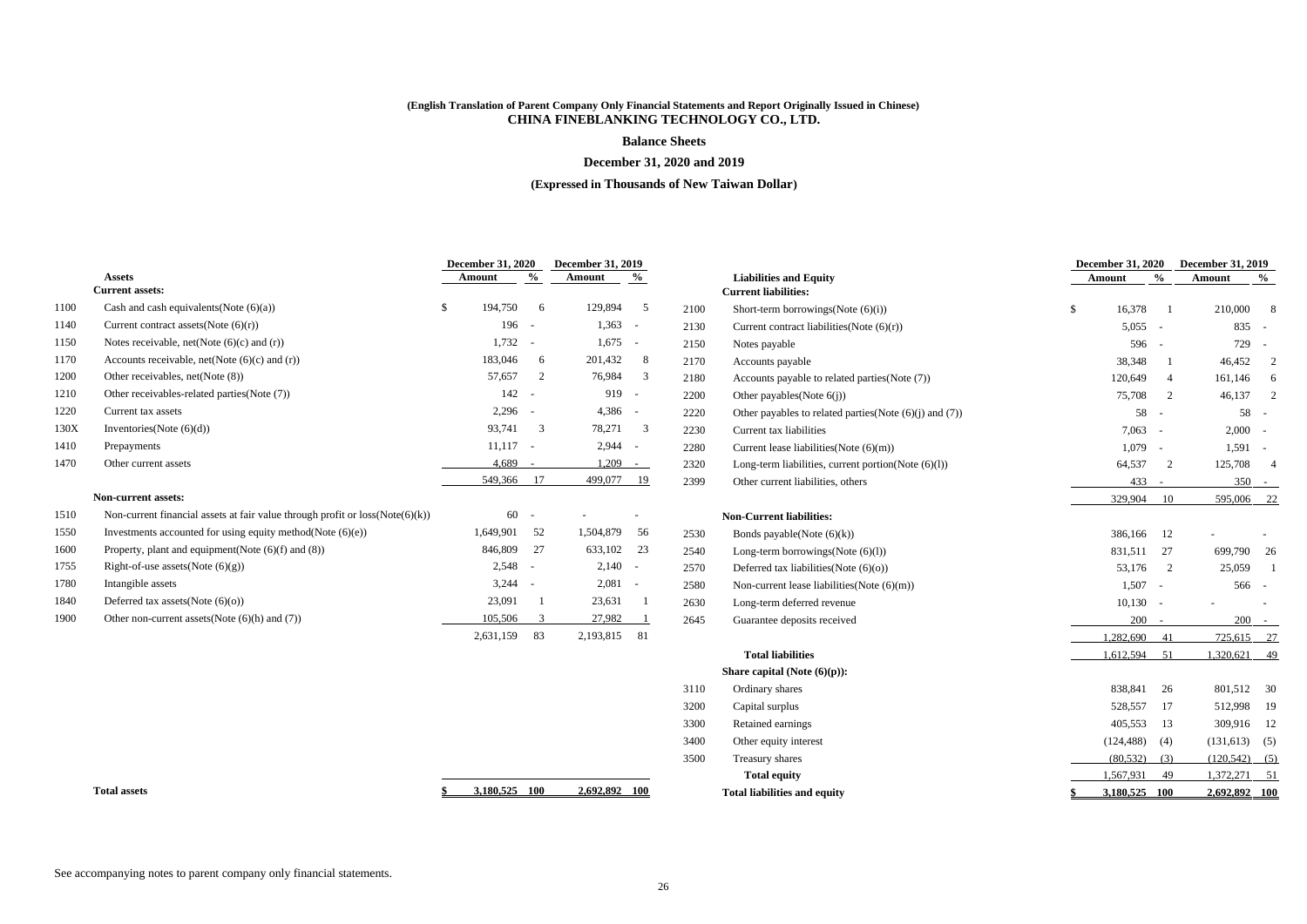#### **(English Translation of Parent Company Only Financial Statements Originally Issued in Chinese) CHINA FINEBLANKING TECHNOLOGY CO., LTD.**

#### **Statements of Comprehensive Income**

## **For the years ended December 31, 2020 and 2019**

## **(Expressed in Thousands of New Taiwan Dollar , Except for Earnings Per Common Share)**

|      |                                                                                                                  | 2020          | 2019           |               |                |
|------|------------------------------------------------------------------------------------------------------------------|---------------|----------------|---------------|----------------|
|      |                                                                                                                  | Amount        | $\frac{0}{0}$  | <b>Amount</b> | $\%$           |
| 4000 | Operating revenue (Note $(6)(r)$ and $(7)$ )                                                                     | \$<br>797,210 | 100            | 639,315       | 100            |
| 5000 | Operating costs (Notes $(6)(d)$ , $(n)$ , $(s)$ , $(7)$ and $(12)$ )                                             | 652,619       | 82             | 545,959       | 85             |
| 5900 | <b>Gross profit from operations</b>                                                                              | 144,591       | 18             | 93,356        | 15             |
| 5910 | Less: Unrealized gain or loss from sale                                                                          | 2,075         | ÷,             | 2,356         |                |
| 5920 | Plus: Realized gain or loss from sale                                                                            | 2,356         |                | 2,726         |                |
| 5950 | Net gross profit from operations                                                                                 | 144,872       | 18             | 93,726        | 15             |
| 6000 | Operating expenses (Notes $(6)(n)$ , $(s)$ and $(12)$ ):                                                         |               |                |               |                |
| 6100 | Selling expenses                                                                                                 | 20,548        | 2              | 14,619        | 2              |
| 6200 | Administrative expenses                                                                                          | 58,456        | 7              | 57,380        | 9              |
| 6300 | Research and development expenses                                                                                | 12,100        | $\mathfrak{2}$ | 13,313        | 2              |
| 6450 | Expected credit loss (gain) (Note $(6)(c)$ )                                                                     | (3)           |                | (796)         |                |
| 6300 | <b>Total operating expenses</b>                                                                                  | 91,101        | 11             | 84,516        | 13             |
| 6900 | Net operating income                                                                                             | 53,771        | $\overline{7}$ | 9,210         | $\overline{2}$ |
|      | Non-operating income and expenses:                                                                               |               |                |               |                |
| 7100 | Interest income (Note $(6)(t)$ )                                                                                 | 174           |                | 628           |                |
| 7010 | Other income (Note $(6)(t)$ )                                                                                    | 8,809         | 1              | 7,868         | -1             |
| 7020 | Other gains and losses, net (Note $(6)(t)$ )                                                                     | (7, 470)      | (1)            | (1,869)       |                |
| 7050 | Finance costs, net (Note $(6)(t)$ )                                                                              | (16,780)      | (2)            | (14, 119)     | (2)            |
| 7070 | Share of profit (loss) of associates and joint ventures accounted for<br>using equity method, net (Note $6(e)$ ) | 135,835       | 17             | 25,670        | $\overline{4}$ |
|      | Total non-operating income and expenses                                                                          | 120,568       | 15             | 18,178        | <u>3</u>       |
|      | Profit from continuing operations before tax                                                                     | 174,339       | 22             | 27,388        | 5              |
| 7950 | Less: Income<br>tax expenses (Note $(6)(o)$ )                                                                    | 36,707        | 5              | 7,327         | 1              |
|      | Profit                                                                                                           | 137,632       | 17             | 20,061        | $\overline{4}$ |
| 8300 | Other comprehensive income:                                                                                      |               |                |               |                |
| 8360 | Components of other comprehensive income (loss) that will be<br>reclassified to profit or loss                   |               |                |               |                |
| 8361 | Exchange differences on translation of foreign financial statements                                              | 8,907         | 1              | (58, 544)     | (9)            |
| 8399 | Income tax related to components of other comprehensive income<br>that will be reclassified to profit or loss    | 1,782         |                | (11,709)      | (2)            |
| 8300 | Other comprehensive income                                                                                       | 7,125         | 1              | (46, 835)     | (7)            |
|      | <b>Total comprehensive income</b>                                                                                | 144,757       | <u>18</u>      | (26,774)      | (3)            |
| 9750 | Basic earnings per share (Note $(6)(q)$ )                                                                        |               | 1.69           |               | 0.26           |
| 9810 | Diluted earnings per share (Note $(6)(q)$ )                                                                      |               | 1.53           |               | 0.26           |

See accompanying notes to parent company only financial statements.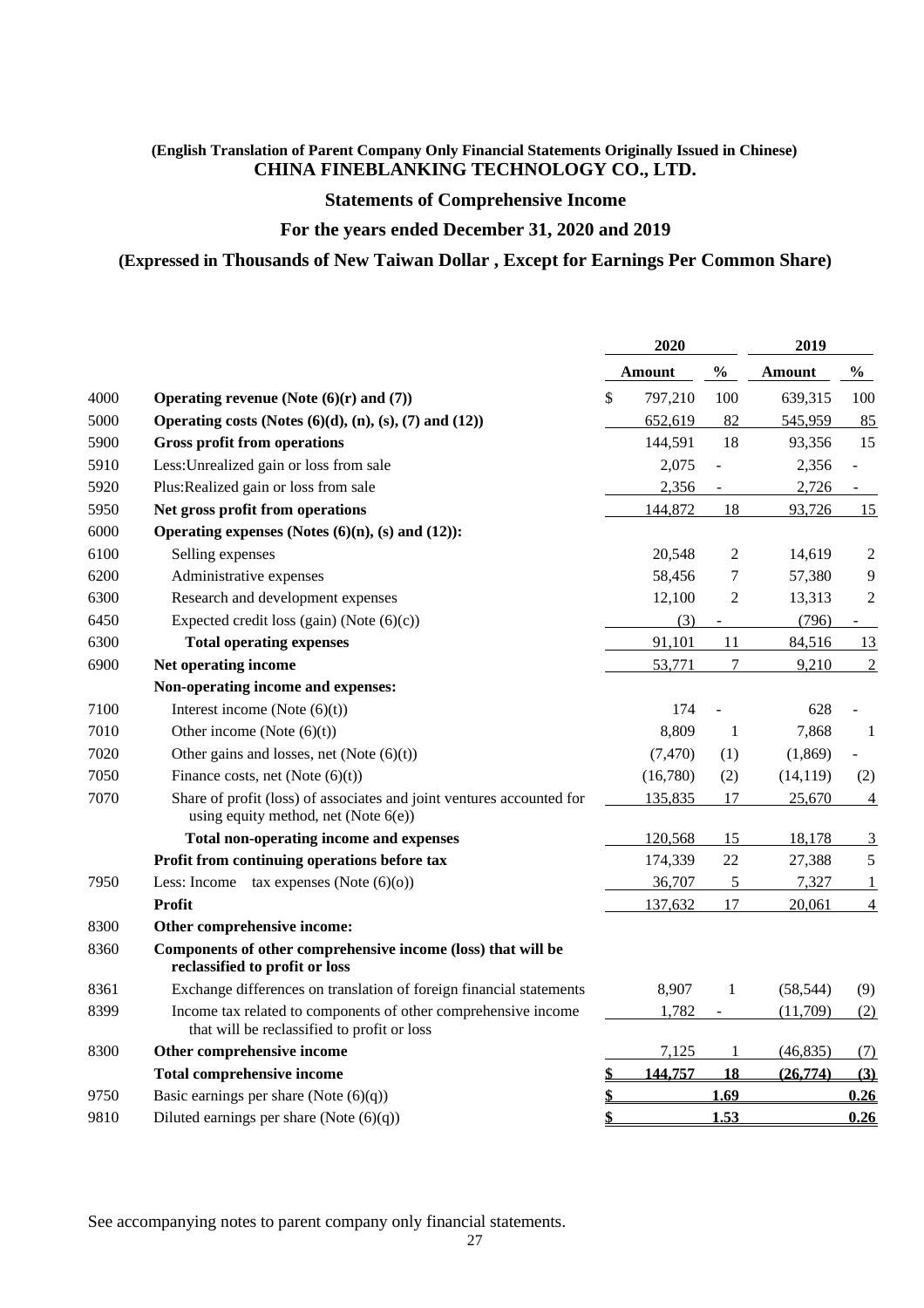#### **(English Translation of Parent Company Only Financial Statements Originally Issued in Chinese) CHINA FINEBLANKING TECHNOLOGY CO., LTD.**

**Statements of Changes in Equity** 

**For the years ended December 31, 2020 and 2019** 

**(Expressed in Thousands of New Taiwan Dollar)** 

|                                                                                                              |               |                   |         |         |               |                          |                | Total other equity interest |                 |            |              |
|--------------------------------------------------------------------------------------------------------------|---------------|-------------------|---------|---------|---------------|--------------------------|----------------|-----------------------------|-----------------|------------|--------------|
|                                                                                                              | Share capital | Retained earnings |         |         |               |                          |                | Unrealized                  |                 |            |              |
|                                                                                                              |               |                   |         |         |               |                          |                | gains                       |                 |            |              |
|                                                                                                              |               |                   |         |         |               |                          |                | (losses) on                 |                 |            |              |
|                                                                                                              |               |                   |         |         |               |                          | Exchange       | financial assets            |                 |            |              |
|                                                                                                              |               |                   |         |         |               |                          | differences on | measured at                 |                 |            |              |
|                                                                                                              |               |                   |         |         |               |                          | translation of | fair value                  |                 |            |              |
|                                                                                                              |               |                   |         |         | Unappropriate | Total                    | foreign        | through other               |                 |            |              |
|                                                                                                              | Ordinary      | Capital           |         | Special | d retained    | retained                 | financial      | comprehensive               | Total other     | Treasury   |              |
|                                                                                                              |               |                   | Legal   |         |               |                          |                |                             |                 |            |              |
|                                                                                                              | shares        | surplus           | reserve | reserve | earnings      | earnings                 | statements     | income                      | equity interest | shares     | Total equity |
| <b>Balance at January 1, 2019</b>                                                                            | 764,888       | 512,998           | 82,791  | 60.150  | 222,390       | 365,331                  | (84,778)       | (2,228)                     | (87,006)        | (120, 542) | 1,435,669    |
| Profit (loss)                                                                                                |               |                   |         |         | 20,061        | 20,061                   |                |                             |                 |            | 20,061       |
| Other comprehensive income                                                                                   |               |                   |         |         |               |                          | (46, 835)      |                             | (46,835)        |            | (46, 835)    |
| Total comprehensive income                                                                                   |               |                   |         |         | 20,061        | 20,061                   | (46, 835)      |                             | (46, 835)       |            | (26,774)     |
| Appropriation and distribution of retained earnings:                                                         |               |                   |         |         |               |                          |                |                             |                 |            |              |
| Legal reserve appropriated                                                                                   |               |                   | 10,201  |         | (10,201)      |                          |                |                             |                 |            |              |
| Special reserve appropriated                                                                                 |               |                   |         | 26,856  | (26, 856)     |                          |                |                             |                 |            |              |
| Cash dividends of ordinary shares                                                                            |               |                   |         |         | (36,624)      | (36, 624)                |                |                             |                 |            | (36, 624)    |
| Stock dividends of ordinary shares                                                                           | 36,624        |                   |         |         | (36, 624)     | (36,624)                 |                |                             |                 |            |              |
| Disposal of investments in equity instruments designated at fair value<br>through other comprehensive income |               |                   |         |         | (2,228)       | (2,228)                  |                | 2,228                       | 2.228           |            |              |
| Balance at December 31, 2019                                                                                 | 801,512       | 512,998           | 92,992  | 87,006  | 129,918       | 309,916                  | (131, 613)     |                             | (131, 613)      | (120, 542) | 1,372,271    |
| Profit (loss)                                                                                                |               |                   |         |         | 137,632       | 137,632                  |                |                             |                 |            | 137,632      |
| Other comprehensive income                                                                                   |               |                   |         |         |               |                          | 7,125          |                             | 7,125           |            | 7,125        |
| Total comprehensive income                                                                                   |               |                   |         |         | 137,632       | 137,632                  | 7,125          |                             | 7,125           | $\sim$     | 144,757      |
| Appropriation and distribution of retained earnings:                                                         |               |                   |         |         |               |                          |                |                             |                 |            |              |
| Legal reserve appropriated                                                                                   |               |                   | 2,006   |         | (2,006)       | $\overline{\phantom{a}}$ |                |                             |                 |            |              |
| Special reserve appropriated                                                                                 |               |                   |         | 44,607  | (44, 607)     |                          |                |                             |                 |            |              |
| Cash dividends of ordinary shares                                                                            |               |                   |         |         | (4,666)       | (4,666)                  |                |                             |                 |            | (4,666)      |
| Stock dividends of ordinary shares                                                                           | 37,329        |                   |         |         | (37, 329)     | (37, 329)                |                |                             |                 |            |              |
| Due to recognition of equity component of convertable bonds                                                  |               | 9,858             |         |         |               |                          |                |                             |                 |            | 9,858        |
| Purchase of treasury shares                                                                                  |               |                   |         |         |               |                          |                |                             |                 | (52, 512)  | (52, 512)    |
| Share-based payments                                                                                         |               | 5.701             |         |         |               |                          |                |                             |                 | 92.522     | 98,223       |
| <b>Balance at December 31, 2020</b>                                                                          | 838.841       | 528,557           | 94.998  | 131.613 | 178,942       | 405.553                  | (124.488)      |                             | (124.488)       | (80.532)   | 1.567.931    |
|                                                                                                              |               |                   |         |         |               |                          |                |                             |                 |            |              |

See accompanying notes to parent company only financial statements.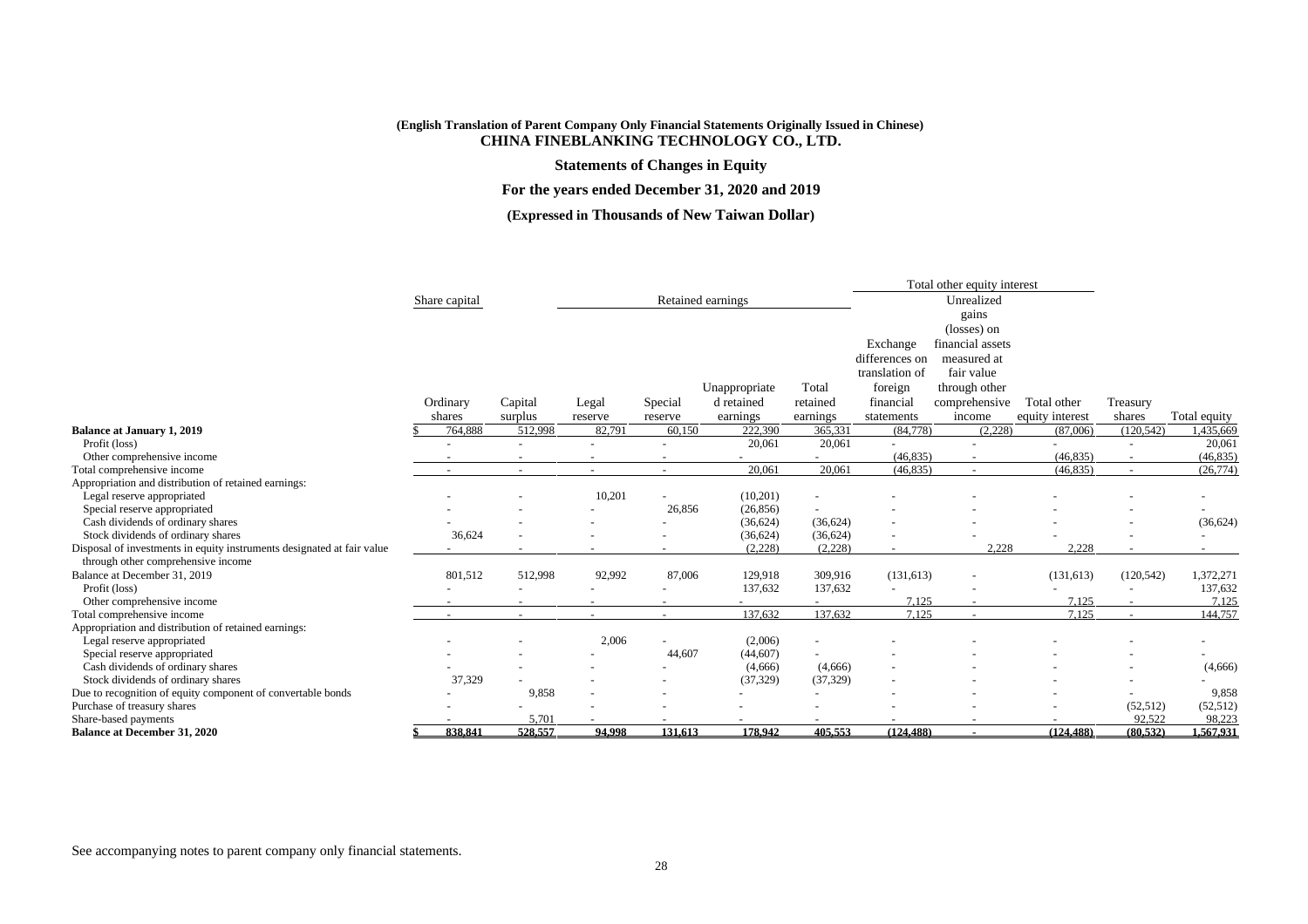#### **(English Translation of Parent Company Only Financial Statements Originally Issued in Chinese) CHINA FINEBLANKING TECHNOLOGY CO., LTD.**

#### **Statements of Cash Flows**

#### **For the years ended December 31, 2020 and 2019**

## **(Expressed in Thousands of New Taiwan Dollar)**

| 2020<br>2019<br>Cash flows from operating activities:<br>Profit before tax<br>\$<br>174,339<br><b>Adjustments:</b><br>Adjustments to reconcile profit:<br>Depreciation expense<br>32,728<br>Amortization expense<br>1,141<br>Expected credit reversal gain<br>(3)<br>Net gain on financial assets and liabilities at fair value through profit or loss<br>(20)<br>16,780<br>Interest expense<br>Interest income<br>(174)<br>(135, 835)<br>Share of gain of associates and joint ventures accounted for using the equity method<br>Gain on disposal of property, plant and equipment<br>(3,551)<br>Unrealized loss on from sales<br>2,075<br>Realized profit on from sales<br>(2,356)<br>Amotization of deferred revenue<br>(931)<br>Profit from lease modification<br>Total adjustments to reconcile profit<br>(90, 146)<br>Changes in operating assets and liabilities:<br>Decrease (increase) in contract assets<br>1,167<br>Decrease (increase) in notes receivable<br>(57)<br>Decrease (increase) in accounts receivable<br>18,389<br>Decrease (increase) in other receivables<br>20,104<br>(Increase) decrease in inventories<br>(15, 470)<br>(Increase) decrease in prepayments<br>(8,173)<br>(Increase) decrease in other current assets<br>(3, 479)<br>Total changes in operating assets<br>12,481<br>4,220<br>Increase in contract liabilities<br>(133)<br>(Decrease) increase in notes payable<br>(Decrease) increase in accounts payable<br>(48, 601)<br>Increase (decrease) in other payables<br>29,238<br>Increase in other current liabilities<br>83<br><b>Total changes in operating liabilities</b><br>(15, 193)<br>Total changes in operating assets and liabilities<br>(2,712)<br><b>Total adjustments</b><br>(92, 858)<br>Cash (outflow) inflow generated from operations<br>81,481<br>Interest received<br>174<br>Interest paid<br>(15, 237)<br>Income taxes paid<br>(2,679)<br>Net cash flows (used in) from operating activities<br>63,739 | For the years ended December 31 |          |
|------------------------------------------------------------------------------------------------------------------------------------------------------------------------------------------------------------------------------------------------------------------------------------------------------------------------------------------------------------------------------------------------------------------------------------------------------------------------------------------------------------------------------------------------------------------------------------------------------------------------------------------------------------------------------------------------------------------------------------------------------------------------------------------------------------------------------------------------------------------------------------------------------------------------------------------------------------------------------------------------------------------------------------------------------------------------------------------------------------------------------------------------------------------------------------------------------------------------------------------------------------------------------------------------------------------------------------------------------------------------------------------------------------------------------------------------------------------------------------------------------------------------------------------------------------------------------------------------------------------------------------------------------------------------------------------------------------------------------------------------------------------------------------------------------------------------------------------------------------------------------------------------------------------------------------------------------------------|---------------------------------|----------|
|                                                                                                                                                                                                                                                                                                                                                                                                                                                                                                                                                                                                                                                                                                                                                                                                                                                                                                                                                                                                                                                                                                                                                                                                                                                                                                                                                                                                                                                                                                                                                                                                                                                                                                                                                                                                                                                                                                                                                                  |                                 |          |
|                                                                                                                                                                                                                                                                                                                                                                                                                                                                                                                                                                                                                                                                                                                                                                                                                                                                                                                                                                                                                                                                                                                                                                                                                                                                                                                                                                                                                                                                                                                                                                                                                                                                                                                                                                                                                                                                                                                                                                  |                                 |          |
|                                                                                                                                                                                                                                                                                                                                                                                                                                                                                                                                                                                                                                                                                                                                                                                                                                                                                                                                                                                                                                                                                                                                                                                                                                                                                                                                                                                                                                                                                                                                                                                                                                                                                                                                                                                                                                                                                                                                                                  |                                 | 27,388   |
|                                                                                                                                                                                                                                                                                                                                                                                                                                                                                                                                                                                                                                                                                                                                                                                                                                                                                                                                                                                                                                                                                                                                                                                                                                                                                                                                                                                                                                                                                                                                                                                                                                                                                                                                                                                                                                                                                                                                                                  |                                 |          |
|                                                                                                                                                                                                                                                                                                                                                                                                                                                                                                                                                                                                                                                                                                                                                                                                                                                                                                                                                                                                                                                                                                                                                                                                                                                                                                                                                                                                                                                                                                                                                                                                                                                                                                                                                                                                                                                                                                                                                                  |                                 |          |
|                                                                                                                                                                                                                                                                                                                                                                                                                                                                                                                                                                                                                                                                                                                                                                                                                                                                                                                                                                                                                                                                                                                                                                                                                                                                                                                                                                                                                                                                                                                                                                                                                                                                                                                                                                                                                                                                                                                                                                  |                                 | 29,876   |
|                                                                                                                                                                                                                                                                                                                                                                                                                                                                                                                                                                                                                                                                                                                                                                                                                                                                                                                                                                                                                                                                                                                                                                                                                                                                                                                                                                                                                                                                                                                                                                                                                                                                                                                                                                                                                                                                                                                                                                  |                                 | 714      |
|                                                                                                                                                                                                                                                                                                                                                                                                                                                                                                                                                                                                                                                                                                                                                                                                                                                                                                                                                                                                                                                                                                                                                                                                                                                                                                                                                                                                                                                                                                                                                                                                                                                                                                                                                                                                                                                                                                                                                                  |                                 | (796)    |
|                                                                                                                                                                                                                                                                                                                                                                                                                                                                                                                                                                                                                                                                                                                                                                                                                                                                                                                                                                                                                                                                                                                                                                                                                                                                                                                                                                                                                                                                                                                                                                                                                                                                                                                                                                                                                                                                                                                                                                  |                                 |          |
|                                                                                                                                                                                                                                                                                                                                                                                                                                                                                                                                                                                                                                                                                                                                                                                                                                                                                                                                                                                                                                                                                                                                                                                                                                                                                                                                                                                                                                                                                                                                                                                                                                                                                                                                                                                                                                                                                                                                                                  |                                 | 14,119   |
|                                                                                                                                                                                                                                                                                                                                                                                                                                                                                                                                                                                                                                                                                                                                                                                                                                                                                                                                                                                                                                                                                                                                                                                                                                                                                                                                                                                                                                                                                                                                                                                                                                                                                                                                                                                                                                                                                                                                                                  |                                 | (628)    |
|                                                                                                                                                                                                                                                                                                                                                                                                                                                                                                                                                                                                                                                                                                                                                                                                                                                                                                                                                                                                                                                                                                                                                                                                                                                                                                                                                                                                                                                                                                                                                                                                                                                                                                                                                                                                                                                                                                                                                                  |                                 | (25,670) |
|                                                                                                                                                                                                                                                                                                                                                                                                                                                                                                                                                                                                                                                                                                                                                                                                                                                                                                                                                                                                                                                                                                                                                                                                                                                                                                                                                                                                                                                                                                                                                                                                                                                                                                                                                                                                                                                                                                                                                                  |                                 | (184)    |
|                                                                                                                                                                                                                                                                                                                                                                                                                                                                                                                                                                                                                                                                                                                                                                                                                                                                                                                                                                                                                                                                                                                                                                                                                                                                                                                                                                                                                                                                                                                                                                                                                                                                                                                                                                                                                                                                                                                                                                  |                                 | 2,356    |
|                                                                                                                                                                                                                                                                                                                                                                                                                                                                                                                                                                                                                                                                                                                                                                                                                                                                                                                                                                                                                                                                                                                                                                                                                                                                                                                                                                                                                                                                                                                                                                                                                                                                                                                                                                                                                                                                                                                                                                  |                                 | (2,726)  |
|                                                                                                                                                                                                                                                                                                                                                                                                                                                                                                                                                                                                                                                                                                                                                                                                                                                                                                                                                                                                                                                                                                                                                                                                                                                                                                                                                                                                                                                                                                                                                                                                                                                                                                                                                                                                                                                                                                                                                                  |                                 |          |
|                                                                                                                                                                                                                                                                                                                                                                                                                                                                                                                                                                                                                                                                                                                                                                                                                                                                                                                                                                                                                                                                                                                                                                                                                                                                                                                                                                                                                                                                                                                                                                                                                                                                                                                                                                                                                                                                                                                                                                  |                                 | (48)     |
|                                                                                                                                                                                                                                                                                                                                                                                                                                                                                                                                                                                                                                                                                                                                                                                                                                                                                                                                                                                                                                                                                                                                                                                                                                                                                                                                                                                                                                                                                                                                                                                                                                                                                                                                                                                                                                                                                                                                                                  |                                 | 17,013   |
|                                                                                                                                                                                                                                                                                                                                                                                                                                                                                                                                                                                                                                                                                                                                                                                                                                                                                                                                                                                                                                                                                                                                                                                                                                                                                                                                                                                                                                                                                                                                                                                                                                                                                                                                                                                                                                                                                                                                                                  |                                 |          |
|                                                                                                                                                                                                                                                                                                                                                                                                                                                                                                                                                                                                                                                                                                                                                                                                                                                                                                                                                                                                                                                                                                                                                                                                                                                                                                                                                                                                                                                                                                                                                                                                                                                                                                                                                                                                                                                                                                                                                                  |                                 | (1,363)  |
|                                                                                                                                                                                                                                                                                                                                                                                                                                                                                                                                                                                                                                                                                                                                                                                                                                                                                                                                                                                                                                                                                                                                                                                                                                                                                                                                                                                                                                                                                                                                                                                                                                                                                                                                                                                                                                                                                                                                                                  |                                 | (218)    |
|                                                                                                                                                                                                                                                                                                                                                                                                                                                                                                                                                                                                                                                                                                                                                                                                                                                                                                                                                                                                                                                                                                                                                                                                                                                                                                                                                                                                                                                                                                                                                                                                                                                                                                                                                                                                                                                                                                                                                                  |                                 | 100,737  |
|                                                                                                                                                                                                                                                                                                                                                                                                                                                                                                                                                                                                                                                                                                                                                                                                                                                                                                                                                                                                                                                                                                                                                                                                                                                                                                                                                                                                                                                                                                                                                                                                                                                                                                                                                                                                                                                                                                                                                                  |                                 | 3,564    |
|                                                                                                                                                                                                                                                                                                                                                                                                                                                                                                                                                                                                                                                                                                                                                                                                                                                                                                                                                                                                                                                                                                                                                                                                                                                                                                                                                                                                                                                                                                                                                                                                                                                                                                                                                                                                                                                                                                                                                                  |                                 | 23,573   |
|                                                                                                                                                                                                                                                                                                                                                                                                                                                                                                                                                                                                                                                                                                                                                                                                                                                                                                                                                                                                                                                                                                                                                                                                                                                                                                                                                                                                                                                                                                                                                                                                                                                                                                                                                                                                                                                                                                                                                                  |                                 | 115      |
|                                                                                                                                                                                                                                                                                                                                                                                                                                                                                                                                                                                                                                                                                                                                                                                                                                                                                                                                                                                                                                                                                                                                                                                                                                                                                                                                                                                                                                                                                                                                                                                                                                                                                                                                                                                                                                                                                                                                                                  |                                 | 2,524    |
|                                                                                                                                                                                                                                                                                                                                                                                                                                                                                                                                                                                                                                                                                                                                                                                                                                                                                                                                                                                                                                                                                                                                                                                                                                                                                                                                                                                                                                                                                                                                                                                                                                                                                                                                                                                                                                                                                                                                                                  |                                 | 128,932  |
|                                                                                                                                                                                                                                                                                                                                                                                                                                                                                                                                                                                                                                                                                                                                                                                                                                                                                                                                                                                                                                                                                                                                                                                                                                                                                                                                                                                                                                                                                                                                                                                                                                                                                                                                                                                                                                                                                                                                                                  |                                 | 236      |
|                                                                                                                                                                                                                                                                                                                                                                                                                                                                                                                                                                                                                                                                                                                                                                                                                                                                                                                                                                                                                                                                                                                                                                                                                                                                                                                                                                                                                                                                                                                                                                                                                                                                                                                                                                                                                                                                                                                                                                  |                                 | (2,745)  |
|                                                                                                                                                                                                                                                                                                                                                                                                                                                                                                                                                                                                                                                                                                                                                                                                                                                                                                                                                                                                                                                                                                                                                                                                                                                                                                                                                                                                                                                                                                                                                                                                                                                                                                                                                                                                                                                                                                                                                                  |                                 | 6,257    |
|                                                                                                                                                                                                                                                                                                                                                                                                                                                                                                                                                                                                                                                                                                                                                                                                                                                                                                                                                                                                                                                                                                                                                                                                                                                                                                                                                                                                                                                                                                                                                                                                                                                                                                                                                                                                                                                                                                                                                                  |                                 | (54)     |
|                                                                                                                                                                                                                                                                                                                                                                                                                                                                                                                                                                                                                                                                                                                                                                                                                                                                                                                                                                                                                                                                                                                                                                                                                                                                                                                                                                                                                                                                                                                                                                                                                                                                                                                                                                                                                                                                                                                                                                  |                                 | 9        |
|                                                                                                                                                                                                                                                                                                                                                                                                                                                                                                                                                                                                                                                                                                                                                                                                                                                                                                                                                                                                                                                                                                                                                                                                                                                                                                                                                                                                                                                                                                                                                                                                                                                                                                                                                                                                                                                                                                                                                                  |                                 | 3,703    |
|                                                                                                                                                                                                                                                                                                                                                                                                                                                                                                                                                                                                                                                                                                                                                                                                                                                                                                                                                                                                                                                                                                                                                                                                                                                                                                                                                                                                                                                                                                                                                                                                                                                                                                                                                                                                                                                                                                                                                                  |                                 | 132,635  |
|                                                                                                                                                                                                                                                                                                                                                                                                                                                                                                                                                                                                                                                                                                                                                                                                                                                                                                                                                                                                                                                                                                                                                                                                                                                                                                                                                                                                                                                                                                                                                                                                                                                                                                                                                                                                                                                                                                                                                                  |                                 | 149,648  |
|                                                                                                                                                                                                                                                                                                                                                                                                                                                                                                                                                                                                                                                                                                                                                                                                                                                                                                                                                                                                                                                                                                                                                                                                                                                                                                                                                                                                                                                                                                                                                                                                                                                                                                                                                                                                                                                                                                                                                                  |                                 | 177,036  |
|                                                                                                                                                                                                                                                                                                                                                                                                                                                                                                                                                                                                                                                                                                                                                                                                                                                                                                                                                                                                                                                                                                                                                                                                                                                                                                                                                                                                                                                                                                                                                                                                                                                                                                                                                                                                                                                                                                                                                                  |                                 | 628      |
|                                                                                                                                                                                                                                                                                                                                                                                                                                                                                                                                                                                                                                                                                                                                                                                                                                                                                                                                                                                                                                                                                                                                                                                                                                                                                                                                                                                                                                                                                                                                                                                                                                                                                                                                                                                                                                                                                                                                                                  |                                 | (15,664) |
|                                                                                                                                                                                                                                                                                                                                                                                                                                                                                                                                                                                                                                                                                                                                                                                                                                                                                                                                                                                                                                                                                                                                                                                                                                                                                                                                                                                                                                                                                                                                                                                                                                                                                                                                                                                                                                                                                                                                                                  |                                 | (14,294) |
|                                                                                                                                                                                                                                                                                                                                                                                                                                                                                                                                                                                                                                                                                                                                                                                                                                                                                                                                                                                                                                                                                                                                                                                                                                                                                                                                                                                                                                                                                                                                                                                                                                                                                                                                                                                                                                                                                                                                                                  |                                 | 147,706  |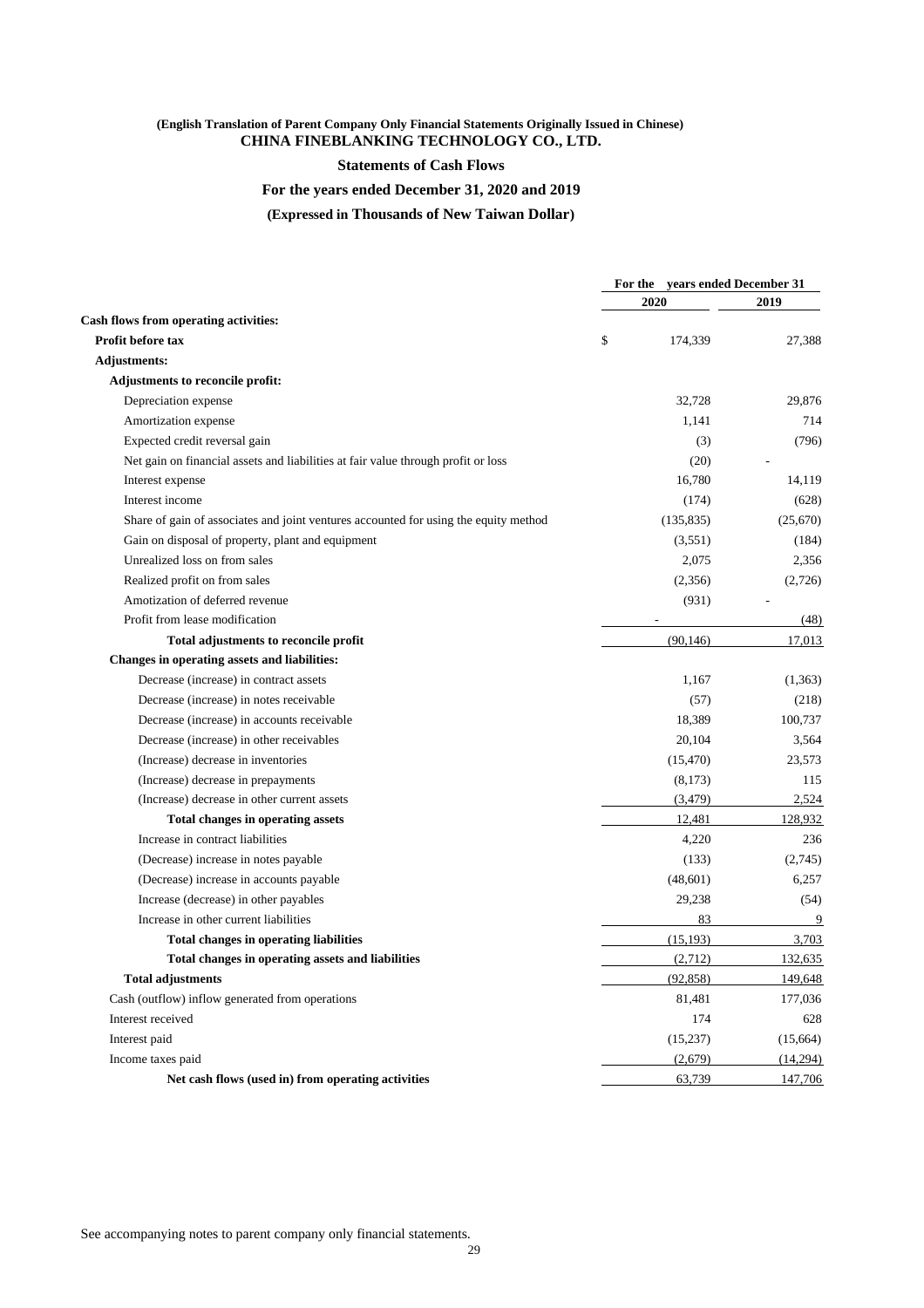## **CHINA FINEBLANKING TECHNOLOGY CO., LTD.**

#### **Notes to the Financial Statements**

#### **Cash flows from investing activities:**

| Proceeds from disposal of financial assets at fair value through other comprehensive income |               |
|---------------------------------------------------------------------------------------------|---------------|
| Acquisition of property, plant and equipment                                                | (234, 685)    |
| Proceeds from disposal of property, plant and equipment                                     | 7,808         |
| Increase in refundable deposits                                                             |               |
| Acquisition of intangible assets                                                            | (2,285)       |
| Increase in other non-current assets                                                        | (93, 833)     |
| Increase in prepayments on purchase of equipment                                            |               |
| Net cash flows used in investing activities                                                 | (322, 995)    |
| <b>Cash flows from financing activities:</b>                                                |               |
| Increase in short-term loans                                                                | 211,136       |
| Decrease in short-term loans                                                                | (404,758)     |
| Proceeds from issuing bonds                                                                 | 394,110       |
| Proceeds from long-term loans                                                               | 703,000       |
| Repayments of long-term loans                                                               | (618, 384)    |
| Repayments of lease liabilities                                                             | (2,037)       |
| Cash dividends paid                                                                         | (4,666)       |
| Payments to acquire treasury shares                                                         | (52, 512)     |
| Treasury shares sold to employees                                                           | 98,223        |
| Net cash flows from (used in) financing activities                                          | 324,112       |
| Net increase in cash and cash equivalents                                                   | 64,856        |
| Cash and cash equivalents, beginning of the period                                          | 129,894       |
| Cash and cash equivalents, end of the period                                                | 194,750<br>\$ |

See accompanying notes to parent company only financial statements.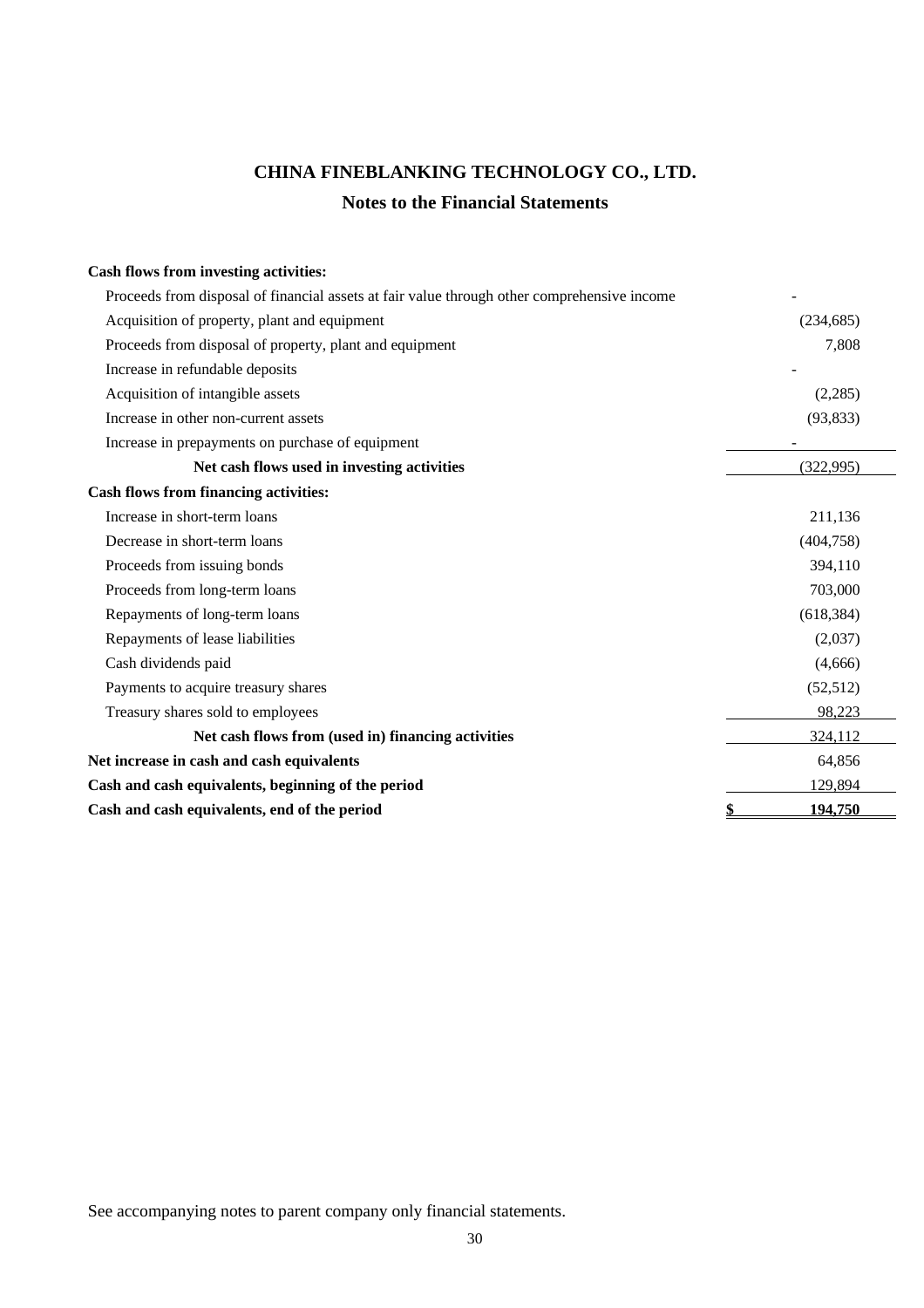(Attachment 6)

#### **Independent Auditors**' **Report**

To the Board of Directors of CHINA FINEBLANKING TECHNOLOGY CO., LTD.:

#### **Opinion**

We have audited the consolidated financial statements of CHINA FINEBLANKING TECHNOLOGY CO., LTD. and its subsidiaries ("the Group"), which comprise the consolidated balance sheet as of December 31, 2020, the consolidated statement of comprehensive income, changes in equity and cash flows for the year then ended and notes to the consolidated financial statements, including a summary of significant accounting policies.

In our opinion, the accompanying consolidated financial statements present fairly, in all material respects, the consolidated financial position of the Group as of December 31, 2020, and its consolidated financial performance and its consolidated cash flows for the years then ended in accordance with the Regulations Governing the Preparation of Financial Reports by Securities Issuers and with the International Financial Reporting Standards ("IFRSs"), International Accounting Standards ("IASs"), Interpretations developed by the International Financial Reporting Interpretations Committee ( " IFRIC " ) or the former Standing Interpretations Committee ("SIC") endorsed and issued into effect by the Financial Supervisory Commission of the Republic of China.

#### **Basis for Opinion**

We conducted our audit in accordance with the Regulations Governing Auditing and Certification of Financial Statements by Certified Public Accountants and the auditing standards generally accepted in the Republic of China. Our responsibilities under those standards are further described in the Auditors' Responsibilities for the Audit of the Consolidated Financial Statements section of our report. We are independent of the Group in accordance with the Certified Public Accountants Code of Professional Ethics in Republic of China ("the Code"), and we have fulfilled our other ethical responsibilities in accordance with the Code. We believe that the audit evidence we have obtained is sufficient and appropriate to provide a basis of our opinion.

#### **Key Audit Matters**

Key audit matters are those matters that, in our professional judgment, were of most significance in our audit of the consolidated financial statements of the current period. These matters were addressed in the context of our audit of the consolidated financial statements as a whole, and in forming our opinion thereon, and we do not provide a separate opinion on these matters. We have determined the matters described below to be the key audit matters to be communicated in our report.

#### 1. Revenue recognition

For the accounting policies of Revenue recognition, please refer to Note  $(4)(n)$  "Revenue from contracts" with customers"; for the explanation of revenue recognition, please refer to Note  $(6)(t)$ .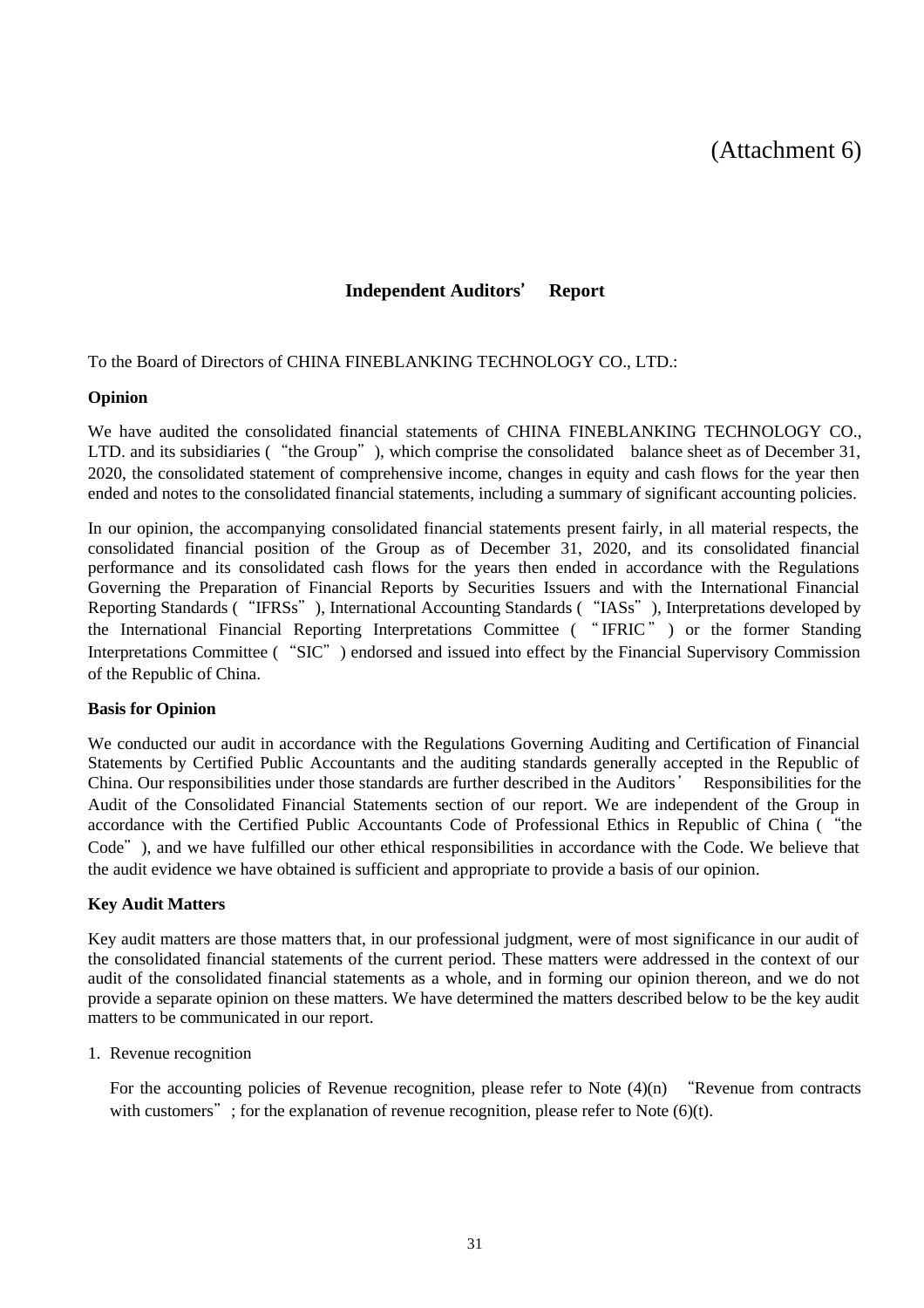Description of key audit matter:

The main business items of the Group are producing and selling parts of HDD and parts of vehicles. The Group sets up shipping warehouse at the customers' places to fulfill the demands of the customers. The performance obligations are fulfilled at the time that the customers pick up the goods. Revenue recognition is the matter which needs high attention when we conduct the audit of financial statements, because the accuracy of the timepoint of revenue recognition is material to the financial statements and is the matter the users of financial statements concern.

Our principal audit procedures included:

- Assessing the adequacy of the accounting policies of revenue recognition; testing the Group's controls surrounding the Sale and Receipt cycle and checking the accuracy of the timepoint of revenue recognition;
- Conducting analysis of variances to the top ten customers to evaluate that there is material abnormality or not; sending confirmations to the trade partners;
- Choosing a period contains date of balance sheet and checking the original certificates concerning to verify that related transactions were presented appropriately.
- 2. Inventory valuation

For the accounting policies of Inventory valuation, please refer to Note  $(4)(h)$  "Inventories"; for the accounting assumptions and estimation uncertainty of Inventory valuation, please refer to Note (5)(b); for the explanation of Inventory valuation, please refer to Note (6)(d).

Description of key audit matter:

Inventories are measured at the lower of cost and net realizable value. The net realizable value changes arising from uncertainty of technical transformations, and may have a risk which becomes higher than the historical cost. Thus, we consider the inventory evaluation as a key audit matter.

Our principal audit procedures included:

- Obtaining aging statements of each kind of inventories and testing the changes in ages of inventories; selecting samples to check the accuracy of classification range of inventories ages;
- Obtaining the policies of inventories evaluation and evaluated the consistency of these policies; assessing the basis of the valuation net realizable value, sampling and testing the documentary evidence regarding purchases and sales to verify the accuracy of the valuation of allowance to reduce inventories to market.

#### **Other Matter**

The financial statements as of and for the year end December 31, 2019, were audited by other certified public accountant and they had issued an unqualified opinion at March 26, 2020.

CHINA FINEBLANKING TECHNOLOGY CO., LTD. has additionally prepared its parent-company-only financial statements as of and for the years ended December 31, 2020, on which we have issued an unqualified opinion.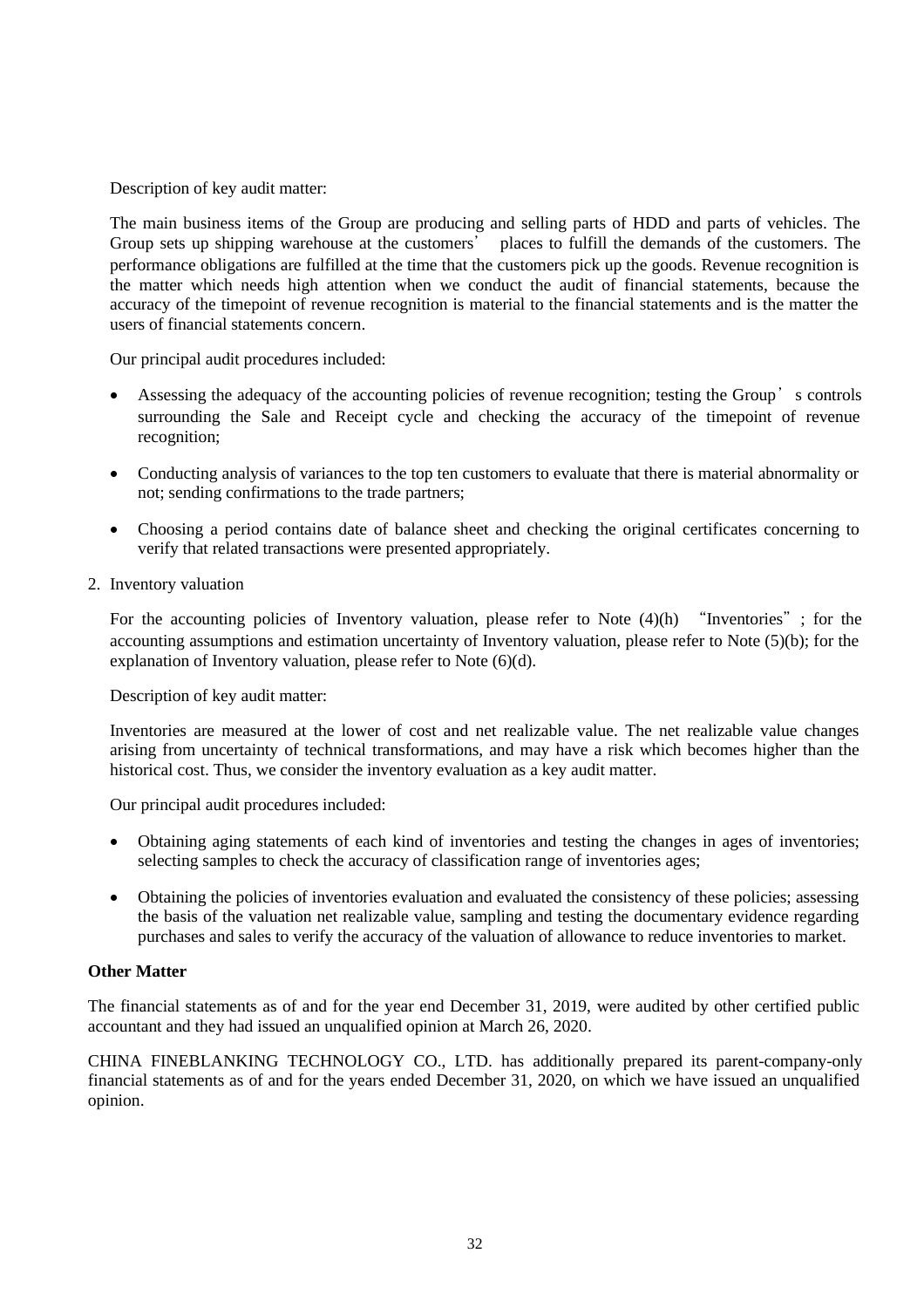#### **Responsibilities of Management and Those Charged with Governance for the Consolidated Financial Statements**

Management is responsible for the preparation and fair presentation of the consolidated financial statements in accordance with Regulations Governing the Preparation of Financial Reports by Securities Issuers and IFRSs, IASs, interpretation as well as related guidance endorsed by the Financial Supervisory Commission of the Republic of China, and for such internal control as management determines is necessary to enable the preparation of consolidated financial statements that are free from material misstatement, whether due to fraud or error.

In preparing the consolidated financial statements, management is responsible for assessing the Group 's ability to continue as a going concern, disclosing, as applicable, matters related to going concern and using the going concern basis of accounting unless management either intends to liquidate the Group or to cease operations, or has no realistic alternative but to do so.

Those charged with governance are responsible for overseeing the Group's financial reporting process.

#### **Auditors**' **Responsibilities for the Audit of the Consolidated Financial Statements**

Our objectives are to obtain reasonable assurance about whether the consolidated financial statements as a whole are free from material misstatement, whether due to fraud or error, and to issue an auditors ' report that includes our opinion. Reasonable assurance is a high level of assurance, but is not a guarantee that an audit conducted in accordance with the auditing standards generally accepted in the Republic of China will always detect a material misstatement when it exists. Misstatements can arise from fraud or error and are considered material if, individually or in the aggregate, they could reasonably be expected to influence the economic decisions of users taken on the basis of these consolidated financial statements.

As part of an audit in accordance with auditing standards generally accepted in the Republic of China, we exercise professional judgment and maintain professional skepticism throughout the audit. We also:

- 1. Identify and assess the risks of material misstatement of the consolidated financial statements, whether due to fraud or error, design and perform audit procedures responsive to those risks, and obtain audit evidence that is sufficient and appropriate to provide a basis for our opinion. The risk of not detecting a material misstatement resulting from fraud is higher than for one resulting from error, as fraud may involve collusion, forgery, intentional omissions, misrepresentations, or the override of internal control.
- 2. Obtain an understanding of internal control relevant to the audit in order to design audit procedures that are appropriate in the circumstances, but not for the purpose of expressing an opinion on the effectiveness of the Group's internal control.
- 3. Evaluate the appropriateness of accounting policies used and the reasonableness of accounting estimates and related disclosures made by management.
- 4. Conclude on the appropriateness of management's use of the going concern basis of accounting and, based on the audit evidence obtained, whether a material uncertainty exists related to events or conditions that may cast significant doubt on the Group's ability to continue as a going concern. If we conclude that a material uncertainty exists, we are required to draw attention in our auditors' report to the related disclosures in the consolidated financial statements or, if such disclosures are inadequate, to modify our opinion. Our conclusions are based on the audit evidence obtained up to the date of our auditors' report. However, future events or conditions may cause the Group to cease to continue as a going concern.
- 5. Evaluate the overall presentation, structure and content of the consolidated financial statements, including the disclosures, and whether the consolidated financial statements represent the underlying transactions and events in a manner that achieves fair presentation.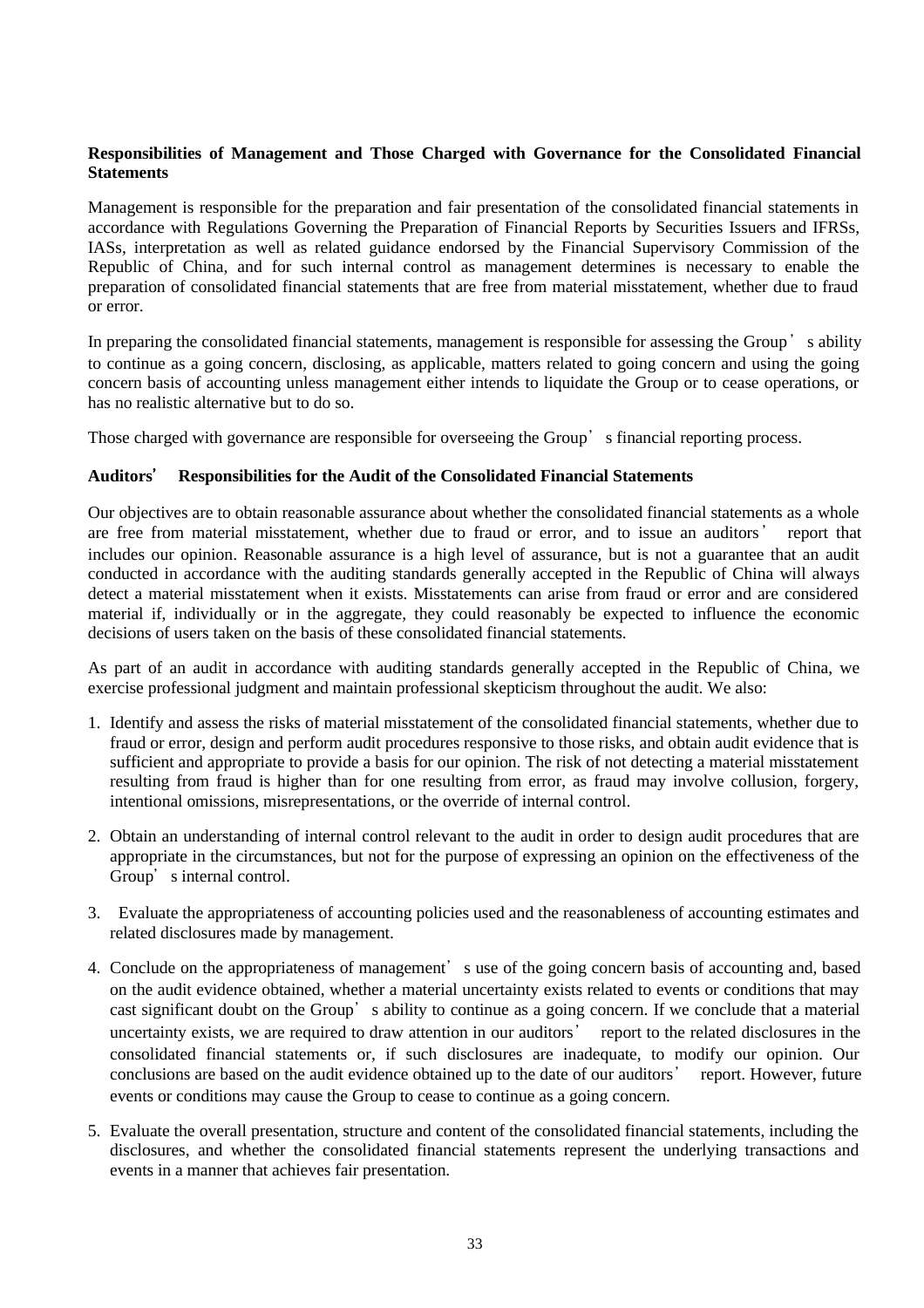6. Obtain sufficient and appropriate audit evidence regarding the financial information of the entities or business activities within the Group to express an opinion on the consolidated financial statements. We are responsible for the direction, supervision and performance of the group audit. We remain solely responsible for our audit opinion.

We communicate with those charged with governance regarding, among other matters, the planned scope and timing of the audit and significant audit findings, including any significant deficiencies in internal control that we identify during our audit.

We also provide those charged with governance with a statement that we have complied with relevant ethical requirements regarding independence, and to communicate with them all relationships and other matters that may reasonably be thought to bear on our independence, and where applicable, related safeguards.

From the matters communicated with those charged with governance, we determine those matters that were of most significance in the audit of the consolidated financial statements of the current period and are therefore the key audit matters. We describe these matters in our auditors' report unless law or regulation precludes public disclosure about the matter or when, in extremely rare circumstances, we determine that a matter should not be communicated in our report because the adverse consequences of doing so would reasonably be expected to outweigh the public interest benefits of such communication.

The engagement partners on the audit resulting in this independent auditors' report are Chung-Che Chen and Kuo-Tsung Chen.

KPMG

Taipei, Taiwan (Republic of China) March 25, 2021

#### **Notes to Readers**

The accompanying consolidated financial statements are intended only to present the consolidated statement of financial position, financial performance and its cash flows in accordance with the accounting principles and practices generally accepted in the Republic of China and not those of any other jurisdictions. The standards, procedures and practices to audit such consolidated financial statements are those generally accepted and applied in the Republic of China.

The independent auditors' report and the accompanying consolidated financial statements are the English translation of the Chinese version prepared and used in the Republic of China. If there is any conflict between, or any difference in the interpretation of the English and Chinese language independent auditors' report and consolidated financial statements, the Chinese version shall prevail.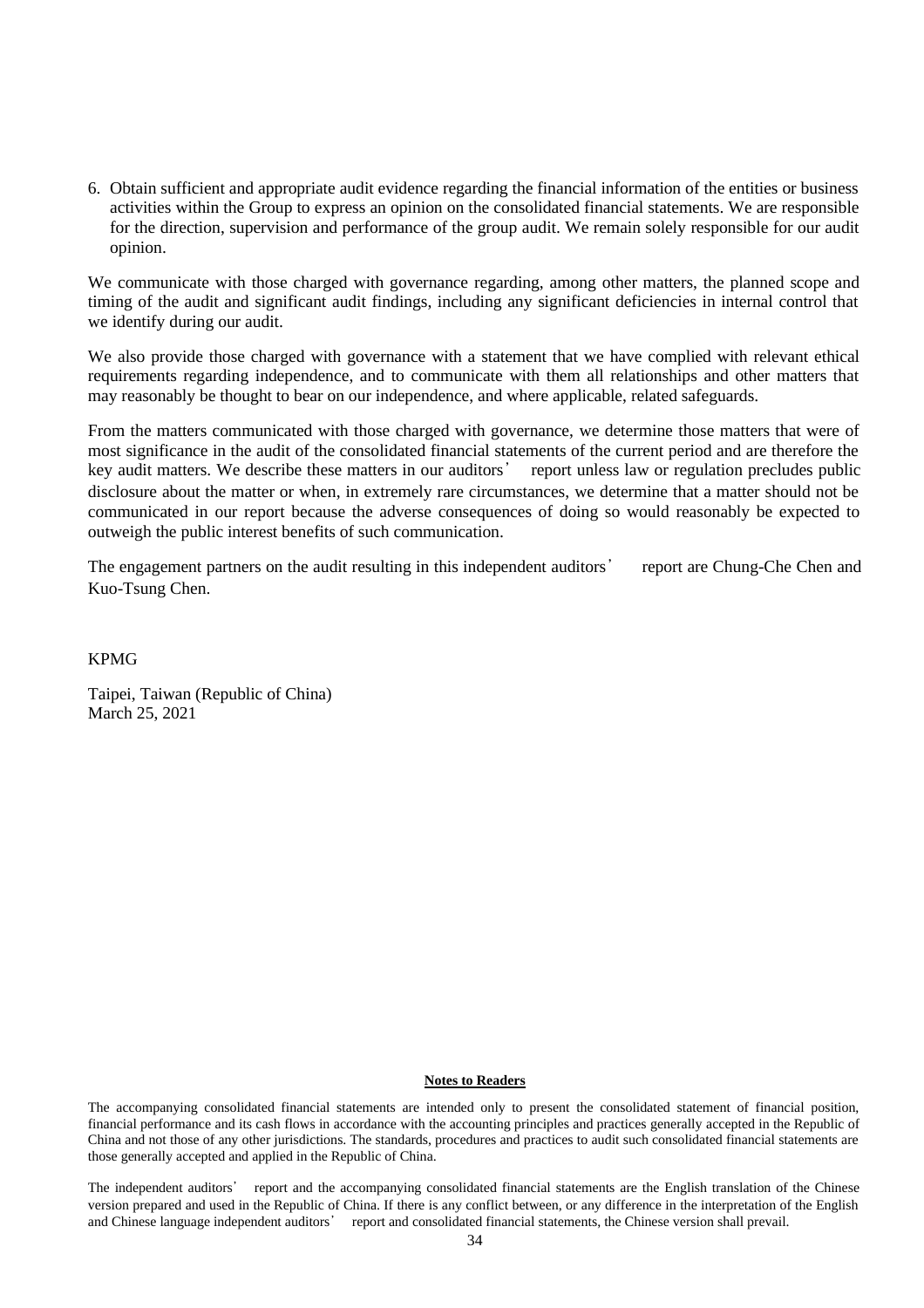#### **(English Translation of Consolidated Financial Statements and Report Originally Issued in Chinese) CHINA FINEBLANKING TECHNOLOGY CO., LTD. AND SUBSIDIARIES**

## **Consolidated Balance Sheets**

#### **December 31, 2020 and 2019**

## **(Expressed in Thousands of New Taiwan Dollar)**

#### **Total assets \$ 4,087,096 100 3,650,751 100**

|      |                                                                                 | <b>December 31, 2020</b> |                | <b>December 31, 2019</b> |                 |      |                                                              |    | <b>December 31, 2020</b> |                          | <b>December 31, 2019</b> |               |
|------|---------------------------------------------------------------------------------|--------------------------|----------------|--------------------------|-----------------|------|--------------------------------------------------------------|----|--------------------------|--------------------------|--------------------------|---------------|
|      | <b>Assets</b>                                                                   | Amount                   | $\frac{0}{0}$  | Amount                   | $\frac{0}{0}$   |      | <b>Liabilities and Equity</b>                                |    | Amount                   | $\frac{0}{0}$            | Amount                   | $\frac{6}{6}$ |
|      | <b>Current assets:</b>                                                          |                          |                |                          |                 |      | <b>Current liabilities:</b>                                  |    |                          |                          |                          |               |
| 1100 | Cash and cash equivalents (Note $(6)(a)$ )                                      | 468,484<br>-8            | -11            | 315,774                  | - 9             | 2100 | Short-term borrowings (Note $(6)(i)$ )                       | -S | 407,039                  | 10                       | 738,276 20               |               |
| 1140 | Current contract assets (Note $(6)(t)$ )                                        | 91,624                   | <sup>2</sup>   | 83,690                   | 2               | 2130 | Current contract liabilities (Note $(6)(t)$ )                |    | 5,579 -                  |                          | $1,431 -$                |               |
| 1150 | Notes receivable, net (Note $(6)(c)$ and $(t)$ )                                | 83,725                   | 2              | 30,605                   |                 | 2150 | Notes payable                                                |    | 596 -                    |                          | 729 -                    |               |
| 1170 | Accounts receivable, net (Note $(6)(c)$ and $(t)$ )                             | 626,245                  | 16             | 617,249                  | 17              | 2170 | Accounts payable                                             |    | 349,021                  | -9                       | 277,874                  | -8            |
| 1200 | Other receivables, net (Note (8))                                               | 61,912                   | 2              | 84,635                   | $\overline{2}$  | 2180 | Accounts payable to related parties (Note (7))               |    | $5,020 -$                |                          | 19,647                   |               |
| 1220 | Current tax assets                                                              | 2,296                    | $\sim$         | $4,386 -$                |                 | 2200 | Other payables (Note $6(k)$ )                                |    | 388,910 10               |                          | 376,969 10               |               |
| 130X | Inventories (Note $(6)(d)$ )                                                    | 503,316                  | 12             | 472,717                  | 13              | 2220 | Other payables to related parties (Note $(6)(k)$ and $(7)$ ) |    | $7,023 -$                |                          | 58                       | $\sim$ $-$    |
| 1410 | Prepayments (Note $(6)(e)$ )                                                    | 177,951                  | $\overline{4}$ | 179,821                  | $5\overline{)}$ | 2230 | Current tax liabilities                                      |    | 7,089 -                  |                          | $8,560 -$                |               |
| 1470 | Other current assets                                                            | $2,825 -$                |                | 595 -                    |                 | 2280 | Current lease liabilities (Note $(6)(n)$ )                   |    | $1,119 - 5$              |                          | $2,520 -$                |               |
|      |                                                                                 | 2,018,378                | 49             | 1,789,472 49             |                 | 2320 | Long-term liabilities, current portion (Note $(6)(m)$ )      |    | 64,537                   | $\overline{\phantom{a}}$ | 125,708 3                |               |
|      | <b>Non-current assets:</b>                                                      |                          |                |                          |                 | 2399 | Other current liabilities, others                            |    | $285 -$                  |                          | $350 -$                  |               |
| 1510 | Non-current financial assets at fair value through profit or loss (Note (6)(l)) | 60                       |                |                          |                 |      |                                                              |    | 1,236,218 31             |                          | 1,552,122 42             |               |
| 1600 | Property, plant and equipment (Note $(6)(f)$ and $(8))$                         | 1,858,752                | 46             | 1,631,876 45             |                 |      | <b>Non-Current liabilities:</b>                              |    |                          |                          |                          |               |
| 1755 | Right-of-use assets (Note $(6)(g)$ and $(8)$ )                                  | 34,766                   | $\overline{1}$ | 39,341                   | - 1             | 2530 | Bonds payable (Note $(6)(1)$ )                               |    | 386,166                  | -9                       |                          |               |
| 1760 | Investment property, net $(Note(6)(h))$                                         |                          |                | $9,610 -$                |                 | 2540 | Long-term borrowings (Note $(6)(m)$ )                        |    | 831,511                  | - 20                     | 699,790 19               |               |
| 1780 | Intangible assets                                                               | 8,320                    | $\sim$         | $6,822 -$                |                 | 2570 | Deferred tax liabilities (Note $(6)(q)$ )                    |    | 53,176                   | $\overline{1}$           | 25,059                   |               |
| 1840 | Deferred tax assets (Note $(6)(q)$ )                                            | 33,951                   | - 1            | 34,532                   |                 | 2580 | Non-current lease liabilities (Note $(6)(n)$ )               |    | $1,689 -$                |                          | 936 -                    |               |
| 1900 | Other non-current assets (Note $(6)(i)$ and $(7)$ )                             | 132,869                  | -3             | 139,098 4                |                 | 2630 | Long-term deferred revenue                                   |    | $10,130 -$               |                          |                          |               |
|      |                                                                                 | 2,068,718 51             |                | 1,861,279 51             |                 | 2645 | Guarantee deposits received                                  |    | $275 -$                  |                          | 573 -                    |               |
|      |                                                                                 |                          |                |                          |                 |      |                                                              |    | 1,282,947 30             |                          | 726,358 20               |               |
|      |                                                                                 |                          |                |                          |                 |      | <b>Total liabilities</b>                                     |    | 2,519,165                | - 61                     | 2,278,480 62             |               |
|      |                                                                                 |                          |                |                          |                 |      | Equity attributable to owners of parent (Note $(6)(r)$ ):    |    |                          |                          |                          |               |
|      |                                                                                 |                          |                |                          |                 | 3110 | Ordinary shares                                              |    | 838,841 21               |                          | 801,512 23               |               |
|      |                                                                                 |                          |                |                          |                 | 3200 | Capital surplus                                              |    | 528,557                  | 13                       | 512,998 14               |               |
|      |                                                                                 |                          |                |                          |                 | 3300 | Retained earnings                                            |    | 405,553                  | 10                       | 309,916                  | 8             |
|      |                                                                                 |                          |                |                          |                 | 3400 | Other equity interest                                        |    | (124, 488)               | (3)                      | $(131,613)$ (4)          |               |

l

| 3500 | Treasury shares |  |
|------|-----------------|--|
|------|-----------------|--|

- 31XX Total equity attributable to owners of parent:
- 36XX Non-controlling interests

|      |                                                              | <b>December 31, 2020</b> | <b>December 31, 2019</b> |                |                          |  |
|------|--------------------------------------------------------------|--------------------------|--------------------------|----------------|--------------------------|--|
|      | <b>Liabilities and Equity</b>                                | Amount                   | $\frac{6}{9}$            | Amount         | $\%$                     |  |
|      | <b>Current liabilities:</b>                                  |                          |                          |                |                          |  |
| 2100 | Short-term borrowings (Note $(6)(j)$ )                       | \$<br>407,039            | 10                       | 738,276        | 20                       |  |
| 2130 | Current contract liabilities (Note $(6)(t)$ )                | 5,579                    | $\overline{\phantom{a}}$ | 1,431          |                          |  |
| 2150 | Notes payable                                                | 596                      |                          | 729            |                          |  |
| 2170 | Accounts payable                                             | 349,021                  | 9                        | 277,874        | 8                        |  |
| 2180 | Accounts payable to related parties (Note (7))               | 5,020                    | $\Box$                   | 19,647         | $\mathbf{1}$             |  |
| 2200 | Other payables (Note $6(k)$ )                                | 388,910                  | 10                       | 376,969        | 10                       |  |
| 2220 | Other payables to related parties (Note $(6)(k)$ and $(7)$ ) | 7,023                    |                          | 58             |                          |  |
| 2230 | Current tax liabilities                                      | 7,089                    | $\sim$                   | 8,560          | $\overline{\phantom{a}}$ |  |
| 2280 | Current lease liabilities (Note $(6)(n)$ )                   | 1,119                    |                          | 2,520          |                          |  |
| 2320 | Long-term liabilities, current portion (Note (6)(m))         | 64,537                   | 2                        | 125,708        | 3                        |  |
| 2399 | Other current liabilities, others                            | 285                      | $\overline{\phantom{a}}$ | 350            | $\sim$                   |  |
|      |                                                              | 1,236,218                | 31                       | 1,552,122      | 42                       |  |
|      | <b>Non-Current liabilities:</b>                              |                          |                          |                |                          |  |
| 2530 | Bonds payable (Note (6)(1))                                  | 386,166                  | 9                        |                |                          |  |
| 2540 | Long-term borrowings (Note $(6)(m)$ )                        | 831,511                  | 20                       | 699,790        | 19                       |  |
| 2570 | Deferred tax liabilities (Note $(6)(q)$ )                    | 53,176                   | 1                        | 25,059         | $\overline{1}$           |  |
| 2580 | Non-current lease liabilities (Note $(6)(n)$ )               | 1,689                    | $\overline{\phantom{a}}$ | 936            |                          |  |
| 2630 | Long-term deferred revenue                                   | 10,130                   |                          |                |                          |  |
| 2645 | Guarantee deposits received                                  | 275                      |                          | 573            | $\sim$                   |  |
|      |                                                              | 1,282,947                | 30                       | 726,358        | 20                       |  |
|      | <b>Total liabilities</b>                                     | 2,519,165                | 61                       | 2,278,480      | 62                       |  |
|      | Equity attributable to owners of parent (Note $(6)(r)$ ):    |                          |                          |                |                          |  |
| 3110 | Ordinary shares                                              | 838,841                  | 21                       | 801,512        | 23                       |  |
| 3200 | Capital surplus                                              | 528,557                  | 13                       | 512,998        | 14                       |  |
| 3300 | Retained earnings                                            | 405,553                  | 10                       | 309,916        | 8                        |  |
| 3400 | Other equity interest                                        | (124, 488)               | (3)                      | (131, 613)     | (4)                      |  |
| 3500 | Treasury shares                                              | (80, 532)                | (2)                      | (120, 542)     | (3)                      |  |
| 31XX | Total equity attributable to owners of parent:               | 1,567,931                | 39                       | 1,372,271      | 38                       |  |
| 36XX | Non-controlling interests                                    |                          | $\overline{\phantom{a}}$ | $\blacksquare$ | $\sim$                   |  |
|      | <b>Total equity</b>                                          | 1,567,931                | 39                       | 1,372,271      | 38                       |  |
|      | <b>Total liabilities and equity</b>                          | 4,087,096 100            |                          | 3,650,751      | <b>100</b>               |  |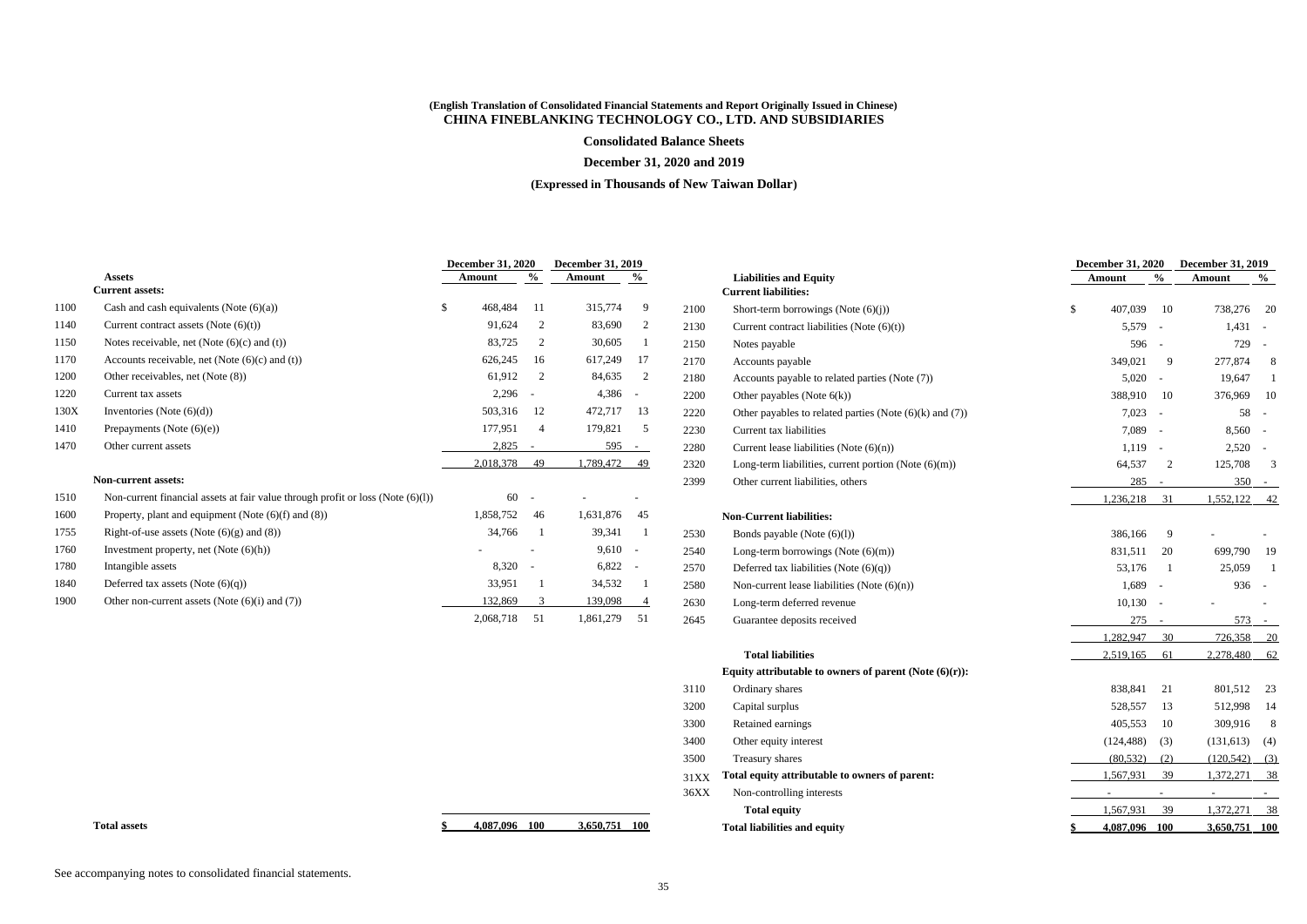#### **(English Translation of Consolidated Financial Statements Originally Issued in Chinese) CHINA FINEBLANKING TECHNOLOGY CO., LTD. AND SUBSIDIARIES**

**Consolidated Statements of Comprehensive Income** 

#### **For the years ended December 31, 2020 and 2019**

## **(Expressed in Thousands of New Taiwan Dollar , Except for Earnings Per Common Share)**

|      |                                                                                                               | 2020            | 2019           |           |                |
|------|---------------------------------------------------------------------------------------------------------------|-----------------|----------------|-----------|----------------|
|      |                                                                                                               | Amount          | $\frac{0}{0}$  | Amount    | $\frac{6}{10}$ |
| 4000 | Operating revenue (Note $(6)(t)$ )                                                                            | \$<br>2,295,575 | 100            | 2,092,780 | 100            |
| 5000 | Operating costs (Notes $(6)(d)$ , $(p)$ and $(12)$ )                                                          | 1,800,540       | 78             | 1,782,563 | 85             |
| 5900 | Gross profit (loss) from operations                                                                           | 495,035         | 22             | 310,217   | 15             |
| 6000 | Operating expenses (Notes $(6)(p)$ and $(12)$ ):                                                              |                 |                |           |                |
| 6100 | Selling expenses                                                                                              | 55,148          | 3              | 64,430    | 3              |
| 6200 | Administrative expenses                                                                                       | 148,870         | 7              | 141,504   | 7              |
| 6300 | Research and development expenses                                                                             | 56,129          | 3              | 46,447    | 2              |
| 6450 | Expected credit loss (gain) (Note $(6)(c)$ )                                                                  | 5,158           |                | (3,630)   |                |
| 6300 | <b>Total operating expenses</b>                                                                               | 265,305         | 13             | 248,751   | 12             |
| 6900 | Net operating income (loss)                                                                                   | 229,730         | 9              | 61,466    | $\overline{3}$ |
|      | Non-operating income and expenses:                                                                            |                 |                |           |                |
| 7100 | Interest income (Note $(6)(v)$ )                                                                              | 2,074           |                | 674       |                |
| 7010 | Other income (Note $(6)(v)$ )                                                                                 | 35,426          | $\overline{c}$ | 58,900    | 3              |
| 7020 | Other gains and losses, net (Note $(6)(v)$ )                                                                  | (26,759)        | (1)            | (51, 338) | (2)            |
| 7050 | Finance costs, net (Note $(6)(v)$ )                                                                           | (27, 725)       | (1)            | (32, 175) | (2)            |
|      | Total non-operating income and expenses                                                                       | (16,984)        | $\blacksquare$ | (23,939)  | (1)            |
|      | Profit (loss) from continuing operations before tax                                                           | 212,746         | 9              | 37,527    | $\overline{2}$ |
| 7950 | Less: Income<br>tax expenses (Note $(6)(q)$ )                                                                 | 75,114          | 3              | 17,466    | 1              |
|      | Profit (loss)                                                                                                 | 137,632         | 6              | 20,061    | 1              |
| 8300 | Other comprehensive income:                                                                                   |                 |                |           |                |
| 8360 | Components of other comprehensive income (loss) that will be<br>reclassified to profit or loss                |                 |                |           |                |
| 8361 | Exchange differences on translation of foreign financial statements                                           | 8,907           |                | (58, 544) | (3)            |
| 8399 | Income tax related to components of other comprehensive income<br>that will be reclassified to profit or loss | 1,782           |                | (11,709)  | (1)            |
| 8300 | Other comprehensive income                                                                                    | 7,125           |                | (46, 835) | (2)            |
|      | <b>Total comprehensive income</b>                                                                             | 144,757         | 6              | (26,774)  | (1)            |
|      | Profit (loss), attributable to:                                                                               |                 |                |           |                |
| 8610 | Profit (loss), attributable to owners of parent                                                               | \$<br>137,632   | 6              | 20,061    | 1              |
| 8720 | Profit (loss), attributable to non-controlling interests                                                      |                 |                |           |                |
|      |                                                                                                               | 137,632         | 6              | 20,061    |                |
|      | Comprehensive income attributable to:                                                                         |                 |                |           |                |
| 8710 | Comprehensive income, attributable to owners of parent                                                        | \$<br>144,757   | 6              | (26,774)  | (1)            |
| 8720 | Comprehensive income, attributable to non-controlling interests                                               |                 |                |           |                |
|      |                                                                                                               | 144,757         | 6              | (26, 774) | (1)            |
| 9750 | Basic earnings per share (Note $(6)(s)$ )                                                                     | \$              | 1.69           |           | 0.26           |
| 9810 | Diluted earnings per share (Note $(6)(s)$ )                                                                   |                 | 1.53           |           | 0.26           |

See accompanying notes to consolidated financial statements.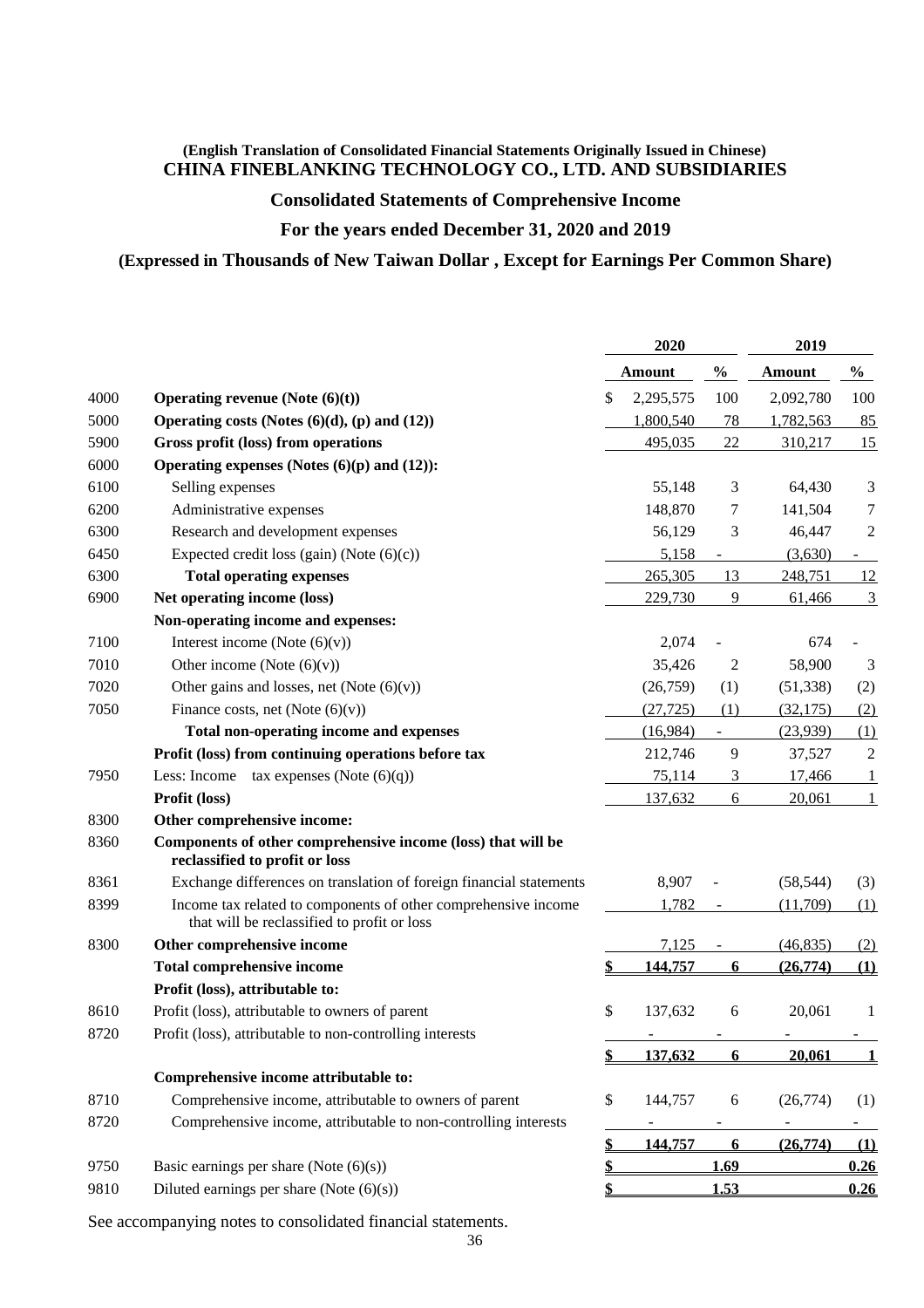#### **(English Translation of Consolidated Financial Statements Originally Issued in Chinese) CHINA FINEBLANKING TECHNOLOGY CO., LTD. AND SUBSIDIARIES**

**Consolidated Statements of Changes in Equity** 

**For the years ended December 31, 2020 and 2019** 

**(Expressed in Thousands of New Taiwan Dollar)** 

|                                                                                | Equity attributable to owners of parent |                          |                          |                          |                   |           |                          |                             |                          |            |              |
|--------------------------------------------------------------------------------|-----------------------------------------|--------------------------|--------------------------|--------------------------|-------------------|-----------|--------------------------|-----------------------------|--------------------------|------------|--------------|
|                                                                                |                                         |                          |                          |                          |                   |           |                          | Total other equity interest |                          |            |              |
|                                                                                | Share capital                           |                          |                          |                          | Retained earnings |           |                          | Unrealized                  |                          |            |              |
|                                                                                |                                         |                          |                          |                          |                   |           |                          | gains                       |                          |            |              |
|                                                                                |                                         |                          |                          |                          |                   |           |                          | (losses) on                 |                          |            |              |
|                                                                                |                                         |                          |                          |                          |                   |           |                          | financial assets            |                          |            |              |
|                                                                                |                                         |                          |                          |                          |                   |           | Exchange                 |                             |                          |            |              |
|                                                                                |                                         |                          |                          |                          |                   |           | differences on           | measured at                 |                          |            |              |
|                                                                                |                                         |                          |                          |                          |                   |           | translation of           | fair value                  |                          |            |              |
|                                                                                |                                         |                          |                          |                          | Unappropriate     | Total     | foreign                  | through other               |                          |            |              |
|                                                                                | Ordinary                                | Capital                  | Legal                    | Special                  | d retained        | retained  | financial                | comprehensive               | Total other              | Treasury   |              |
|                                                                                | shares                                  | surplus                  | reserve                  | reserve                  | earnings          | earnings  | statements               | income                      | equity interest          | shares     | Total equity |
| <b>Balance at January 1, 2019</b>                                              | 764,888                                 | 512,998                  | 82,791                   | 60,150                   | 222,390           | 365,331   | (84,778)                 | (2,228)                     | (87,006)                 | (120, 542) | 1,435,669    |
| Profit (loss)                                                                  | $\overline{\phantom{a}}$                | $\overline{\phantom{a}}$ | $\overline{\phantom{a}}$ |                          | 20,061            | 20,061    | $\overline{\phantom{0}}$ | $\overline{\phantom{a}}$    | $\overline{\phantom{a}}$ |            | 20,061       |
| Other comprehensive income                                                     |                                         |                          |                          |                          |                   |           | (46.835)                 | $\overline{\phantom{a}}$    | (46.835)                 | $\sim$     | (46, 835)    |
| Total comprehensive income                                                     |                                         | $\overline{\phantom{a}}$ | $\sim$                   | $\overline{\phantom{a}}$ | 20.061            | 20,061    | (46, 835)                | $\sim$                      | (46, 835)                | $\sim$     | (26,774)     |
| Appropriation and distribution of retained earnings:                           |                                         |                          |                          |                          |                   |           |                          |                             |                          |            |              |
| Legal reserve appropriated                                                     |                                         |                          | 10,201                   |                          | (10,201)          |           |                          |                             |                          |            |              |
| Special reserve appropriated                                                   |                                         |                          |                          | 26,856                   | (26, 856)         |           |                          |                             |                          |            |              |
| Cash dividends of ordinary shares                                              |                                         |                          |                          |                          | (36,624)          | (36,624)  |                          |                             |                          |            | (36, 624)    |
| Stock dividends of ordinary shares                                             | 36,624                                  |                          |                          |                          | (36,624)          | (36,624)  |                          |                             |                          |            |              |
| Disposal of investments in equity instruments designated at fair value through |                                         |                          |                          |                          | (2,228)           | (2.228)   |                          | 2.228                       | 2.228                    |            |              |
| other comprehensive income                                                     |                                         |                          |                          |                          |                   |           |                          |                             |                          |            |              |
| Balance at December 31, 2019                                                   | 801,512                                 | 512,998                  | 92,992                   | 87,006                   | 129,918           | 309,916   | (131, 613)               |                             | (131, 613)               | (120, 542) | 1,372,271    |
| Profit (loss)                                                                  |                                         |                          |                          |                          | 137,632           | 137,632   |                          |                             |                          |            | 137,632      |
| Other comprehensive income                                                     |                                         |                          |                          |                          |                   |           | 7,125                    |                             | 7,125                    |            | 7,125        |
| Total comprehensive income                                                     |                                         |                          |                          |                          | 137,632           | 137,632   | 7,125                    |                             | 7,125                    |            | 144,757      |
| Appropriation and distribution of retained earnings:                           |                                         |                          |                          |                          |                   |           |                          |                             |                          |            |              |
| Legal reserve appropriated                                                     |                                         |                          | 2,006                    |                          | (2,006)           |           |                          |                             |                          |            |              |
| Special reserve appropriated                                                   |                                         |                          |                          | 44,607                   | (44, 607)         |           |                          |                             |                          |            |              |
| Cash dividends of ordinary shares                                              |                                         |                          |                          |                          | (4,666)           | (4,666)   |                          |                             |                          |            | (4,666)      |
| Stock dividends of ordinary shares                                             | 37,329                                  |                          |                          |                          | (37, 329)         | (37, 329) |                          |                             |                          |            |              |
| Share-based payments                                                           |                                         | 5,701                    |                          |                          |                   |           |                          |                             |                          | 92,522     | 98,223       |
| Purchase of treasury shares                                                    |                                         |                          |                          |                          |                   |           |                          |                             |                          | (52, 512)  | (52, 512)    |
| Due to recognition of equity component of convertible bonds                    |                                         | 9.858                    |                          |                          |                   |           |                          |                             |                          |            | 9,858        |
| <b>Balance at December 31, 2020</b>                                            | 838,841                                 | 528.557                  | 94.998                   | 131.613                  | 178.942           | 405.553   | (124, 488)               |                             | (124, 488)               | (80.532)   | 1.567.931    |

See accompanying notes to consolidated financial statements.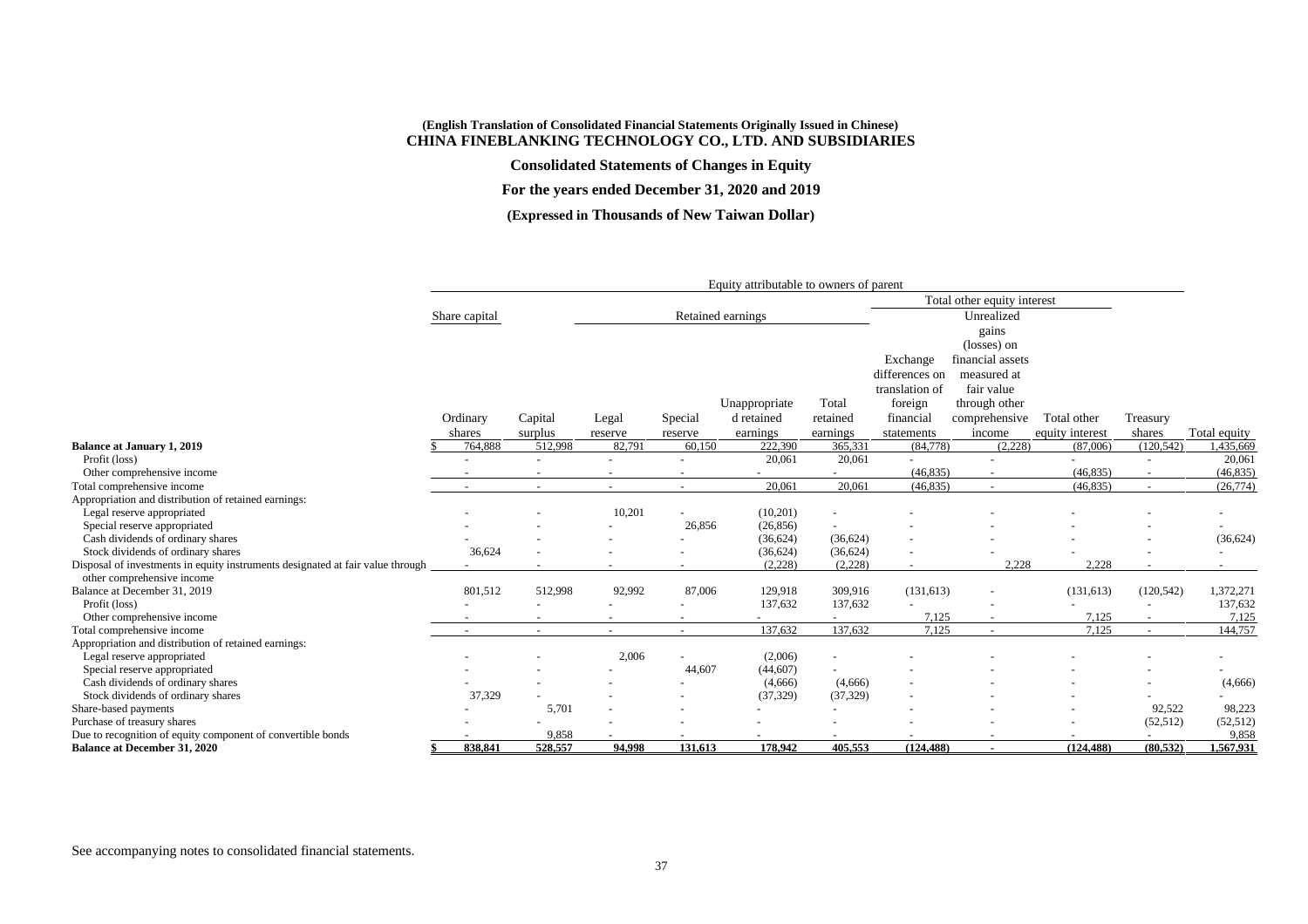#### **(English Translation of Consolidated Financial Statements Originally Issued in Chinese) CHINA FINEBLANKING TECHNOLOGY CO., LTD. AND SUBSIDIARIES**

#### **Consolidated Statements of Cash Flows**

#### **For the years ended December 31, 2020 and 2019**

## **(Expressed in Thousands of New Taiwan Dollar)**

|                                                                                   | For the | years ended December 31 |           |
|-----------------------------------------------------------------------------------|---------|-------------------------|-----------|
|                                                                                   |         | 2020                    | 2019      |
| Cash flows from operating activities:                                             |         |                         |           |
| Profit before tax                                                                 | \$      | 212,746                 | 37,527    |
| <b>Adjustments:</b>                                                               |         |                         |           |
| Adjustments to reconcile profit:                                                  |         |                         |           |
| Depreciation expense                                                              |         | 163,127                 | 151,805   |
| Amortization expense                                                              |         | 2,341                   | 1,551     |
| Expected credit loss (reversal gain)                                              |         | 5,158                   | (3,630)   |
| Net gain on financial assets and liabilities at fair value through profit or loss |         | (20)                    |           |
| Interest expense                                                                  |         | 27,725                  | 32,175    |
| Interest income                                                                   |         | (2,074)                 | (674)     |
| (Gain) loss on disposal of property, plant and equipment                          |         | 151                     | 3,073     |
| Loss (gain) on disposal of investment properties                                  |         | (8, 337)                |           |
| Loss on fire damage                                                               |         |                         | 24,917    |
| Profit from lease modification                                                    |         |                         | (48)      |
| Amortization of deferred revenue                                                  |         | (931)                   |           |
| Total adjustments to reconcile profit                                             |         | 187,140                 | 209,169   |
| Changes in operating assets and liabilities:                                      |         |                         |           |
| Decrease (increase) in contract assets                                            |         | (7,934)                 | (9,960)   |
| Decrease (increase) in notes receivable                                           |         | (53, 120)               | (11,287)  |
| Decrease (increase) in accounts receivable                                        |         | (14,272)                | 72,338    |
| Decrease (increase) in other receivables                                          |         | 22,723                  | 10,235    |
| (Increase) decrease in inventories                                                |         | (30, 599)               | 66,272    |
| Decrease (increase) in prepayments                                                |         | 1,870                   | 26,456    |
| (Increase) decrease in other current assets                                       |         | (2,230)                 | 3,137     |
| <b>Total changes in operating assets</b>                                          |         | (83, 562)               | 157,191   |
| Increase (decrease) in contract liabilities                                       |         | 4,148                   | (2,201)   |
| (Decrease) increase in notes payable                                              |         | (133)                   | (2,745)   |
| Increase (decrease) in accounts payable                                           |         | 56,521                  | 15,502    |
| Increase (decrease) in other payables                                             |         | 18,572                  | 71,033    |
| Increase (decrease) in other current liabilities                                  |         | (66)                    | (11,553)  |
| <b>Total changes in operating liabilities</b>                                     |         | 79,042                  | 70,036    |
| Total changes in operating assets and liabilities                                 |         | (4,520)                 | 227,227   |
| <b>Total adjustments</b>                                                          |         | 182,620                 | 436,396   |
| Cash (outflow) inflow generated from operations                                   |         | 395,366                 | 473,923   |
| Interest received                                                                 |         | 2,074                   | 674       |
| Interest paid                                                                     |         | (35, 486)               | (38, 612) |
| Income taxes paid                                                                 |         | (47,578)                | (23, 416) |
| Net cash flows (used in) from operating activities                                |         | 314,376                 | 412,569   |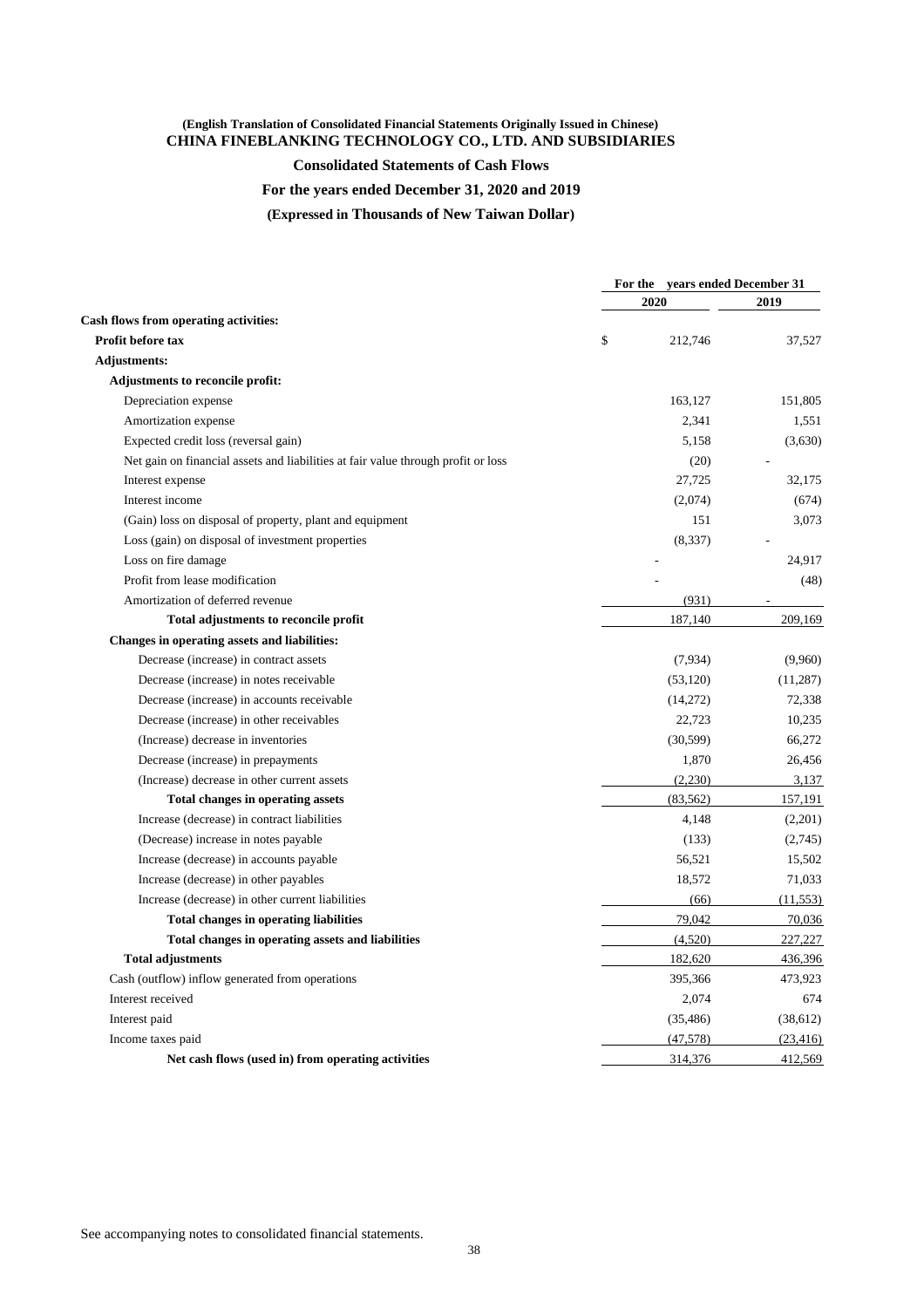# **CHINA FINEBLANKING TECHNOLOGY CO., LTD. AND SUBSIDIARIES**

## **Notes to the Consolidated Financial Statements**

| Cash flows from investing activities:                                                       |            |            |
|---------------------------------------------------------------------------------------------|------------|------------|
| Proceeds from disposal of financial assets at fair value through other comprehensive income |            | 3,947      |
| Acquisition of property, plant and equipment                                                | (291, 589) | (780, 536) |
| Proceeds from disposal of property, plant and equipment                                     | 7,584      | 32         |
| Decrease in refundable deposits                                                             |            | 15,370     |
| Acquisition of intangible assets                                                            | (3,814)    | (2, 446)   |
| Proceeds from disposal (acquisition) of right-of-use assets                                 | 2,812      | (679)      |
| Proceeds from disposal of investment properties                                             | 17,435     |            |
| Decrease in other non-current assets                                                        | (83, 324)  | (26,018)   |
| Increase in prepayments on purchase of equipment                                            |            | (61,057)   |
| Proceeds from fire claims                                                                   |            | 53,999     |
| Net cash flows used in investing activities                                                 | (350, 896) | (797, 388) |
| <b>Cash flows from financing activities:</b>                                                |            |            |
| Increase in short-term loans                                                                | 637,710    |            |
| Decrease in short-term loans                                                                | (981, 609) | (57,079)   |
| Proceeds from issuing bonds                                                                 | 394,110    |            |
| Proceeds from long-term loans                                                               | 703,000    | 695,000    |
| Repayments of long-term loans                                                               | (618, 384) | (89,730)   |
| Decrease in guarantee deposits received                                                     | (298)      | (2,240)    |
| Repayments of lease liabilities                                                             | (3,109)    | (4,000)    |
| Cash dividends paid                                                                         | (4,666)    | (36, 624)  |
| Payments to acquire treasury shares                                                         | (52, 512)  |            |
| Treasury shares sold to employees                                                           | 98,223     |            |
| Net cash flows from (used in) financing activities                                          | 172,465    | 505,327    |
| Effect of exchange rate fluctuations on cash held                                           | 16,765     | (18,617)   |
| Net increase in cash and cash equivalents                                                   | 152,710    | 101,891    |
| Cash and cash equivalents, beginning of the period                                          | 315,774    | 213,883    |
| Cash and cash equivalents, end of the period                                                | 468,484    | 315,774    |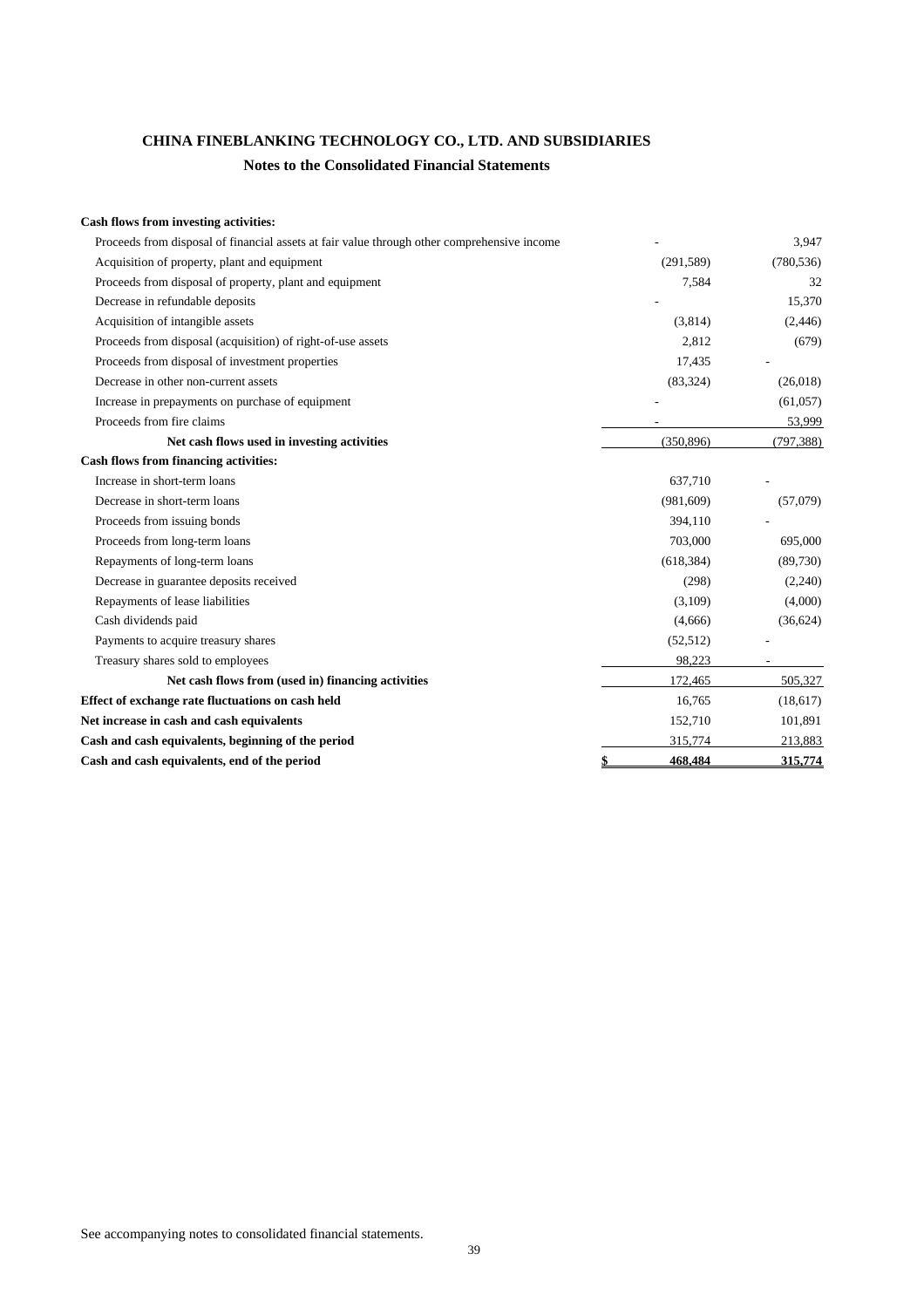# (Attachment 7)

Unit: NT\$

## CHINA FINEBLANKING TECHNOLOGY CO., LTD

#### Table of Earnings Distribution

|                                                              |              | UIIII. $111 \phi$ |  |  |
|--------------------------------------------------------------|--------------|-------------------|--|--|
| Item                                                         | Amount       |                   |  |  |
| Undistributed earnings at the beginning of the period        |              | 41,309,754        |  |  |
| Add: reversal of special reserve                             | 7,125,571    |                   |  |  |
| Add: 2020 net income                                         | 137,631,671  |                   |  |  |
| Appropriation:                                               |              |                   |  |  |
| Less: legal reserve                                          | (13,763,167) |                   |  |  |
| Earnings available for distribution                          |              | 172,303,829       |  |  |
| Distribution:                                                |              |                   |  |  |
| Less: cash dividends - NT\$0.8 per share * 81,902,225 shares | (65,521,780) |                   |  |  |
| Cash dividends - NT\$0.2 per share $*81,902,225$ shares      | (16,380,450) |                   |  |  |
| <b>Unappropriated retained earnings</b>                      |              | 90,401,599        |  |  |

Note 1: 83,884,122 shares issued - 2,255,000 treasury shares + conversion of convertible bonds into 273,103 ordinary shares  $= 81,902,225$  of shares outstanding Note 2: Distribution prioritized with 2020 earnings

Chairperson: Huang Yi-Xiang General Manager: Huang Yi-Xiang Chief Accounting Officer: Liao Ren-Jie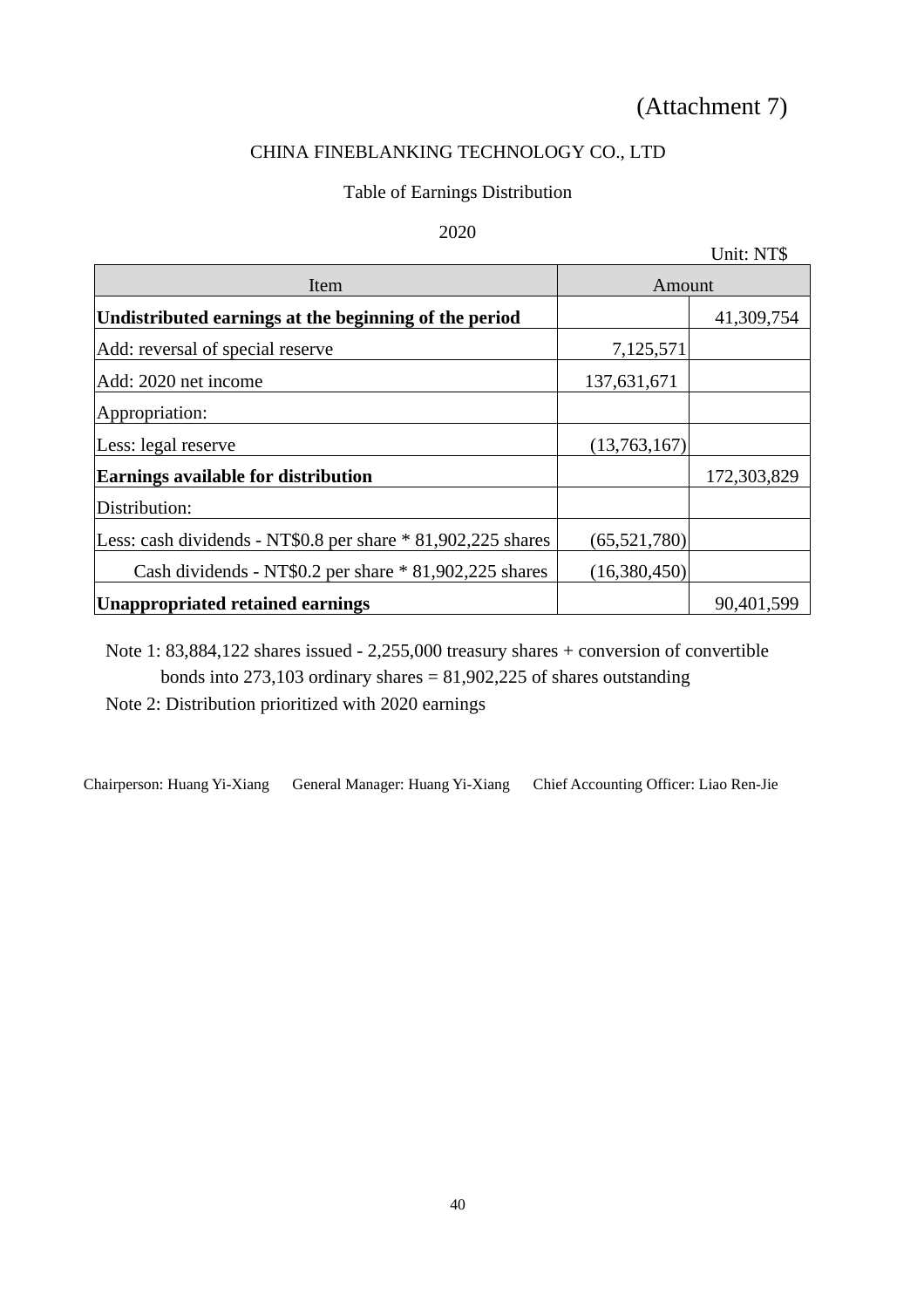# (Attachment 8)

## Comparison Table of the Rules of Procedure for Shareholder Meetings Before and After Amendment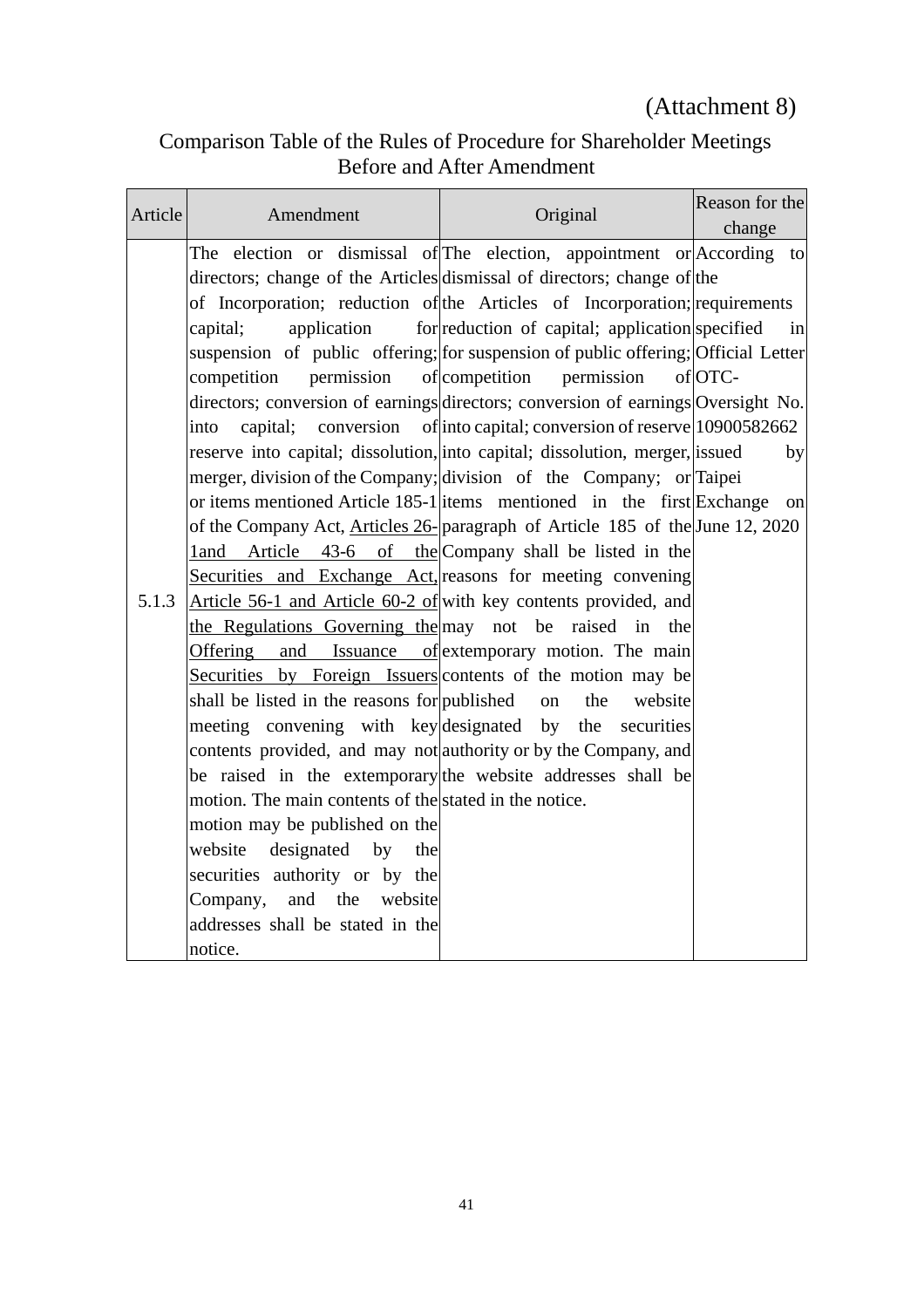| Article | Amendment                                                                                                                                                                                                                                                                                                                                                                                                                                                                                                                                                                                                                                                                                                                                                                                                                                                                          | Original                                                                                                                                                                                                                                                                                                                                                                                                                                                                                                                                                                                                                                                                           | Reason for the<br>change                                                                                                                                                     |
|---------|------------------------------------------------------------------------------------------------------------------------------------------------------------------------------------------------------------------------------------------------------------------------------------------------------------------------------------------------------------------------------------------------------------------------------------------------------------------------------------------------------------------------------------------------------------------------------------------------------------------------------------------------------------------------------------------------------------------------------------------------------------------------------------------------------------------------------------------------------------------------------------|------------------------------------------------------------------------------------------------------------------------------------------------------------------------------------------------------------------------------------------------------------------------------------------------------------------------------------------------------------------------------------------------------------------------------------------------------------------------------------------------------------------------------------------------------------------------------------------------------------------------------------------------------------------------------------|------------------------------------------------------------------------------------------------------------------------------------------------------------------------------|
| 5.1.4   | Shareholders with 1% or higher<br>of the total number of issued<br>shares may submit a proposal to<br>the Company's general<br>shareholders' meetings. This is,<br>however, limited to one<br>proposal, and none of the<br>additional proposals shall be<br>included in the motion.<br>In<br>addition, the board may not<br>include the proposal by<br>shareholders if it falls into any of<br>the circumstances specified in<br>Item 4 of Article 172-1 of the<br>Company Act. Shareholders may<br>propose suggestions to the<br>Company for the enhancement<br>of public interest or the<br>Company's fulfilment of its<br>social responsibility, and such<br>proposal should be limited to<br>one only according to the<br>procedural requirements set forth<br>by Article 172-1 of the Company<br>Act. None of the additional<br>proposals shall be included in<br>the motion. | Shareholders with 1% or higher<br>of the total number of issued<br>shares may submit a proposal to<br>the Company's general<br>shareholders' meetings. This is,<br>however, limited to one<br>proposal, and none of the<br>additional proposals shall be<br>included in the motion.<br>However, if the proposals from<br>shareholders are to urge the-<br>Company to enhance public-<br>interest or to fulfill social<br>responsibility, the board may<br>include these proposals in the<br>motion. In addition, the board<br>may not include the proposal by<br>shareholders if it falls into the<br>circumstances specified in Item<br>4 of Article 172-1 of the<br>Company Act. | According to<br>the<br>requirements<br>specified in<br><b>Official Letter</b><br>OTC-<br>Oversight No.<br>10900582662<br>issued by<br>Taipei<br>Exchange on<br>June 12, 2020 |
| 6.2     | Effectiveness on June 2, 2007<br>2020<br>Third amendment on May 28,<br>2021                                                                                                                                                                                                                                                                                                                                                                                                                                                                                                                                                                                                                                                                                                                                                                                                        | Effectiveness on June 2, 2007<br>First amendment on June 2, 2015 First amendment on June 2, 2015 amendment<br>Second amendment on May 28, Second amendment on May 28, dates<br>2020                                                                                                                                                                                                                                                                                                                                                                                                                                                                                                | Additional                                                                                                                                                                   |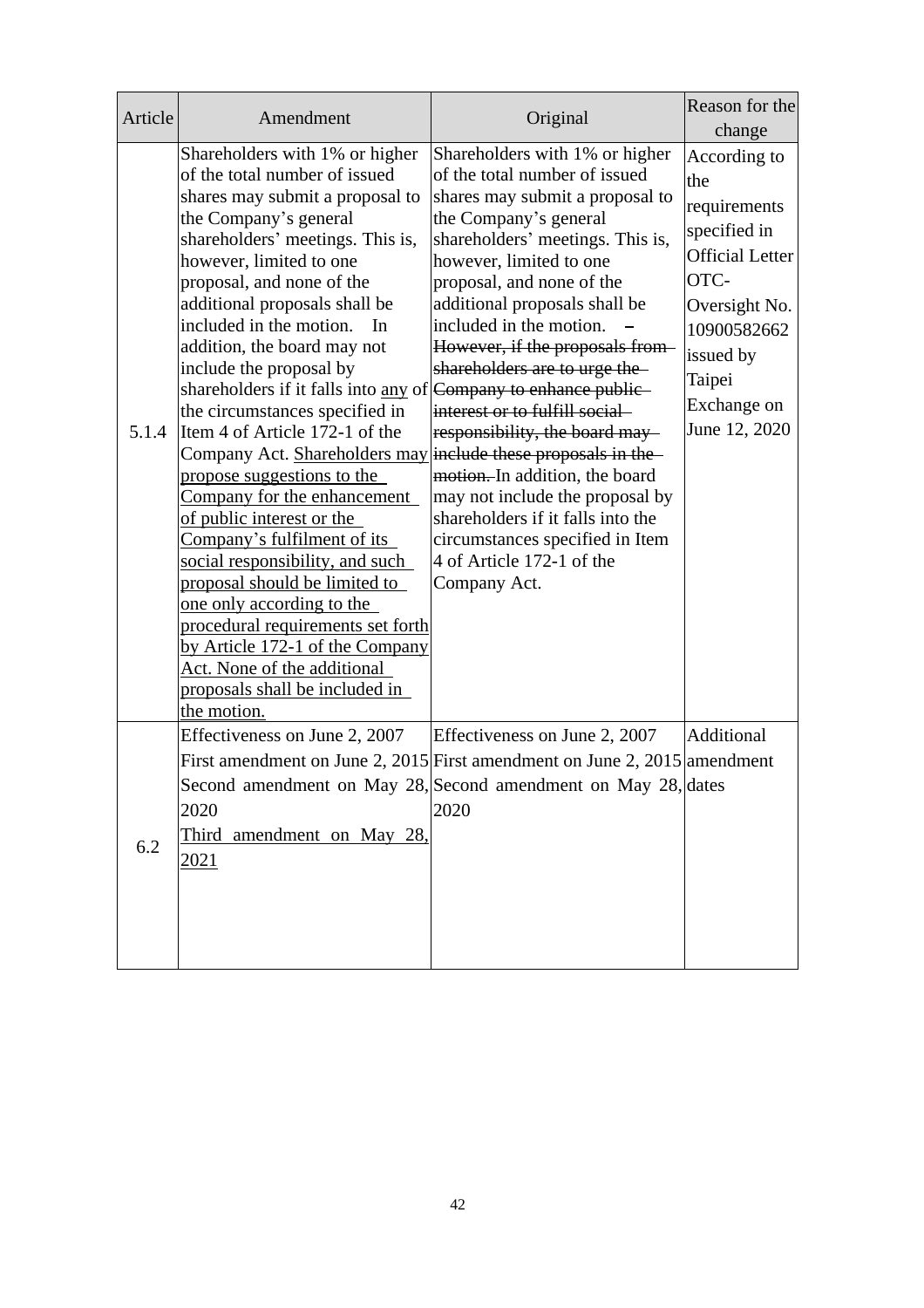# (Attachment 9)

## Comparison Table of the Procedures for Election and Appointment of Directors Before and After Amendment

| Article | Amendment                                   | Original                                                                | Reason for the<br>change |
|---------|---------------------------------------------|-------------------------------------------------------------------------|--------------------------|
|         | 7.1. The election of the                    | 7.1. The election of the                                                | According<br>to          |
|         | Company's directors shall be                | Company's directors shall be                                            | the                      |
|         | based on the nomination of                  | based on the nomination of                                              | requirements             |
|         | candidates with the procedures              | candidates with the procedures                                          | specified<br>in          |
|         | described in Article 192-1 of               | described in Article 192-1 of                                           | <b>Official Letter</b>   |
|         | the Company Act.                            | the Company Act and the-                                                | OTC-                     |
|         | 7.2. If the number of                       | eumulative voting system with Oversight No.                             |                          |
|         | independent directors falls                 | single votes. Unless otherwise                                          | 10900582662              |
|         |                                             | below the requirement specified specified by laws, each share is issued | by                       |
|         | by the proviso of the first                 | attached with the election rights Taipei                                |                          |
|         |                                             | paragraph of Article 14-2 of the in number equal to the number-Exchange | on                       |
|         | Securities and Exchange Act,                | of directors to be elected. These June 12, 2020                         |                          |
|         | the Company should elect                    | election rights can be used for a                                       |                          |
|         | independent directors in the                | single candidate or a number of                                         |                          |
|         | next shareholders' meeting for              | candidates.                                                             |                          |
| 7       | the vacant seats. If all the                |                                                                         |                          |
|         | independent directors have been             |                                                                         |                          |
|         | dismissed, the Company should               |                                                                         |                          |
|         | elect replacements by                       |                                                                         |                          |
|         | convening an extraordinary                  |                                                                         |                          |
|         | shareholders' meeting within 60             |                                                                         |                          |
|         | days of the event.                          |                                                                         |                          |
|         | 7.3. The Company's election of              |                                                                         |                          |
|         | directors<br>is<br>based<br>the<br>on       |                                                                         |                          |
|         | cumulative voting system. Each              |                                                                         |                          |
|         | share is<br>attached with<br>the            |                                                                         |                          |
|         | election rights in number equal             |                                                                         |                          |
|         | to the number of directors to be            |                                                                         |                          |
|         | elected. These election rights              |                                                                         |                          |
|         | can be used for a single                    |                                                                         |                          |
|         | candidate<br>number<br><b>or</b><br>of<br>a |                                                                         |                          |
|         | candidates.                                 |                                                                         |                          |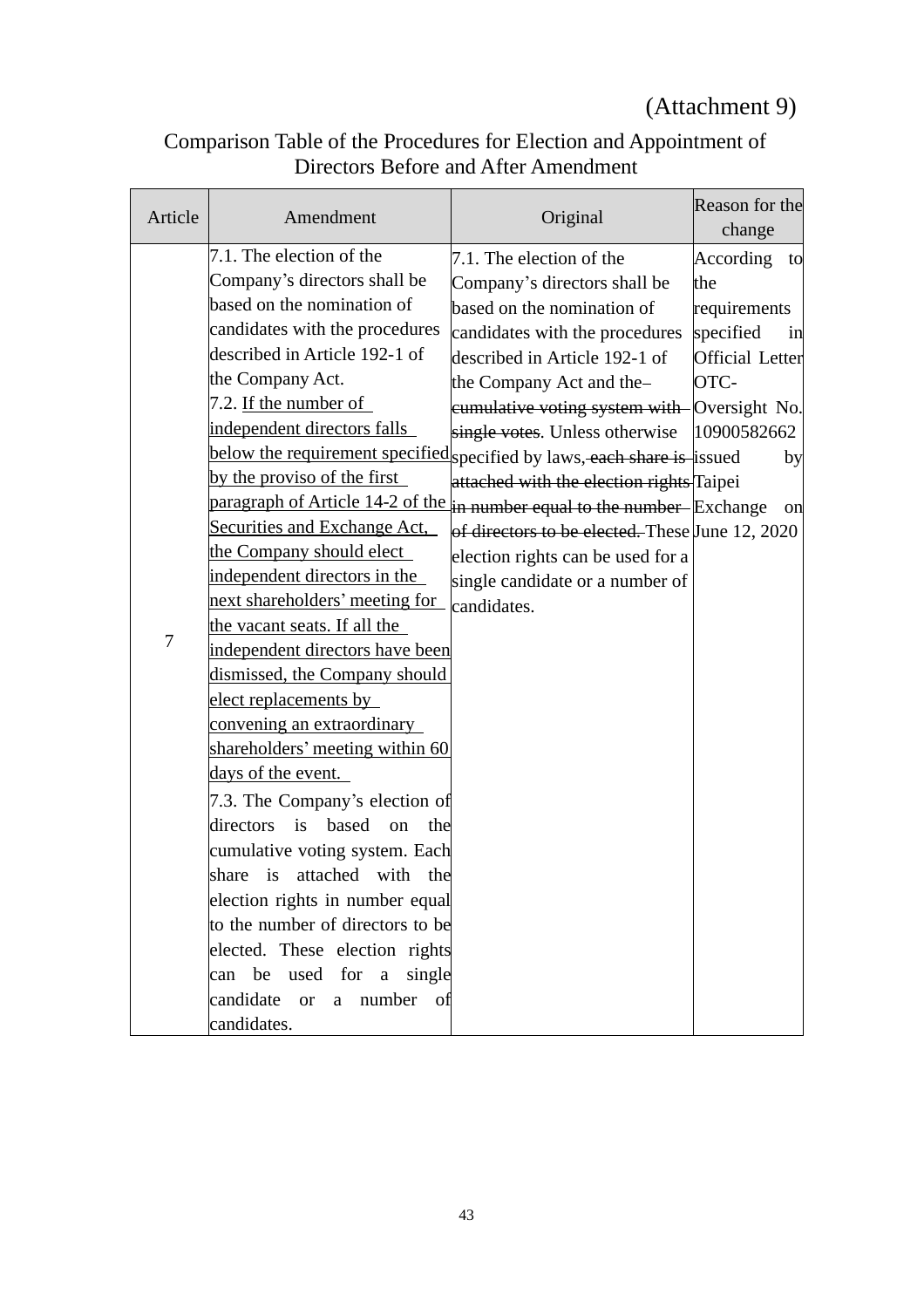|     | (deleted)                        | 7.5. If the voted party is a                                                    | According<br>to        |
|-----|----------------------------------|---------------------------------------------------------------------------------|------------------------|
|     |                                  | shareholder, the name and the                                                   | the                    |
|     |                                  | shareholder account number of                                                   | requirements           |
|     |                                  | the voted party should be                                                       | specified<br>in        |
|     |                                  | provided in the appropriate                                                     | <b>Official Letter</b> |
|     |                                  | eolumns of the ballot. If the–                                                  | OTC-                   |
|     |                                  | voted party is not a shareholder, Oversight No.                                 |                        |
|     |                                  | the name and the identification                                                 | 10900582662            |
|     |                                  | number of the voted party                                                       | issued<br>by           |
|     |                                  | should be provided. If the                                                      | Taipei                 |
|     |                                  | voted party is a legal person-                                                  | Exchange<br>on         |
|     |                                  | shareholder or a government                                                     | June 12, 2020          |
| 7   |                                  | agency shareholder, the name                                                    |                        |
|     |                                  | and the shareholder account—                                                    |                        |
|     |                                  | number of the legal person-                                                     |                        |
|     |                                  | shareholder or the government                                                   |                        |
|     |                                  | agency shareholder should be-                                                   |                        |
|     |                                  | provided on the ballot. The                                                     |                        |
|     |                                  | name of the representative of                                                   |                        |
|     |                                  | the legal person shareholder or                                                 |                        |
|     |                                  | the government agency-                                                          |                        |
|     |                                  | shareholder should also be                                                      |                        |
|     |                                  | provided. If there are multiple                                                 |                        |
|     |                                  | representatives, all their names                                                |                        |
|     |                                  | should be provided.                                                             |                        |
|     | 7.7.1 No use of the ballot       | 1. No use of the ballot-                                                        | According<br>to        |
|     | prepared and provided by the     | prepared and provided by the                                                    | the                    |
|     | person with convening power      | board                                                                           | requirements           |
|     |                                  | 4. Account name or shareholder specified                                        | in                     |
|     | 7.7.4 The name of the voted      | account number provided on the Official Letter                                  |                        |
|     | party inconsistent with the list | ballot inconsistent with the                                                    | OTC-                   |
|     | of director candidates           | shareholders' register if the                                                   | Oversight No.          |
|     |                                  | voted party is a shareholder, or  10900582662                                   |                        |
|     |                                  | 7.7.5 Wording written on the name and identification number issued              | by                     |
| 7.7 |                                  | ballot other than the allocated provided on the ballot proven to $\Gamma$ aipei |                        |
|     | election rights                  | be inaccurate if the voted party                                                | Exchange<br>on         |
|     |                                  | <del>is a non-shareholder-</del>                                                | June 12, 2020          |
|     |                                  |                                                                                 |                        |
|     |                                  | 5. Wording written on the                                                       |                        |
|     |                                  | ballot other than the account                                                   |                        |
|     |                                  | (name) or the shareholder                                                       |                        |
|     |                                  | account number (identification                                                  |                        |
|     |                                  | number) of the voted party and                                                  |                        |
|     |                                  | the allocated election rights                                                   |                        |
|     |                                  |                                                                                 |                        |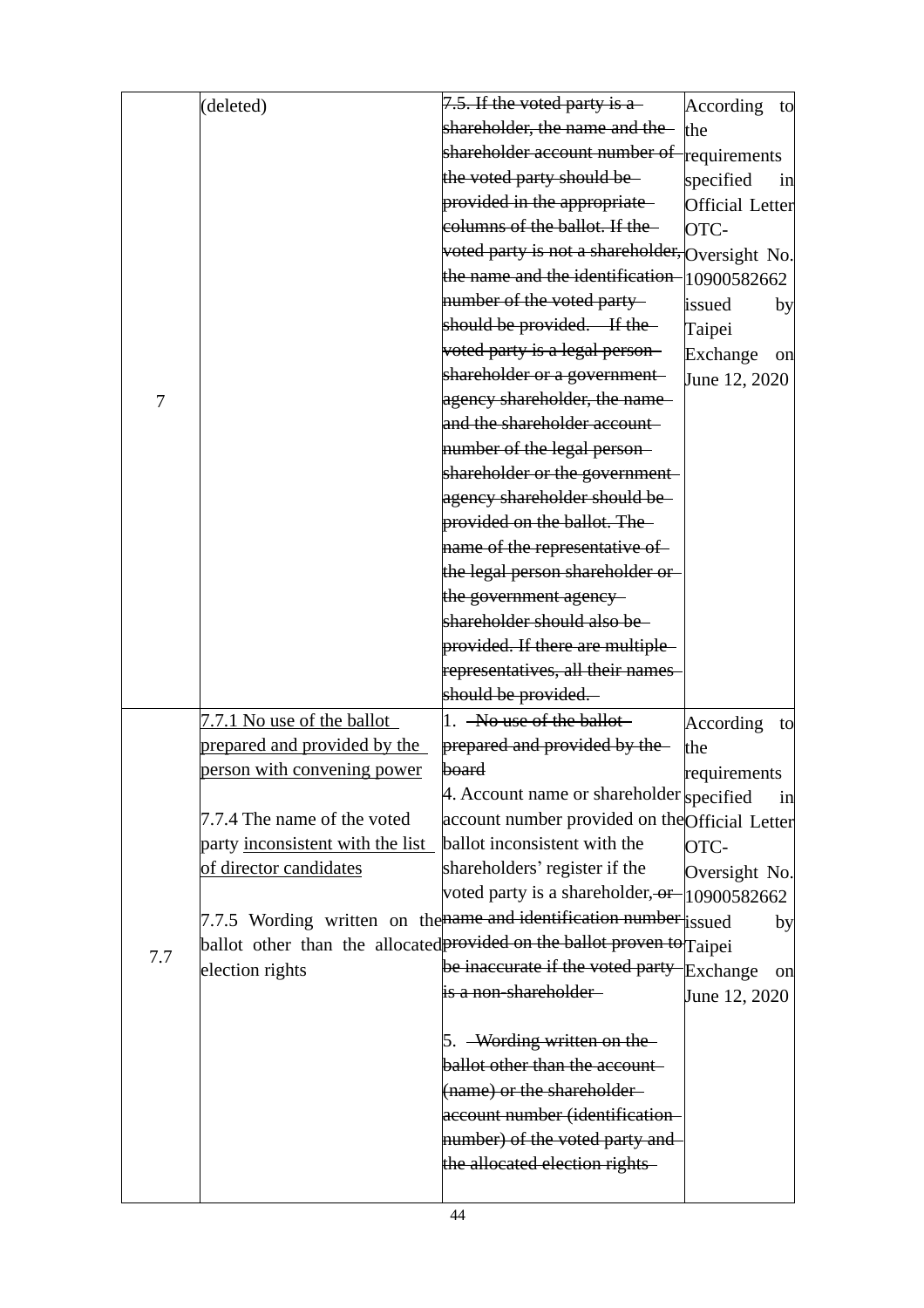|     |                                    | 6. The name of the voted         |                   |
|-----|------------------------------------|----------------------------------|-------------------|
|     |                                    | party identical with the name of |                   |
|     |                                    | another shareholder, but no-     |                   |
|     |                                    | shareholder account number or    |                   |
|     |                                    | identification number provided   |                   |
|     |                                    |                                  |                   |
|     |                                    | for identification purpose-      |                   |
|     |                                    |                                  |                   |
|     |                                    |                                  |                   |
|     |                                    |                                  |                   |
|     | Second amendment on May 28, (none) |                                  | <b>Additional</b> |
|     | 2021                               |                                  | amendment         |
|     |                                    |                                  | dates             |
| 8.3 |                                    |                                  |                   |
|     |                                    |                                  |                   |
|     |                                    |                                  |                   |
|     |                                    |                                  |                   |
|     |                                    |                                  |                   |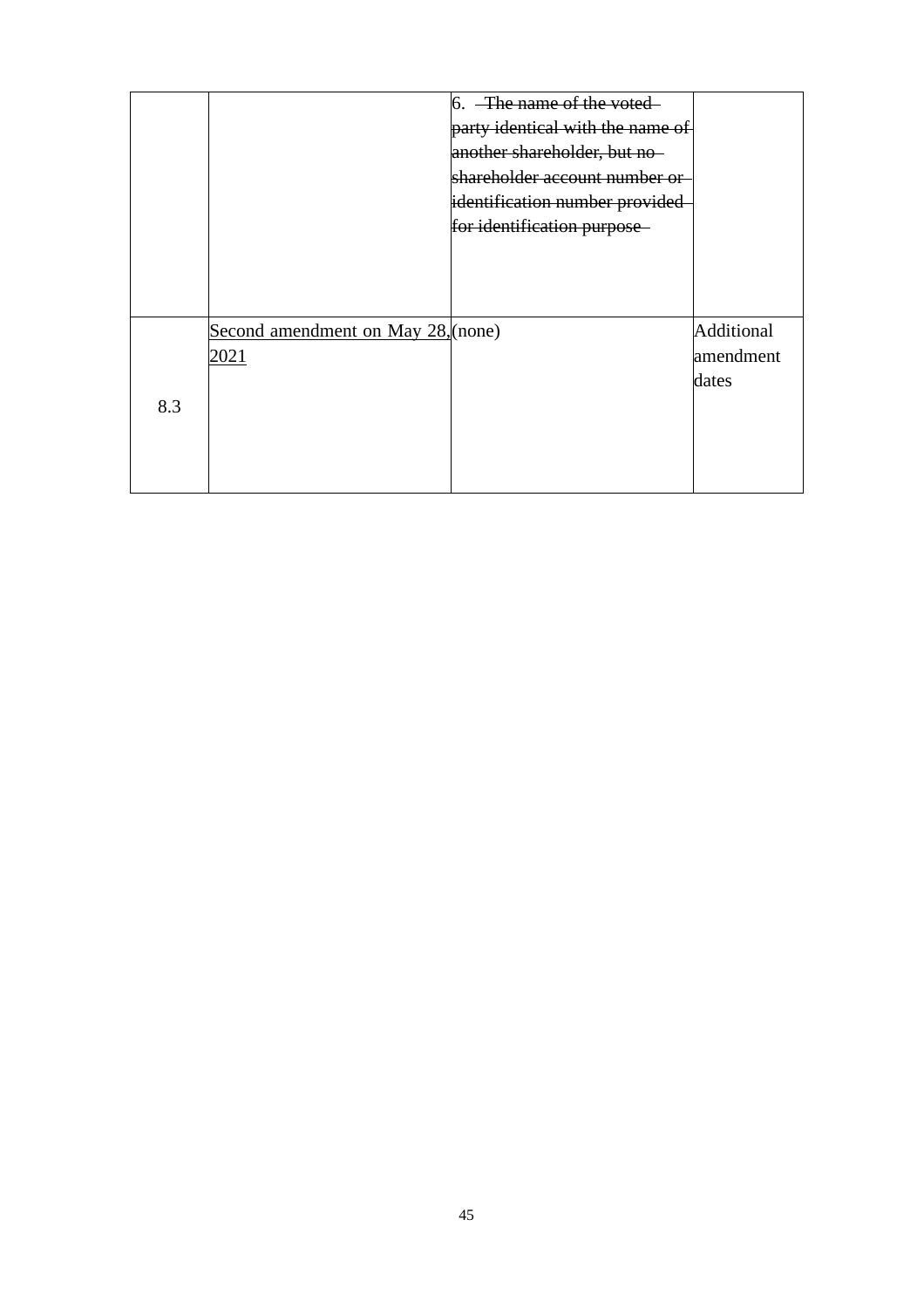## (Appendix 1)

# China Fineblanking Technology Co., Ltd's Articles of Incorporation

## Chapter 1 General Provisions

- Article 1: The Company was incorporated according to the Company Act and named "和勤精機股份有限公司". Its English name is CHINA FINEBLANKING TECHNOLOGY CO., LTD.
- Article 2: The Company's scope of business is as follows:
	- 1. Manufacturing and distribution of a variety of molds and components
	- 2. Manufacturing, processing and distribution of a variety of computer components, sewing machine components, auto and motorcycle components, machinery components, metal components, and plastic components
	- 3. Processing of machine tools
	- 4. Import/export, distribution and installation of a variety of domestic and overseas machine tools, materials, components, and automation electro-mechanical equipment
	- 5. Import and export of the aforesaid items (except futures)
	- 6. Surface cleaning of hardware parts
	- 7. Any other business not restricted or prohibited by laws
- Article 3: The Company's total outward investment is not subject to the limitation of 40% of paid-in capital specified by Article 13-1 of the Company Act.
- Article 4: The Company's headquarters are located in Changhua County, Taiwan. Where necessary as determined by the board, the Company may set up branches overseas upon approval from competent authority.
- Article 5: Where necessary and required by business needs, the Company may provide guarantees to outside parties.

## Chapter 2 Shares

Article 6: The Company's authorized capital is NT\$1.5 billion, to be divided into 150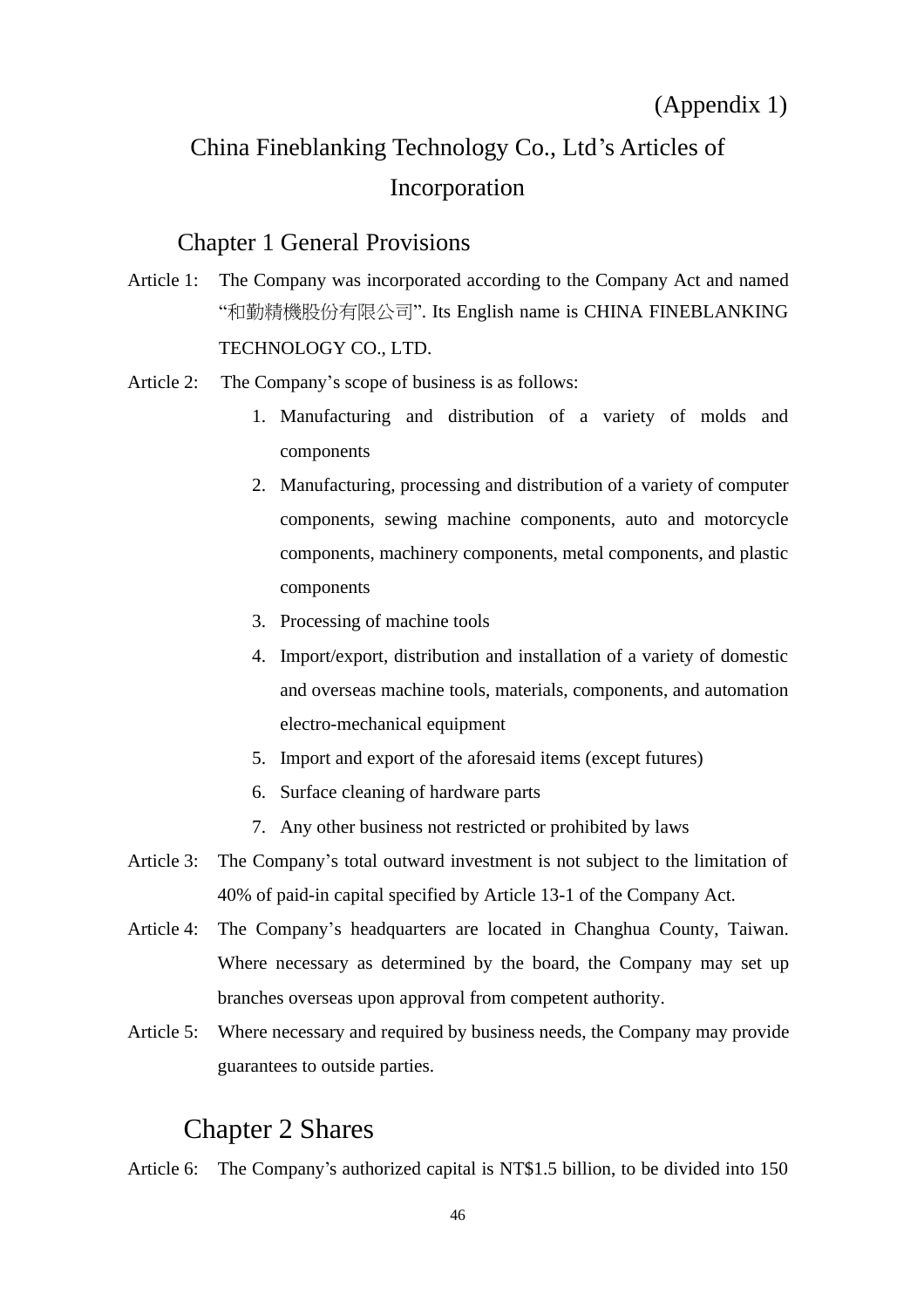million shares at a face value of NT\$10 per share. The issuance of shares may be in different rounds, as needed and upon decisions from the board.

NT\$20 million is reserved from the abovementioned capital for the issuance of warrants to employees at a total of 2 million shares, with a face value of NT\$10 per share. The warrants may be issued in multiple tranches as determined by the board. The Company may repurchase its own shares according to laws, upon the decision by the board.

- Article 7: The Company's shares may be issued electronically. If the Company prints its own shares, it shall observe the Company Act and other applicable laws and regulations. The shares printed by the Company shall be inscribed and in adherence with the Company Act and other relevant laws and regulations.
- Article 7-1: The shares repurchased by the Company according to laws are transferable to the qualified employees of the companies the Company controls or the subordinates to the Company. The transferring terms and methods shall be determined by the board.

The employees entitled to the warrants for the Company's shares include qualified employees of the companies the Company controls or the subordinates to the Company. The issuance terms and methods shall be determined by the board.

The terms and methods of the subscription of the Company's new shares by employees, including qualified employees of the companies the Company controls or the subordinates to the Company, shall be determined by the board.

The terms and methods of the Company's issuance of restricted new shares to employees, including qualified employees of the companies the Company controls or the subordinates to the Company, shall be determined by the board.

Article 8: Any change to the Company's shareholders' register shall be suspended within 60 days before a general shareholders' meeting, within 30 days before an extraordinary shareholders' meeting, or 5 days before the base date of the scheduled issuance of stock or cash dividends or other interest.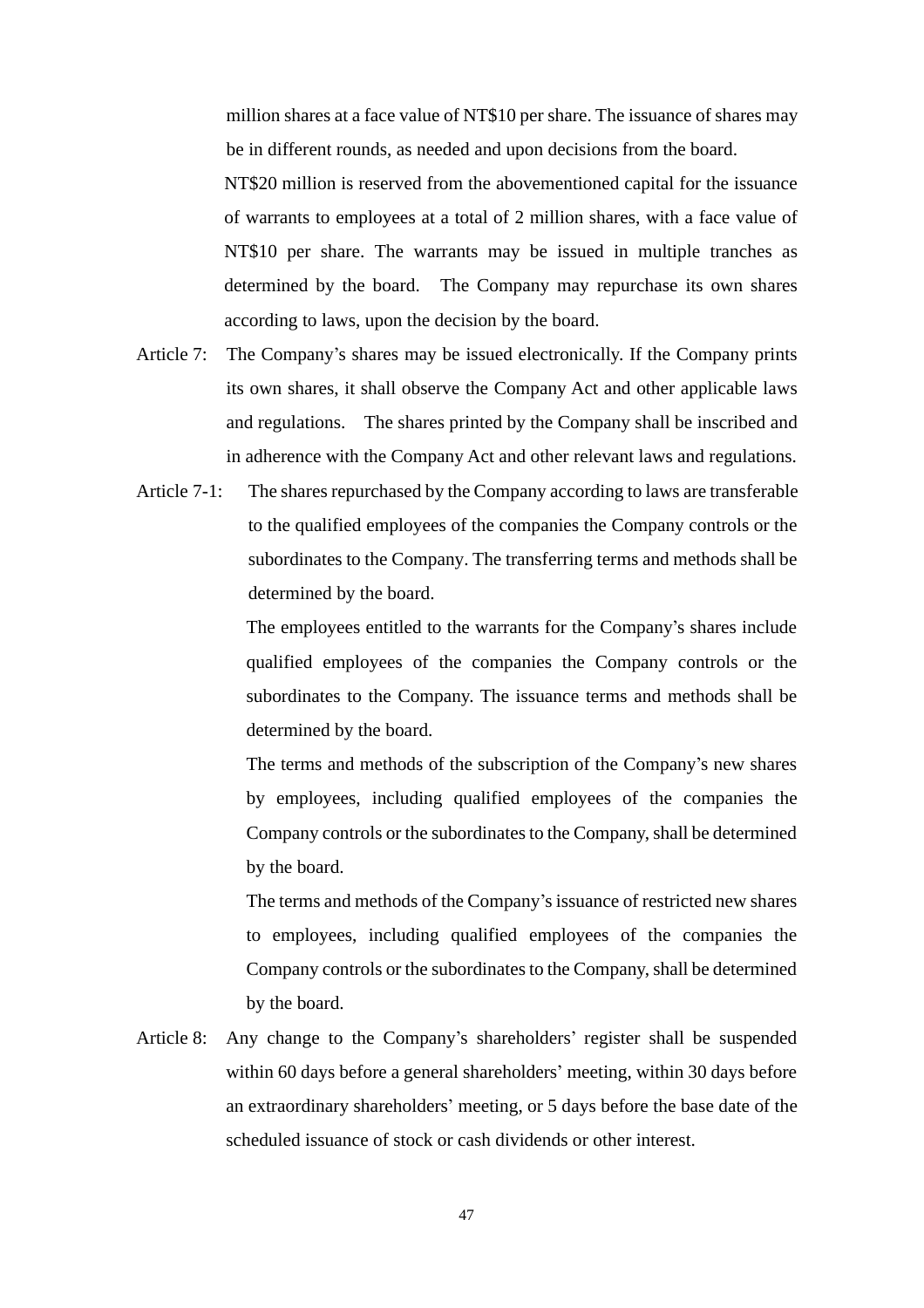# Chapter 3 Shareholders' Meetings

- Article 9: The transferring, pledging, reporting of loss, inheritance and gifting of the Company's shares and reporting of loss of seals, requesting for change of seals or addresses by shareholders shall be handled according to regulations set forth by the competent authority. Unless otherwise required by laws and securities regulations, the Company adheres with the Regulations Governing the Administration of Shareholder Services of Public Companies after the public offer of the Company's shares.
- Article 10: Shareholders' meetings are classified into general (regular) and extraordinary (ad-hoc), and convened by the board according to laws. General shareholders' meetings shall be convened at least once a year and within six months after the end of each fiscal year. Extraordinary shareholders' meetings are convened when necessary. When the Company's shares are listed on either the Taiwan Exchange or the Taipei Exchange, electronic means shall be one of the methods for shareholders to exercise their voting rights at shareholders' meetings according to Article 177-1 of the Company Act.
- Article 11: If a shareholder is unable to attend a shareholders' meeting, the shareholder may appoint a proxy to attend the meeting, according to Article 177 of the Company Act, by providing the proxy form issued by the Company and stating the scope of the authorization.
- Article 12: The Company's Chairperson will chair the shareholders' meetings on behalf of the Company. When Chairperson is on leave or for any reason unable to exercise the powers of the chairperson, he/she will designate a director to be his/her deputy. Where Chairperson does not make such a designation, the directors shall select from among themselves one person to serve as chair. A shareholders' meeting convened by any party with convening power other than the board shall be chaired by the convener. If there are two or more conveners, they shall select among themselves one person to serve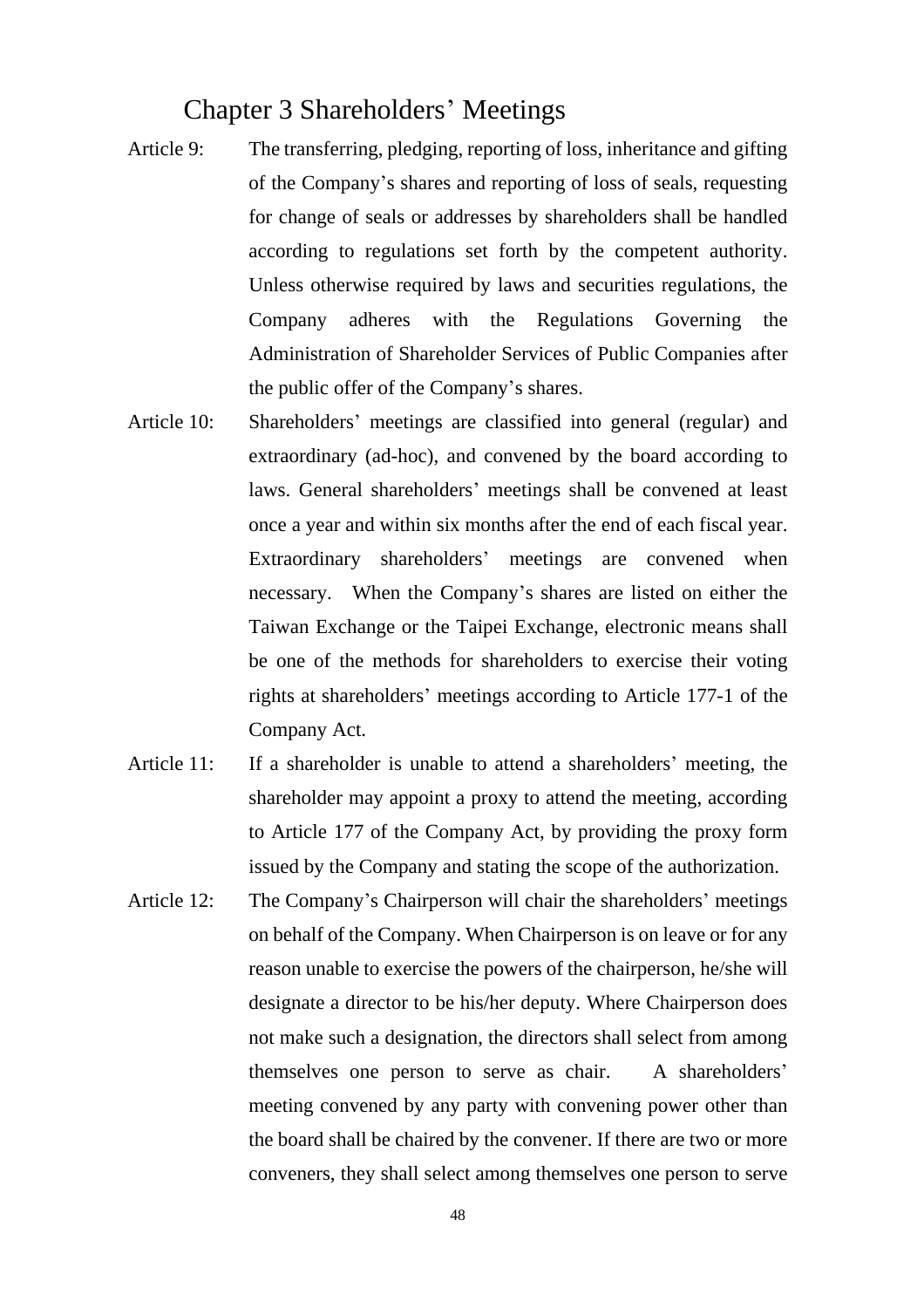as chair.

- Article 13: Each share is attached with one voting right, except the restricted shares or the circumstances of no voting rights under the Company Act.
- Article 14: Unless otherwise specified by the Company Act, the adoption of a resolution requires the attendance of the shareholders who represent over half of the total number of issued shares and the consent of at least half of the voting rights among the attending shareholders.
- Article 15: Matters resolved at a shareholders' meeting shall be recorded in the meeting minutes and processed according to Article 183 of the Company Act.

# Chapter 4 Directors and Audit Committee

- Article 16: The Company establishes five to nine directors, to be elected by shareholders from candidates nominated by the board. Each term is three years and re-election is allowed. The percentage of aggregate shareholdings by the Company's board should comply with relevant regulations set forth by the securities regulators. The Company may purchase liability insurance for directors in service to cover the liabilities incurred by carrying out businesses.
- Article 16-1: After the public offering of the Company's shares, the number of independent directors may not fall below three or less than one fifth of the board. Independent directors are elected by shareholders' meetings from the list of candidates provided by the board. The qualifications, shareholdings, limitation on other roles, nomination methods and other compliance matters shall follow relevant regulations set forth by the securities regulator.
- Article 16-2: The Company's board may establish audit, nomination, risk management or other functional committees to meet business needs, and other committees such as in environmental protection to fulfill corporate social responsibility and pursue sustainable operations.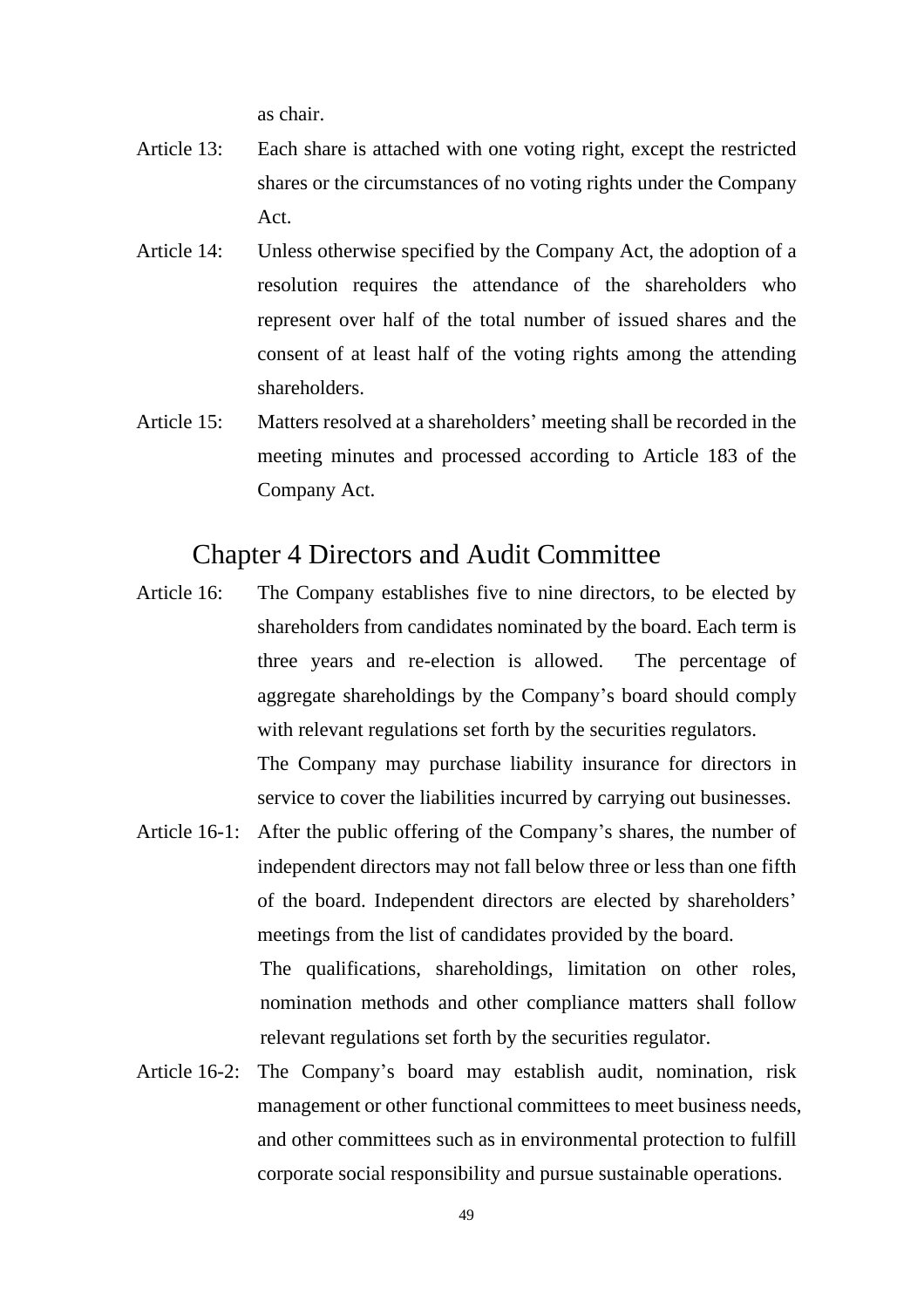- Article 16-3: The Company establishes Audit Committee. The Audit Committee or its members are responsible for the exercise of powers as supervisors according to the Company Act, the Securities and Exchange Act, and other laws. Audit Committee shall comprise of independent directors only.
- Article 17: If the election is not able to be performed before the expiry of the current term of directors, the term may be extended until the election of and duty-assumption by new directors.
- Article 18: If the number of vacant seats exceeds one third of the board, the board shall convene an extraordinary shareholders' meeting to elect replacements within thirty days of the event. The term of replacement directors is limited to the expiry of the current term for the seats. After the public offer of the Company's shares, an extraordinary shareholders' meeting shall be convened for the election of replacements within sixty days of the event.
- Article 19: Chairperson of the board should be elected by directors from among themselves in a meeting attended by at least two thirds of directors and with agreement from at least half of the attending directors. Chairperson executes the Company's affairs according to laws, Articles of Incorporation, and decisions from shareholders' meetings and the board.

The first meeting of each board is convened by the director who won the highest number of election rights. All the other meetings shall be convened and chaired by Chairperson. When Chairperson is on leave or for any reason unable to exercise the powers, he/she will designate a director to be his/her deputy. Where Chairperson does not make such a designation, the directors shall select from among themselves one person to serve as chair.

Article 20: Directors' participation in a video-conferenced board meeting is deemed as attendance in person. If a director is on leave or for any reason unable to exercise his/her powers, the deputy shall handle matters according to Article 205 and Article 208 of the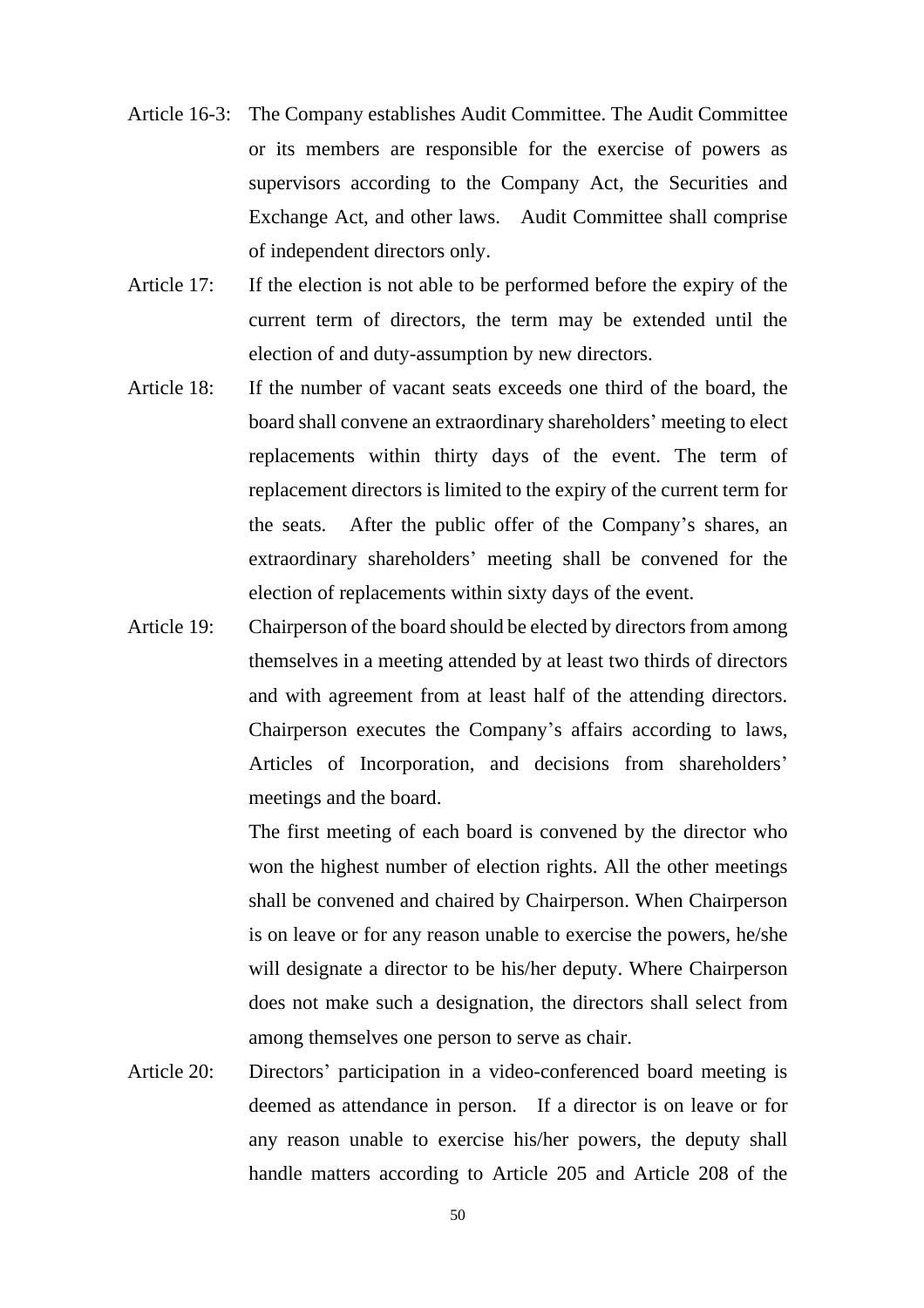Company Act.

Article 21: The Company pays directors the remunerations based on their involvement in operation and value of their contributions and on par with the industry standards in Taiwan and overseas.

## Chapter 5 Managers

Article 22: The Company may establish a number of managers, whose appointment, dismissal and remunerations shall be determined by the board attended by more than half of directors and with consent from more than half of attending directors.

Depending on business needs, the Company may hire consultants, with commissioning from Chairperson.

- Article 23: At the end of each fiscal year, the board should prepare the following reports and submit to Audit Committee for review thirty days before the general shareholders' meeting. These reports shall be presented to the general shareholders' meeting for rectification.
	- 1. Business Report
	- 2. Financial Statements
	- 3. Proposal for earnings distribution or cumulative losses offsetting

# Chapter 6 Accounting

Article 24: In case of profits for the year, the Company should allocate no less than 2% as remuneration to employees and no higher than 5% as remuneration to directors and supervisors. In case of any outstanding cumulative losses, the Company should first reserve a sum to offset the losses. Remunerations to employees may be issued with shares or with cash, as determined by the board, and may be issued to qualified employees of the companies the Company controls or the subordinates to the Company. The qualification for remunerations is determined by the board. The distribution of remunerations to employees, directors and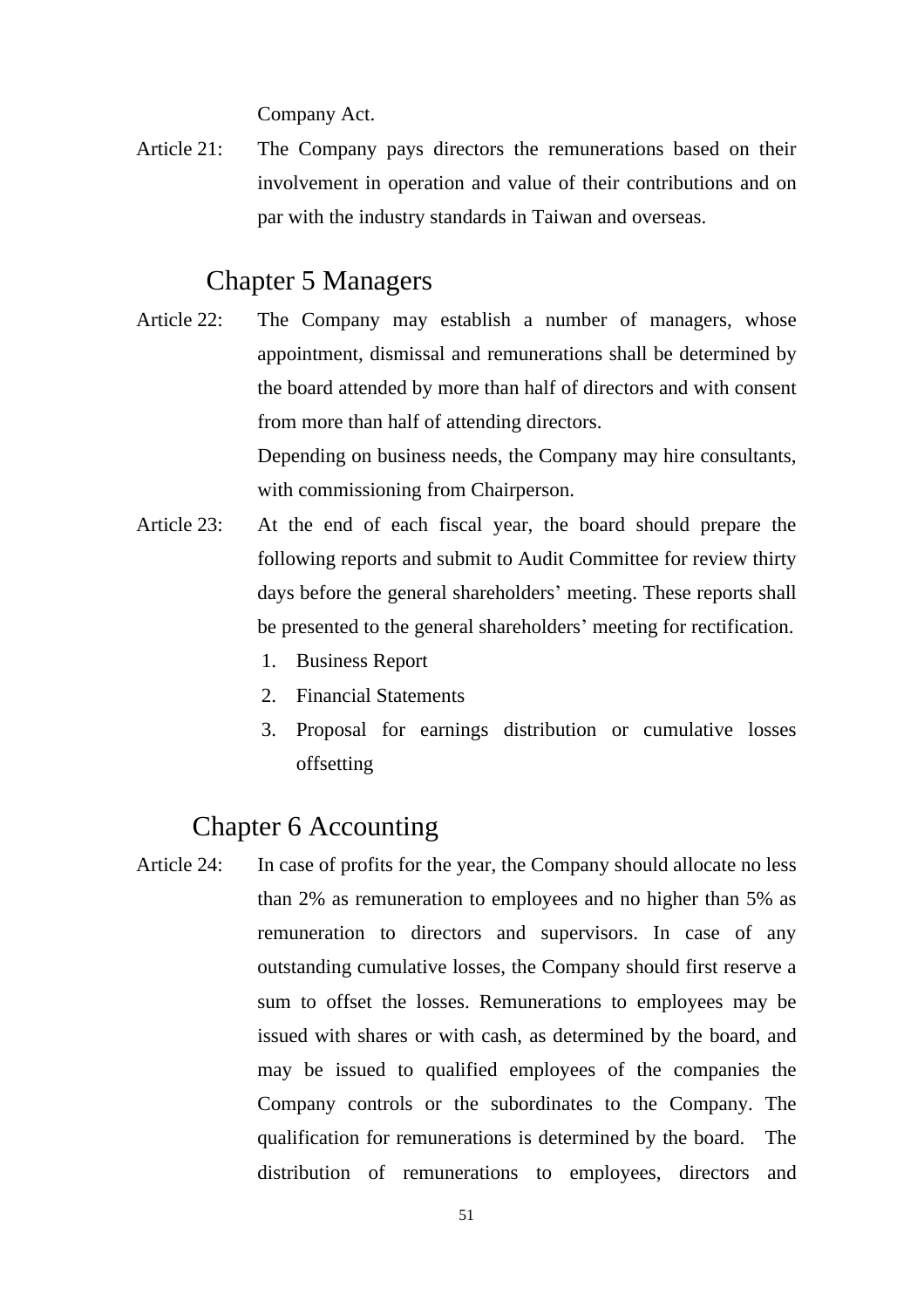supervisors should be reported to the shareholders' meeting.

Article 24-1: Any earnings in a fiscal year shall be first utilized for tax payments and then for offsetting prior losses before setting aside a legal reserve at 10% of the remaining and undistributed earnings during the period. However, the appropriation of the legal reserve may be exempt if the legal reserve has reached the same amount as paid-in capital. This is followed with the appropriation or reversal of the special reserve, as required by laws. The board may propose the distribution of the remaining earnings, along with cumulative undistributed earnings, and submit the proposal to the the shareholders' meeting for resolution on the distribution of stock dividends or cash dividends.

> The distribution of dividends, the legal reserve, or the special reserve in cash in all or in part requires

> the convening of a board meeting attended by at least two thirds of the directors and the consent of at least half of the attending directors.

Reporting to the shareholders' meeting is required.

The Company's dividend policy takes into account development plans, investment environments, funding needs and overseas competition at the present and going forward.

It also seeks to ensure the interest of shareholders. Dividends to shareholders each year shall not fall below 10% of the earnings available for distribution. However, dividends may not be issued if the cumulative earnings available for distribution are less than 1% of the paid-in capital. Earnings may be distributed in the form of cash dividends or stock dividends. Cash dividends may not fall below 10% of the total dividends.

Article 25: After the public offer of the Company's share, any proposal to become a private company should be discussed and resolved by the shareholders' meeting. This article stays valid as long as the Company is listed on the Emerging Stock Market, the Taipei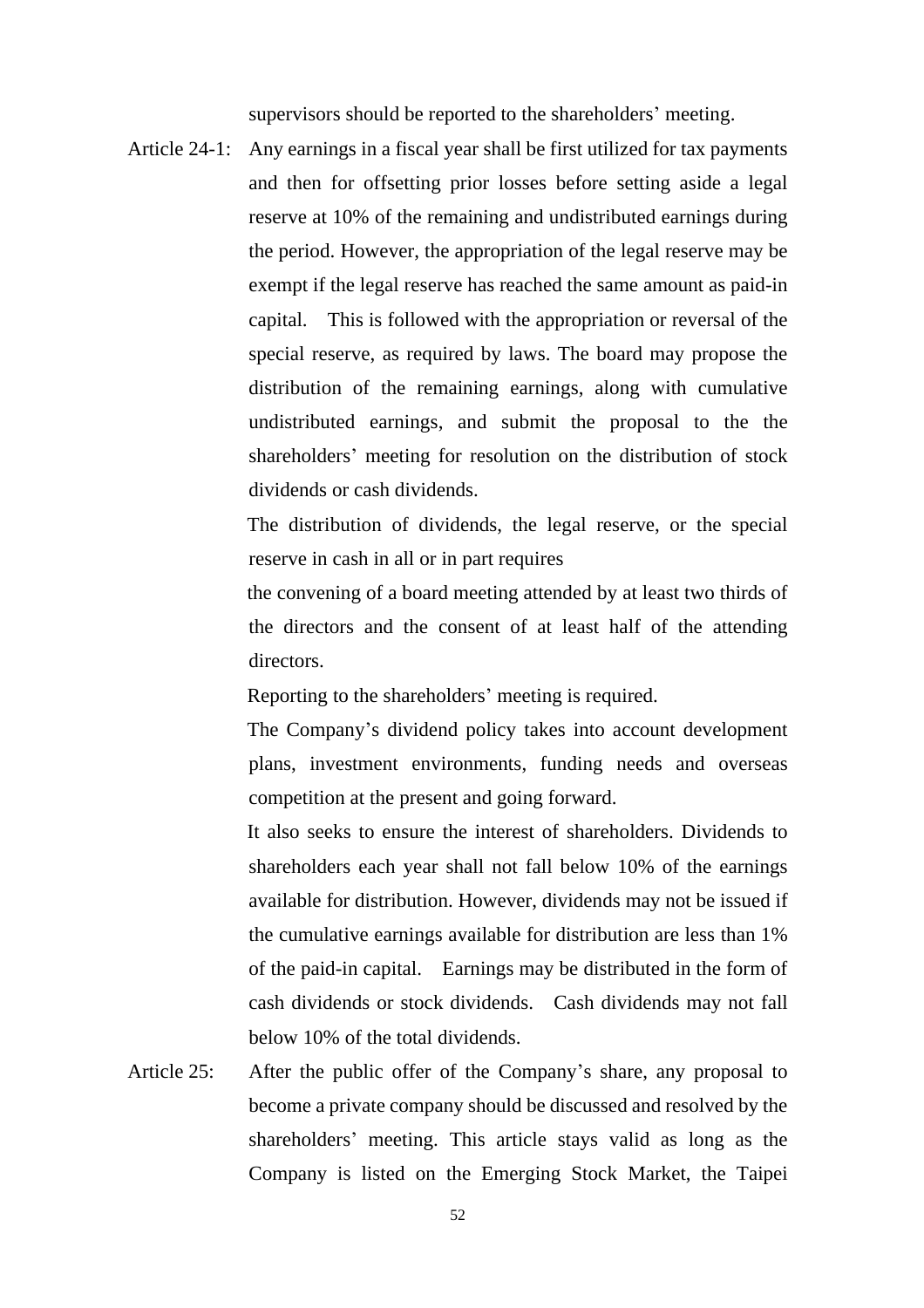Exchange, or the Taiwan Stock Exchange.

## Chapter 7 Supplementary Provisions

- Article 26: Any issues not covered by the Articles of Incorporation shall be handled according to the Company Act. The Company's Rules of Organization and Bylaw of Operations shall be established by the board.
- Article 27: The Articles of Incorporation were established on November 3, 1992. First amendment on July 9, 1994; second amendment on May 16, 1996; third amendment on June 13, 1997; fourth amendment on November 30, 1997; fifth amendment on October 20, 1998; sixth amendment on October 16, 1999; seventh amendment on December 21, 2000; eighth amendment on May 27, 2002; ninth amendment on September 7, 2003 Tenth amendment on June 26, 2004 Eleventh amendment on June 17, 2005 Twelfth amendment on July 29, 2005 Thirteenth amendment on June 26, 2006 Fourteen amendment on December 21, 2006 Fifteen amendment on May 22, 2007 Sixteenth amendment on June 22, 2010 Seventeenth amendment on June 28, 2011 Eighteenth amendment on June 25, 2012 Nineteenth amendment on June 28, 2013 Twentieth amendment on June 2, 2015 Twenty first amendment on May 19, 2016 Twenty second amendment on July 13, 2017 Twenty third amendment on May 23, 2018 Twenty fourth amendment on May 24, 2019 Twenty fifth amendment on May 28, 2020

CHINA FINEBLANKING TECHNOLOGY CO., LTD Chairman: Huang Yi-Xiang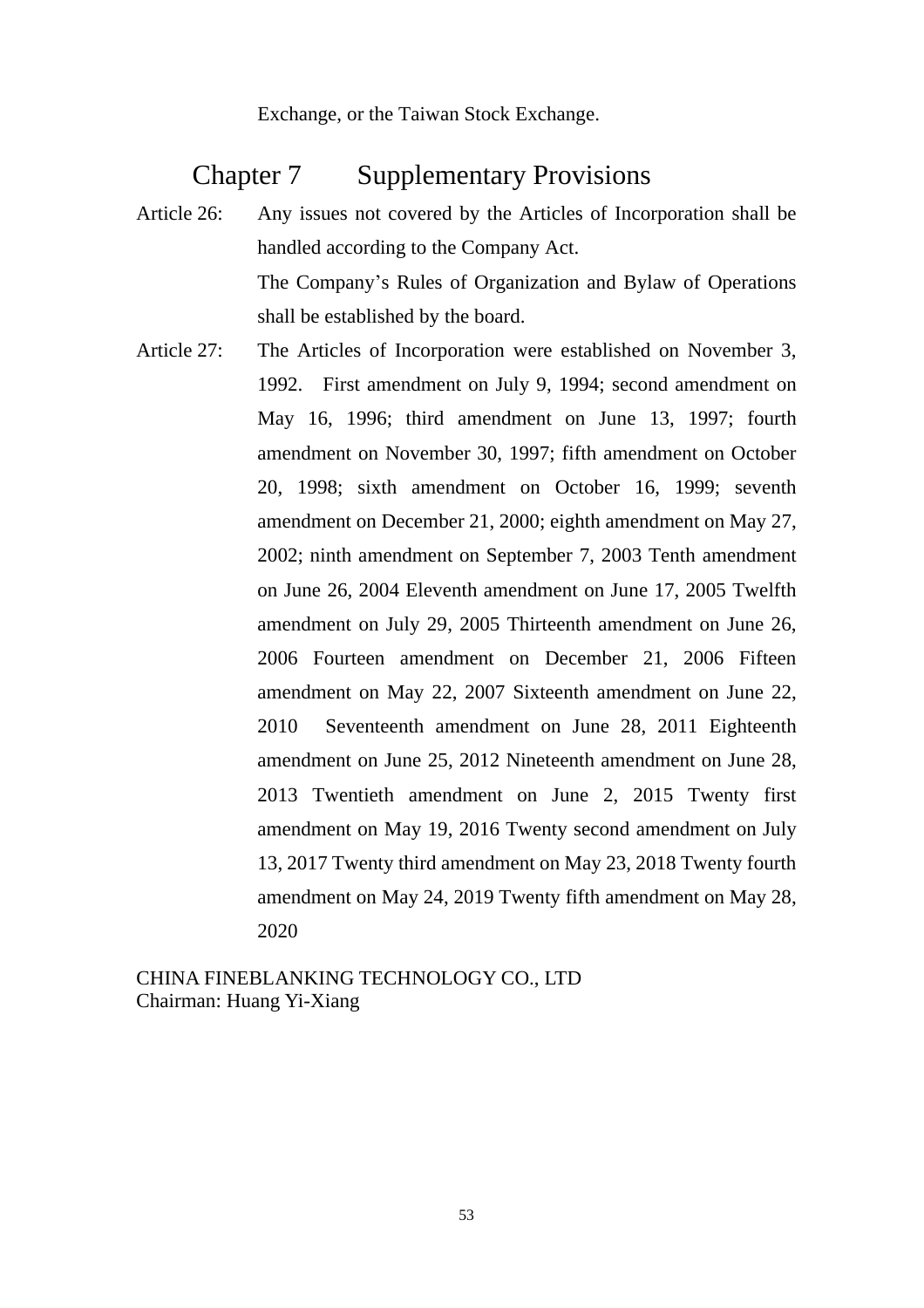(Appendix 2)

## CHINA FINEBLANKING TECHNOLOGY CO., LTD

## Rules of Procedure for Shareholder Meetings (before amendment)

- 1. Basis: Establishment in accordance with Article 5 of the Corporate Governance Best Practice Principles for TWSE/TPEx Listed Companies
- 2.Purpose: Establishment of a robust corporate governance system and strengthen the supervisory and management funcitons

3.Applicability: Unless otherwise required by laws or the Articles of Incorporation, the Company's shareholders' meetings should observe these rules.

- 4.Management authorization and responsibility:
	- 4.1. Formulation, amendment, and abolishment: Finance Department
	- 4.2. Management responsibility: Finance Department

5.Operational procedures:

- 5.1.Convening and notices of shareholders' meetings:
- 5.1.1. Unless otherwise specified by laws, shareholders' meetings are convened by the board. The meeting notice, the proxy form, the agenda summarizing proposed rectifications, discussions, election/dissimal of directors and relevant materials should be produced into electronic files and submitted to the the Market Observation Post System (MOPS) thirty days before a general shareholders' meeting or fifteen days before an extraordinary shareholders' meeting. Meeting Agenda Handbook and supplementary materials should be produced electronic files and submitted to the the Market Observation Post System (MOPS) twenty one days before a general shareholders' meeting or fifteen days before an extraordinary shareholders' meeting. Meeting Agenda Handbook and supplementary materials should be available at the Company and the stock transfer agent commissioned by the Company fifteen days before the shareholders' meeting and distributed at the shareholders' meeting.
- 5.1.2. Notices and announcements should state the reasons for calling of the meetings. With consent from the parties concerned, the notices may be sent electronically.
- 5.1.3. The election, appointment or dismissal of directors; change of the Articles of Incorporation; reduction of capital; application for suspension of public offering; competition permission of directors; conversion of earnings into capital; conversion of reserve into capital; dissolution, merger, division of the Company; or items mentioned in the first paragraph of Article 185 of the Company shall be listed in the reasons for meeting convening with key contents provided, and may not be raised in the extemporary motion. The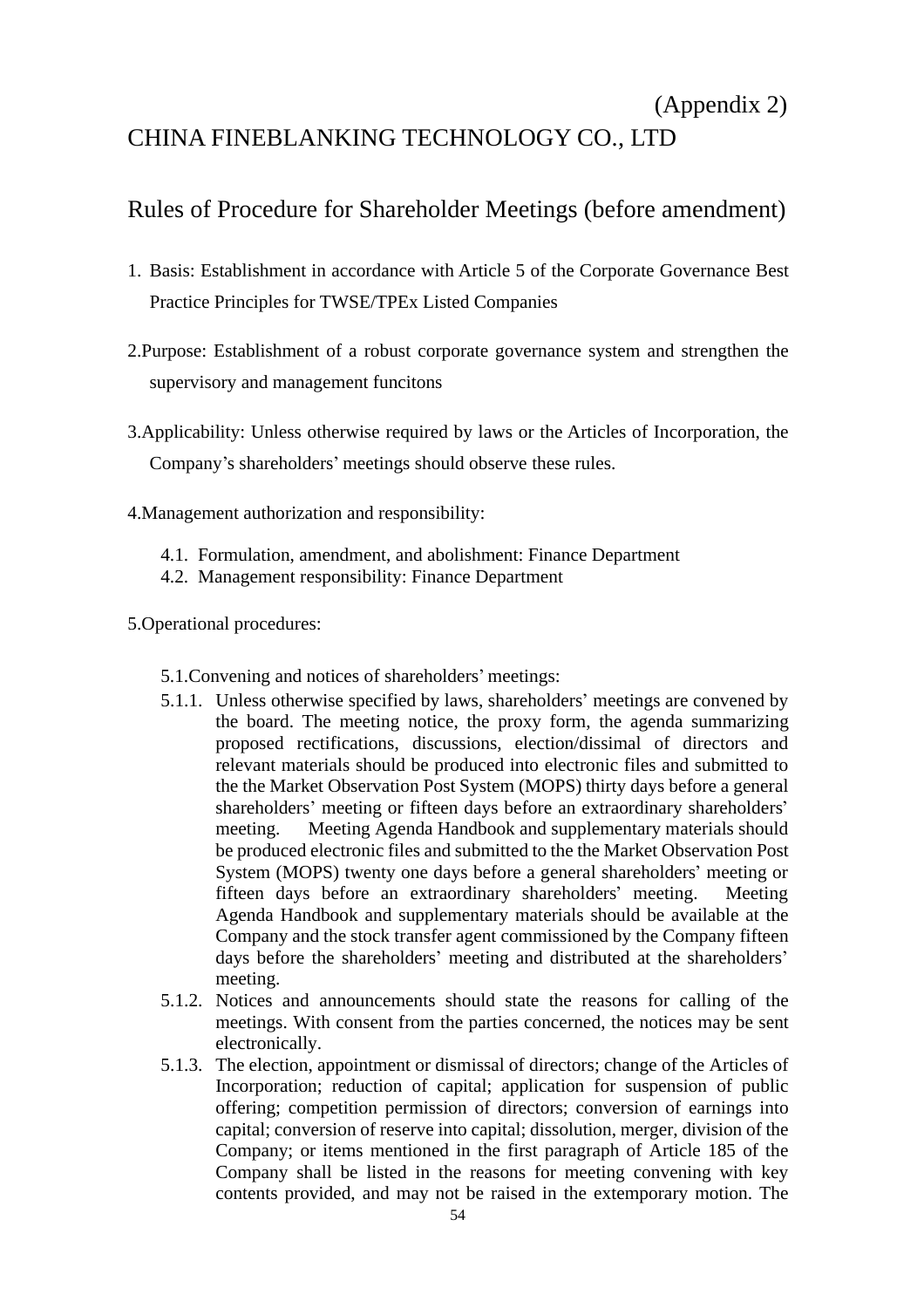main contents of the motion may be published on the website designated by the securities authority or by the Company, and the website addresses shall be stated in the notice.

If the reason for calling a shareholders' meeting includes the complete election of directors and supervisors and specified the date for the elected to assume office, the same shareholders' meeting may not change the date for assumption of office via an extemporary motion or other methods after the completion of election at the shareholders' meeting.

- 5.1.4. Shareholders with 1% or higher of the total number of issued shares may submit a proposal to the Company's general shareholders' meetings. This is, however, limited to one proposal, and none of the additional proposals shall be included in the motion. However, if the proposals from shareholders are to urge the Company to enhance public interest or to fulfill social responsibility, the board may include these proposals in the motion. In addition, the board may not include the proposal by shareholders if it falls into any of the circumstances specified in Item 4 of Article 172-1 of the Company Act.
- 5.1.5. The Company should announce the methods (in writing or electronically), venues and time period for accepting proposals from shareholders before the book closure date of a regular shareholders' meeting. The acceptance period shall not be less than ten days.
- 5.1.6. Each proposal from shareholders is limited to 300 Chinese characters. A proposal exceeding 300 Chinese characters will not be included in the motion. A shareholder who has submitted a proposal should attend the shareholders' meeting in person or authorize a party to attend to discuss the proposal.
- 5.1.7. The Company should inform the results of proposals to the proposing shareholders before sending out the notices for the shareholders' meeting and list the accepted proposals in the meeting agenda as part of the notice. The board should explain at the shareholders' meeting the reasons for not including certain shareholders' proposals.
- 5.2.For each shareholders' meeting, a shareholder may appoint a proxy to attend the meeting by providing the proxy form issued by the Company and stating the scope of the proxy's authorization. A shareholder may issue only one proxy form and appoint only one proxy. The proxy form should arrive at the Company at least five days before the shareholders' meeting. When duplicate proxy forms are delivered, the one received earliest shall prevail. Unless a declaration is made to cancel the previous proxy appointment.

After a proxy form has been delivered to the Company, if the shareholder intends to attend in person or would like to exercise voting rights in writing or electronically, a written notice of proxy cancellation shall be submitted to the Company at least two days before the shareholders' meeting. If the cancellation notice is submitted overdue, votes cast at the meeting by the proxy shall prevail.

- 5.3.The venue for a shareholders' meeting shall be the premises of the Company, or a place easily accessible to shareholders and appropriate for a shareholders' meeting. The meeting may not start earlier than 9 a.m. or later than 3 pm. The opinions from independent directors should be fully considered regarding the time and venue of shareholders' meetings.
- 5.4.Preparation of attendance books for sign-ins, etc.: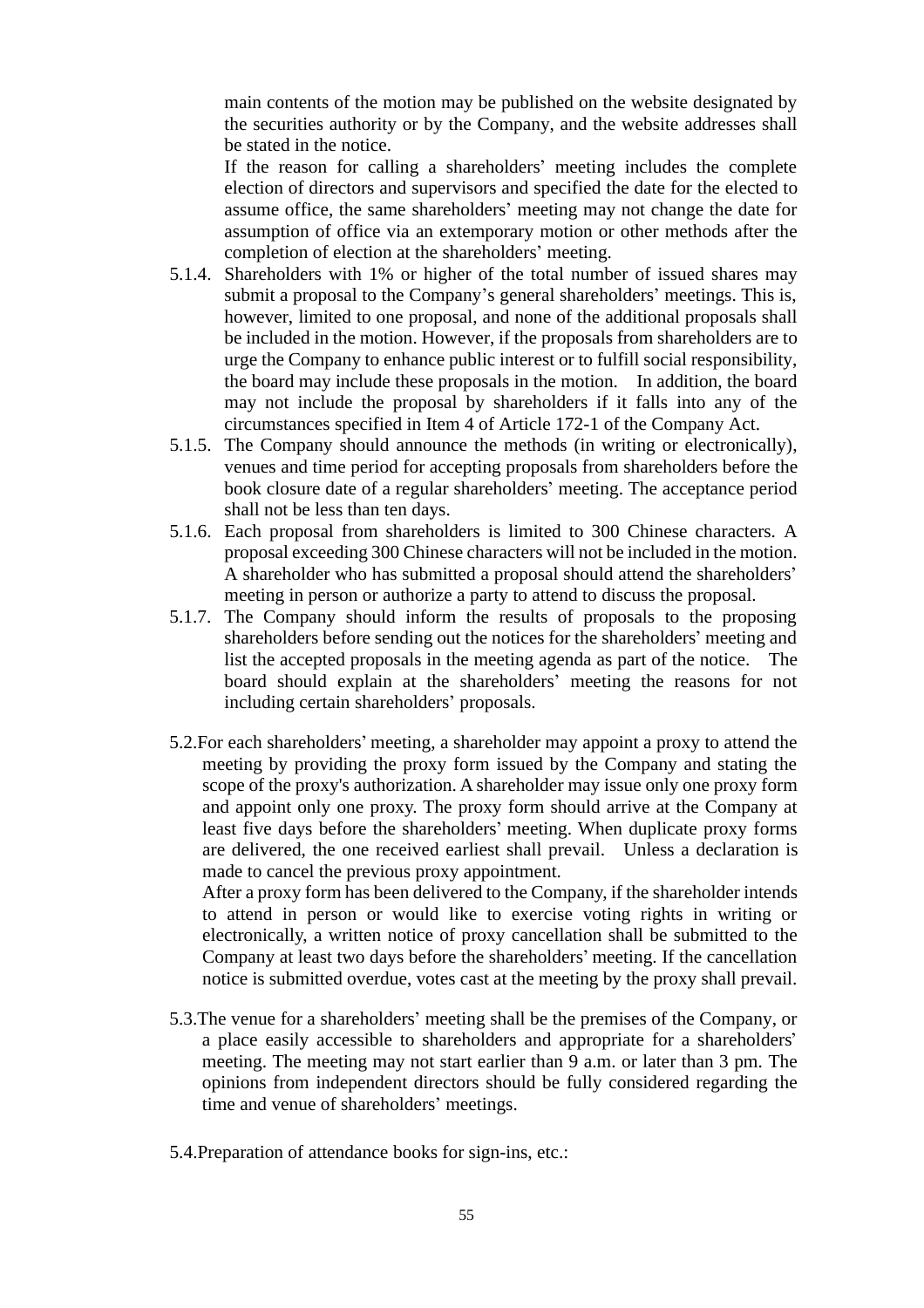- 5.4.1. The Company should specify the sign-in time, venue and other issues of attention in the notices for shareholders' meetings.
- 5.4.2. The processing of shareholders' sign-ins should allow for at least thirty minutes before the meeting starts. The sign-in location should be accompanied with a clear sign and attended by sufficient and suitable personnel.
- 5.4.3. Shareholders or proxies authorized by shareholders (collectively referred to as "shareholders") should enter the shareholders' meeting by presenting a attendance pass, sign-in card or other attendance certificates. The Company may not impose additional requirements at will on attendance documents. Proxy solicitors should bring identification documents for checking in.
- 5.4.4. The Company should prepare the attendance book for sign-ins by shareholders, or accept sign-in cards in lieu of signing in.
- 5.4.5. The Company should distribute copies of Meeting Agenda Handbook, the annual report, attendance passes, speaker's slips and ballots to attending shareholders. Director election ballots should be provided for the election of directors.
- 5.4.6. There may be more than one representative from a government agency shareholder or a legal person shareholder in the attendance of a shareholders' meeting. When a legal person is appointed to attend as proxy, it may designate only one person to attend the shareholders' meeting.
- 5.5. Chair and attendees of shareholders' meetings:
- 5.5.1. If a shareholders' meeting is convened by the board, the meeting shall be chaired by Chairperson. When Chairperson is on leave or for any reason unable to exercise the powers of the chairperson, Vice Chairperson shall act as the deputy. If there is no Vice Chairperson or Vice Chairperson is also on leave or unable to exercise the powers, Chairperson shall designate an executive director to be his/her deputy or a director to be his/her deputy if there is no executive director. Where Chairperson does not make such a designation, the executive directors or directors shall select from among themselves one person to serve as chair.

The executive director or the director acting as the deputy chair mentioned above should have served for at least six months and established an understanding of the Company's finance and business. The above criteria are applicable to a a legal person shareholder's representative on the board.

- 5.5.2. If a shareholders' meeting is convened by the board, the meeting shall be ideally chaired by Chairperson. At least half of the board directors and at least one member from each functional committee should be attend on behalf of the committee. The attendance shall be recorded in the minutes of shareholders' meetings.
- 5.5.3. If a shareholders' meeting is convened by a party with power to convene but other than the board, the convening party shall chair the meeting. When there are two or more such convening parties, they shall mutually select a chair from among themselves.
- 5.5.4. Where necessary, the Company may lawyers, accountants or other professionals to attend shareholders' meetings.
- 5.6. The Company should record the audio and video, continuously and thoroughout, from the sign-in of shareholders to the meeting and the votes counting process.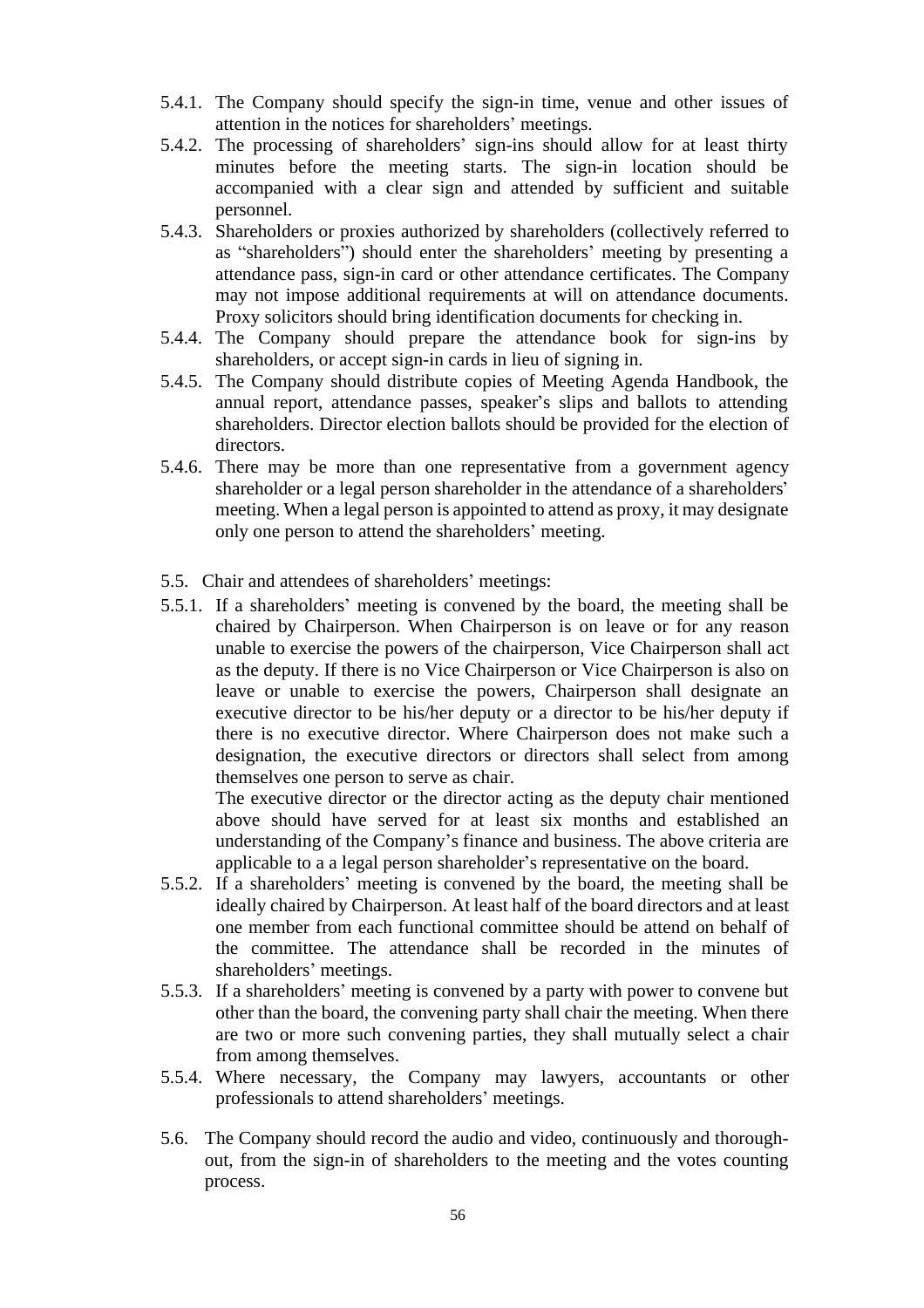The aforesaid audio and video data should be retained for at least one year. However, the record keeping period will end after the conclusion of litigation filed by shareholders according to Article 189 of the Company Act.

- 5.7. Calculation of shares represented by attending shareholders and meeting procedure:
- 5.7.1. The attendance of shareholders' meetings should be based on shares represented. Shares represented shall be calculated based on the attendance book records or sign-in cards handed in plus the number of shares with voting rights exercised in writing or electronically.
- 5.7.2. The chair shall call the meeting to order at the appointed meeting time. However, when the attending shareholders do not represent at least half of the total number of issued shares, the chair may announce a postponement, provided that no more than two such postponements for a combined total of up to one hour may be made. If the attending shareholders still represent less than one third of the total number of issued shares after two postponements, the chair shall declare the meeting adjourned for want of quorum.
- 5.7.3. If the quorum is not met after two postponements as described in the preceding paragraph, but the attending shareholders represent one third or more of the total number of issued shares, a tentative resolution may be adopted pursuant to Article 175-1 of the Company Act. All shareholders shall be notified of the tentative resolution and another shareholders' meeting shall be convened within one month.
- 5.7.4. Prior to conclusion of the meeting, if the attending shareholders has reached at least half of the total number of issued shares, the chair may resubmit the tentative resolution for voting by the shareholders' meeting pursuant to Article 174 of the Company Act.
- 5.8.Discussion:
- 5.8.1. If a shareholders meeting is convened by the board, the meeting agenda shall be set by the board.

All the proposals (including extemporary motions and modified motions) should be voted one by one.

The meeting shall proceed according to the set agenda, which may not be changed without a resolution of the shareholders' meeting.

- 5.8.2. The above requirements are applicable to the shareholders' meetings convened by those with convening powers other than the board.
- 5.8.3. The chair may not declare the meeting adjourned prior to completion of deliberation on the meeting agenda of the preceding two paragraphs (including extemporary motions), unless with a resolution of the shareholders' meeting. If the chair declares the meeting adjourned in violation of the rules of procedure, other members of the board shall promptly assist the attending shareholders in electing a new chair in accordance with statutory procedures, by agreement of at least half of the votes represented by the attending shareholders, and then continue the meeting.
- 5.8.4. The chair should provide sufficient opportunities for explanation and discussion of proposals, amendments by shareholders, or extemporary motions. Once the chair deems that it is time for votes, he/she may announce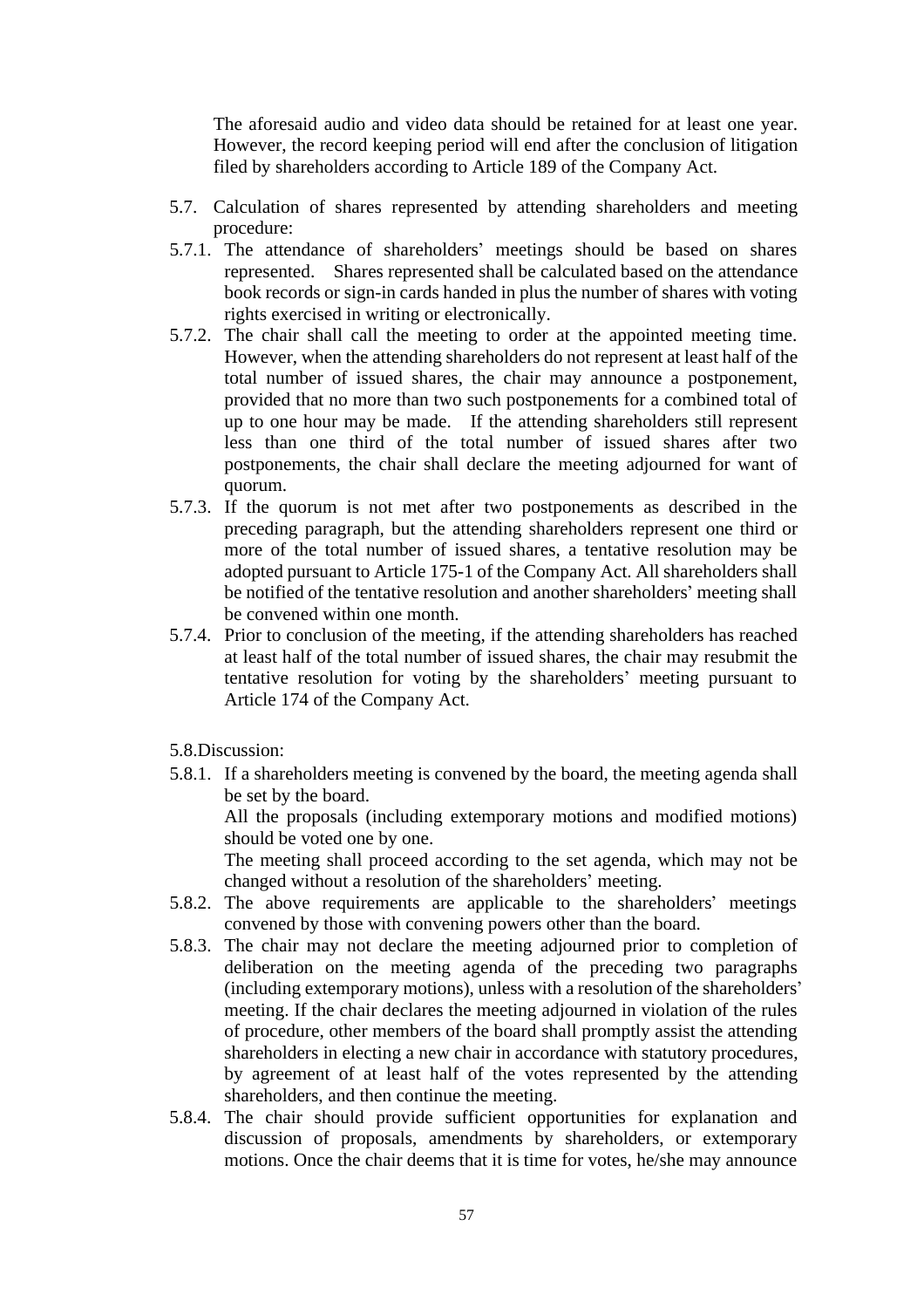the discussion closed and call for a vote, by allowing for adequate and appropriate voting time.

- 5.9.Speaking by shareholders:
- 5.9.1. Before speaking, an attending shareholder must specify on a speaker's slip the subject of the speech, his/her shareholder account number (or attendance card number), and account name. The order in which shareholders speak will be set by the chair.
- 5.9.2. An attending shareholder who has submitted a speaker's slip but does not speak shall be deemed to have not spoken. When the content of the speech does not match the subject given on the speaker's slip, the spoken content shall prevail.
- 5.9.3. Except with the consent of the chair, a shareholder may not speak more than twice on the same proposal, and a single speech may not exceed five minutes. However, this can be extended for another three minutes, with the chair's consent. If the shareholder's speech violates the rules or exceeds the scope of the agenda, the chair may terminate the speech.
- 5.9.4. When an attending shareholder is speaking, other shareholders may not speak or interrupt unless they have sought and obtained the consent of the chair and the speaking shareholder. The chair shall stop any violation of this rule.
- 5.9.5. When a legal person shareholder appoints two or more representatives to attend a shareholders' meeting, only one of the representatives so appointed may speak on the same proposal.
- 5.9.6. After an attending shareholder has spoken, the chair may respond in person or direct relevant personnel to respond.
- 5.10.Votes calculation and the recusal system:
- 5.10.1. The calculation of votes by a shareholders' meeting should be based on shares represented.
- 5.10.2. With respect to resolutions of shareholders' meetings, the number of shares held by a shareholder with no voting rights shall not be calculated as part of the total number of issued shares.
- 5.10.3. Shareholders may not exercise voting rights for themselves or on behalf of other shareholders in issues which their personal interest may be detrimental to the Company's interest.
- 5.10.4. The number of shares for which voting rights may not be exercised under the preceding paragraph will not be included in the voting rights represented by attending shareholders.
- 5.10.5. Except for a trust enterprise or a shareholder services agent approved by the competent securities authority, when one person is concurrently appointed as proxy by two or more shareholders, the voting rights represented by that proxy may not exceed 3% of the voting rights represented by the total number of issued shares. The voting rights in excess of that percentage will not calculated.
- 5.11.Voting, scrutineering and votes calculation:
- 5.11.1. A shareholder is entitled to one vote for each share held, except when the shares are restricted or deemed non-voting under Article 179-2 of the Company Act.
- 5.11.2. The exercise of voting rights at the shareholders' meetings convened by the Company should be electronically in principle and may be in writing. The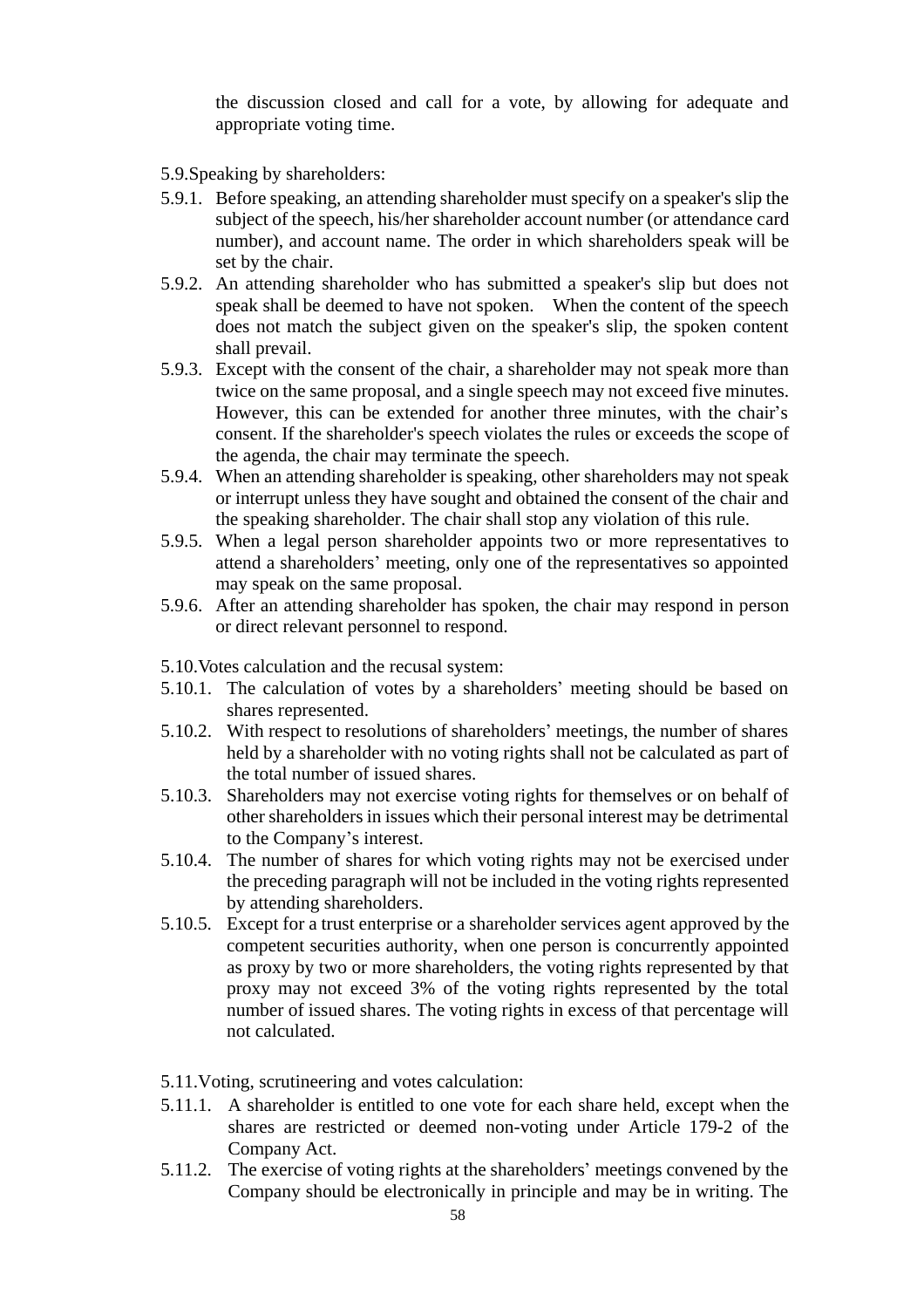methods to exercise voting rights in writing or electronically should be clearly described in the notices for shareholders' meetings. The shareholders exercising voting rights in writing or electronically are deemed to be attending the shareholders' meeting in person. However, they are deemed as abstaining from voting for extemporary motions or modified proposals in that shareholders' meeting. Therefore, the Company should avoid the proposal of extemporary motions or the modification of original proposals.

- 5.11.3. The indication for exercising voting rights in writing or electronically abovementioned should be delivered to the Company at least two days before the shareholders' meeting. When duplicate indications proxy forms are delivered, the one received earliest shall prevail. Unless a declaration is made to cancel the previous indication.
- 5.11.4. After the exercise of voting rights in writing or electronically, if the shareholder intends to attend in person, a notice for cancellation of the previously exercised voting rights shall be submitted to the Company in the same method for the exercise of the voting rights at least two days before meeting date. If the cancellation notice is submitted overdue, votes cast in writing or electronically shall prevail. If a shareholder has exercised voting rights in writing or electronically and also authorized a proxy to attend the shareholders' meeting, the votes cast at the meeting by the proxy shall prevail.
- 5.11.5. Unless otherwise specified by the Company Act or the Company's Articles of Incorporation, the passage of a proposal shall require an affirmative vote of at least half of the voting rights represented by the attending shareholders. The chair or designated personnel should announce the total number of voting rights represented by the attending shareholders for the casting of votes on each proposal. After shareholders have completed the voting for individual proposals, the results of the votes cast for, against and abstained should be entered into the Market Observation Post System (MOPS) on the same day after the end of the shareholders' meeting.
- 5.11.6. In case of an amendment or an alternative to a proposal, the chair shall determine the order in which the amendment, the alternative and the original proposal will be put to a vote. When any one among them is passed, the other proposals will be deemed rejected, and no further voting shall be required.
- 5.11.7. The chair shall appoint ballot scrutineers and counters for voting. Ballot scrutineers must be shareholders.
- 5.11.8. Vote counting by a shareholders' meeting on proposals or elections shall be conducted in public at the venue of the shareholders' meeting. Immediately after vote counting has been completed, the results (including the percentages) shall be announced onsite and recorded.
- 5.12.Election Matters:
- 5.12.1. The election of directors by the shareholders' meeting shall follow the Company's relevant procedures and requirements. The results should be announced immediately onsite, including the list of elected directors and votes attracted.
- 5.12.2. The ballots for the abovementioned election shall be signed and sealed by the scrutineers and properly retained for at least one year. However, the record keeping period will end after the conclusion of litigation filed by shareholders according to Article 189 of the Company Act.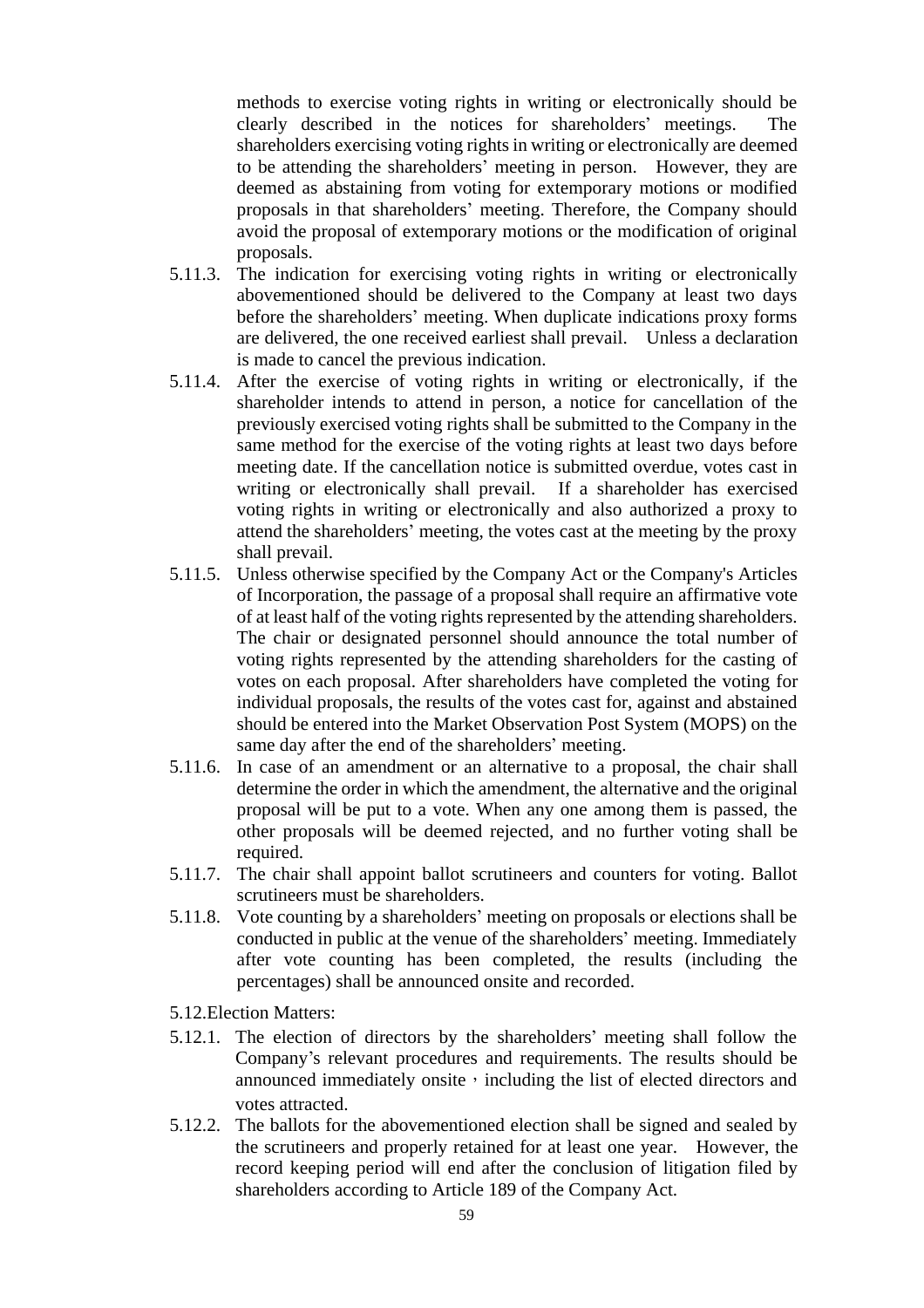- 5.13.Meeting minutes and sign-offs:
- 5.13.1. Matters resolved at a shareholders' meeting shall be recorded in meeting minutes. The meeting minutes shall be signed or stamped by the chair of the meeting and distributed to each shareholder within 20 days after the meeting. Meeting minutes may be produced and distributed in electronic form. The Company may distribute shareholders' meeting minutes via the announcement on the Market Observation Post System (MOPS). The meeting minute shall accurately record the year, month, day, the meeting venue, the chair's name, the methods for resolutions adoption, and a summary of the deliberations and voting results (including percentages), and the number of votes for each candidate if there is an election for directors. Meeting minutes shall be retained for the Company's duration of the existence.
- 5.14.Announcements:
- 5.14.1. On the day of the shareholders' meeting, the Company should prepare a tally form according to statutory requirements so that proxy solicitors may clearly disclose the number of shares collected and proxy representatives can specify the number of shares represented at the venue of the shareholders' meeting.
- 5.14.2. If the resolutions by shareholders' meetings are, according to laws, Taiwan Stock Exchange Corporation or Taipei Exchange regulations, material information, the Company should transmit the contents to on the Market Observation Post System (MOPS) within required timeframes.
- 5.15.Maintenance of order at venues:
- 5.15.1. Staff handling administrative affairs of a shareholders' meeting shall wear identification badges or arm bands.
- 5.15.2. The chair may direct the proctors or security personnel to help maintain order at the meeting place. When proctors or security personnel help maintain order onsite, they shall wear an identification badges or arm bands bearing the word "Proctor".
- 5.15.3. If a shareholder attempts to speak through any device other than the public address equipment provided by the Company, the chair may prevent the shareholder from so doing.
- 5.15.4. When a shareholder violates the rules of procedure and defies the chair's correction, obstructing the proceedings and refusing to heed calls to stop, the chair may direct the proctors or security personnel to escort the shareholder from the meeting.
- 5.16.Breaks and meeting resumption
- 5.16.1. When a meeting is in progress, the chair may announce a break depending on time considerations. If a force majeure event occurs, the chair may rule the meeting temporarily suspended and announce a time when, in view of the circumstances, to resume the meeting.
- 5.16.2. If the agenda of a shareholders' meeting (including extemporary motions) has not been concluded but the venue is no longer available for continued use, the shareholders meeting may adopt a resolution to resume the meeting at another venue.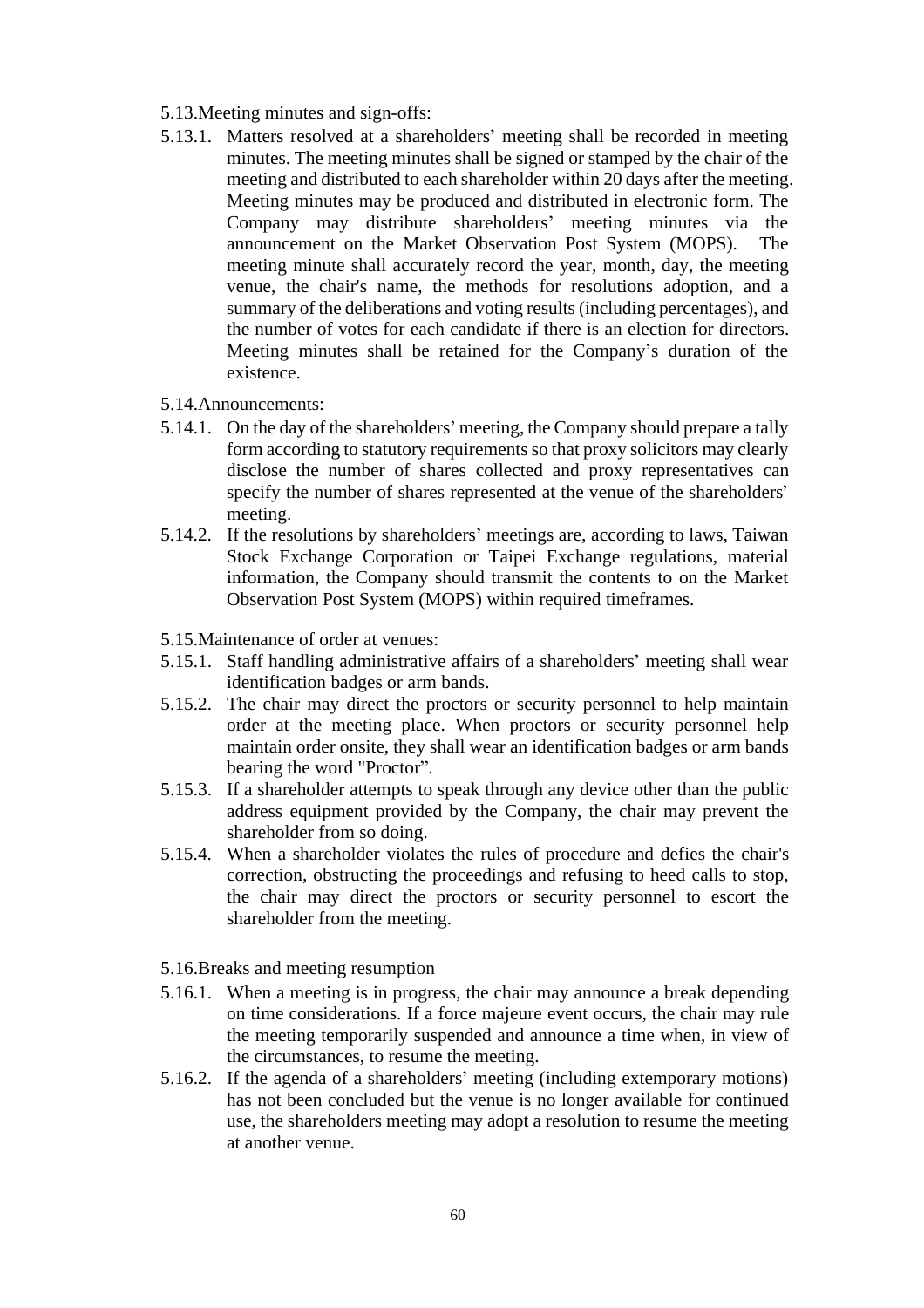5.16.3. A resolution may be adopted at a shareholders' meeting to defer or resume the meeting within five days in accordance with Article 182 of the Company Act.

6.Supplementary Provisions:

- 6.1. These rules and subsequent amendments take effect upon the approval by a shareholders' meeting.
- 6.2. These rules came into force on June 2, 2007. First amendment on June 2, 2015 Second amendment on May 28, 2020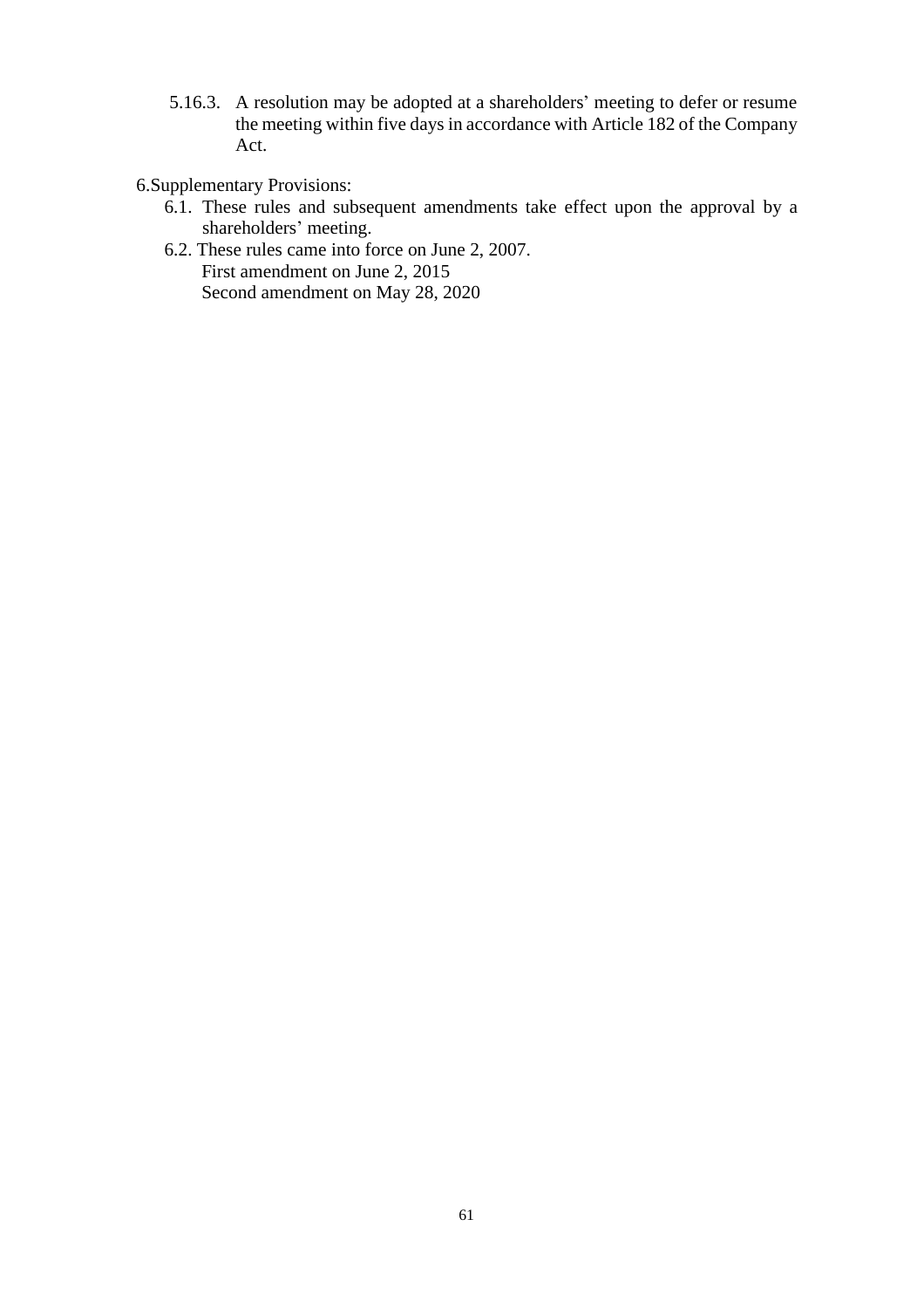(Appendix 3)

# CHINA FINEBLANKING TECHNOLOGY CO., LTD

# Procedures for Election and Appointment of Directors (before amendment)

- 1 Basis: In according to Article 21 and Article 41 of the Corporate Governance Best Practice Principles for TWSE/TPEx Listed Companies.
- 2 Purpose: Fair, just and open election of directors
- 3 Applicability: Unless otherwise specified by laws or the Articles of Incorporation, the election of the Company's directors should observe these procedures.
- 4 Management authorization and responsibility:
	- 4.1 Formulation, amendment, and abolishment: Headquarters
	- 4.2 Management responsibility: Headquarters
- 5 Consideration for election of directors:
	- 5.1 The election of the Company's directors should take into account the overall composition of the board. Board members should be, in general, equipped with the knowledge, skills and literacy necessary to exercise their powers. The capabilities required are as follows:
		- 5.1.1 Business judgement
		- 5.1.2 Accounting and financial analysis
		- 5.1.3 Management
		- 5.1.4 Crisis management
		- 5.1.5 Industry knowledge
		- 5.1.6 International outlook
		- 5.1.7 Leadership
		- 5.1.8 Decision-making
	- 5.2 More than half of the Company's directors may not have relations as a spouse or a relative within two degrees to each other.
- 6 Qualifications and election of independent directors:
	- 6.1 The Company's independent directors should meet the qualifications specified in Article 2, Article 3 and Article 4 of the Regulations Governing Appointment of Independent Directors and Compliance Matters for Public Companies.
	- 6.2 The election of the Company's independent directors should adhere with Article 5 to Article 9 of the Regulations Governing Appointment of Independent Directors and Compliance Matters for Public Companies and Article 24 of the Corporate Governance Best Practice Principles for TWSE/TPEx Listed Companies.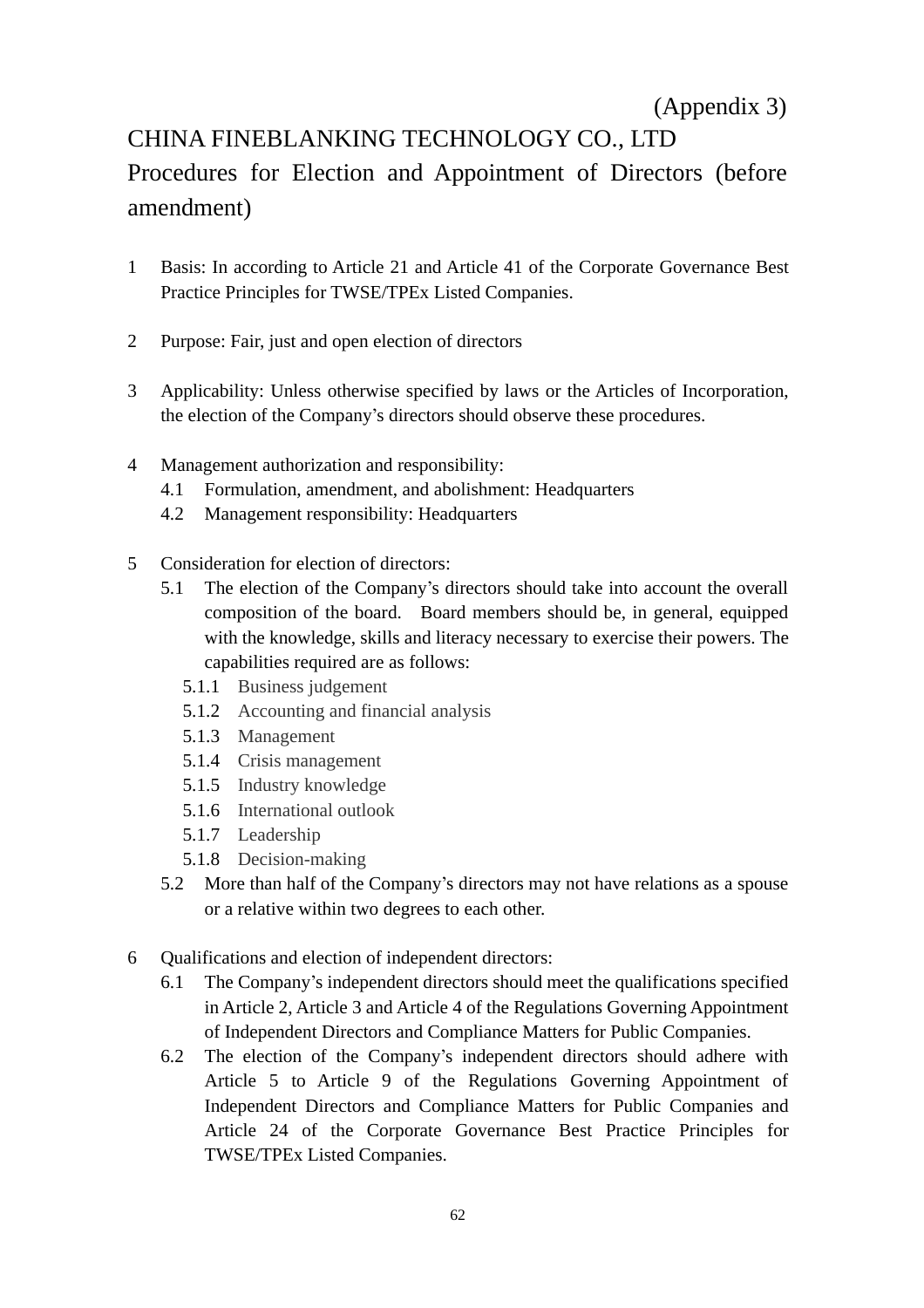- 7 Operational procedures:
	- 7.1 The Company's election of directors is based on the nomination system described by Article 192-1 of the Company Act and conducted in a cumulative voting system. Unless otherwise required by laws, each share is attached with the election rights in number equal to the number of directors to be elected. These election rights can be used for a single candidate or a number of candidates.
	- 7.2 The board shall prepare for and distribute to each shareholder the ballots in the same number of directors to be elected and with the number of election rights attached to shareholdings specified. Attendance card numbers printed on the ballots may be used instead of recording the names of voting shareholders.
	- 7.3 The election rights required for directors and independent directors is based on the number of seats specified by the Company's Articles of Incorporation. The candidates with the highest votes measured with election rights shall be elected. If two or more candidates for the last board seat have attracted the same number of election rights and, the result shall be determined with lot drawing. The chair will draw the lot for the absent candidate(s).
	- 7.4 Before an election, the chair shall appoint scrutineers (who are shareholders) and ballot counters to carry out relevant tasks. Ballot boxes will be prepared by the board, opened and inspected by scrutineers in public.
	- 7.5 If the voted party is a shareholder, the name and the shareholder account number of the voted party should be provided on the ballot in the column specifying the voted party. If the voted party is not a shareholder, the name and the identification number of the voted party should be provided. If the voted party is a legal person shareholder or a government agency shareholder, the name and the shareholder account number of the legal person shareholder or the government agency shareholder should be provided on the ballot. The name of the representative of the legal person shareholder or the government agency shareholder should also be provided. If there are multiple representatives, all their names should be provided.
	- 7.6 Ballots will be invalid under any of the following circumstances:
		- 7.6.1 Ballots not prepared by the board
		- 7.6.2 Blank ballots thrown into a ballot box
		- 7.6.3 Writing illegible, unidentifiable or tampered
		- 7.6.4 Account name or shareholder account number provided on the ballot inconsistent with the shareholders' register if the voted party is a shareholder; or name and identification number provided on the ballot proven to be inaccurate if the voted party is not a shareholder.
		- 7.6.5 Wording on the ballot other than the account (name) or the shareholder account number (identification number) of the voted party and the allocated election rights
		- 7.6.6 The name of the voted party identical with the name of another shareholder, but no shareholder account number or identification number provided for identification purpose
	- 7.7 Ballots are opened and counted onsite after the completion of voting. The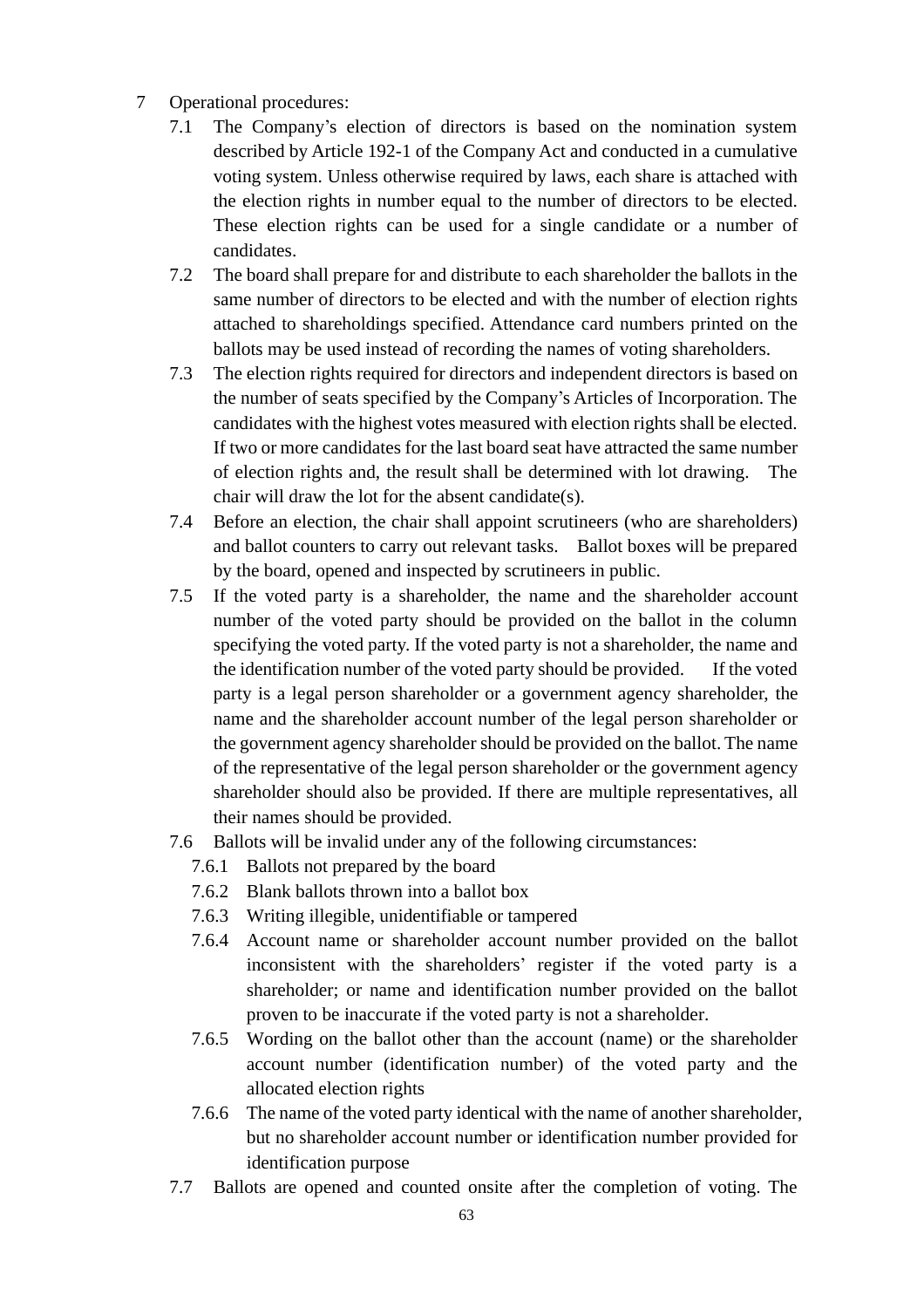results are announced by the chair regarding the elected directors and the corresponding election rights.

The ballots for the abovementioned election shall be signed and sealed by the scrutineers and properly retained for at least one year. However, the record keeping period will end after the conclusion of litigation filed by shareholders according to Article 189 of the Company Act.

- 7.8 The board shall issue notifications to the elected directors.
- 8 Supplementary Provision: These procedures and subsequent amendments take effect upon the approval by a shareholders' meeting.
	- 8.1 These procedures came into force on June 25, 2012.
	- 8.2 First amendment on May 28, 2020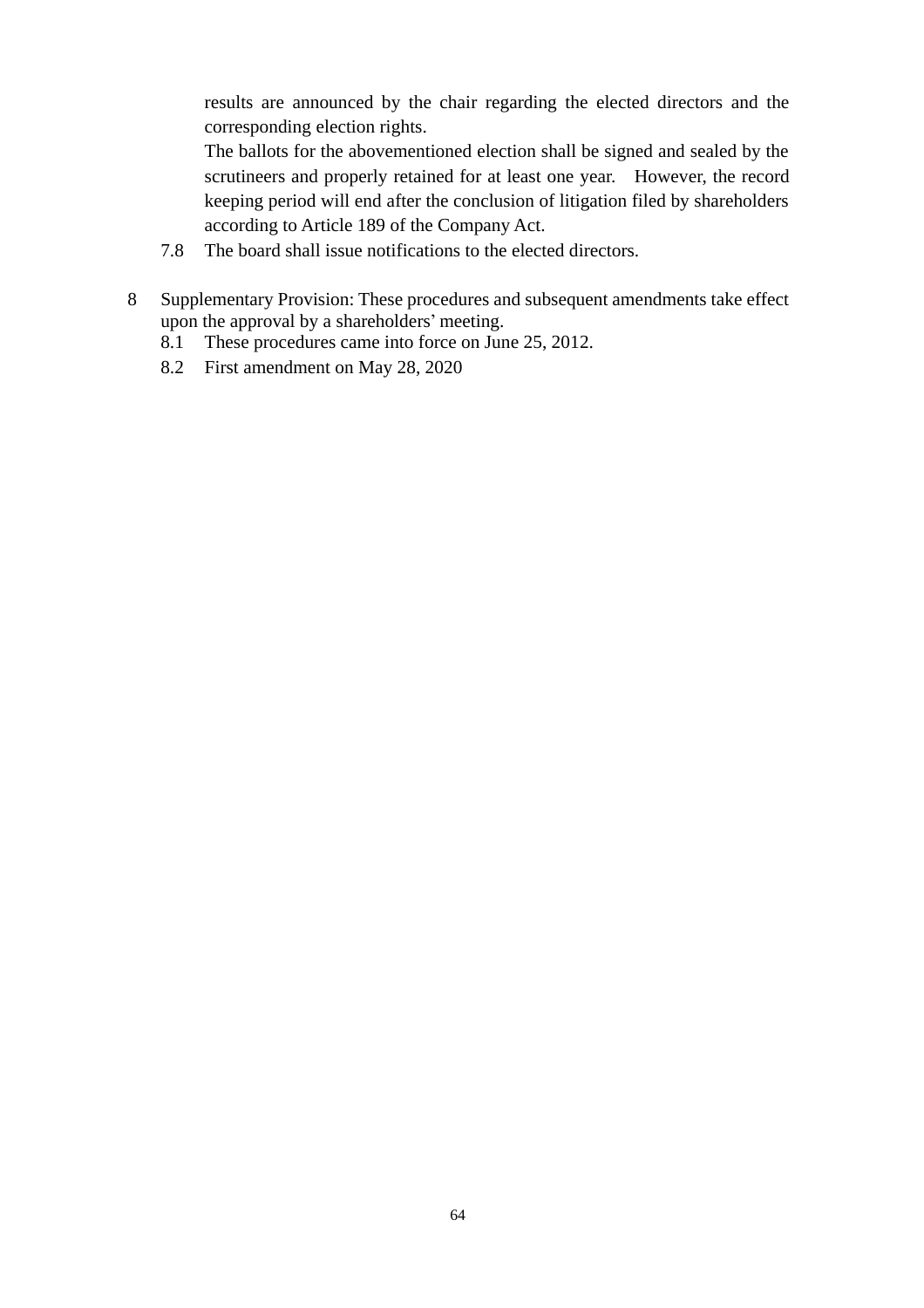(Appendix 4)

## **Shareholdings by all the board directors**

(1) Minimum statutory shareholdings by all directors and details of numbers of shares held shown on the shareholder register

| Title     | Minimum statutory<br>shareholdings | No. of shares held shown on shareholder register<br>as of book closure date |
|-----------|------------------------------------|-----------------------------------------------------------------------------|
| Directors | 6,732,578                          | 12,060,355                                                                  |

Note 1: Book closure date: March 30, 2021

- Note 2: As of March 30, 2021, the Company's number of issued shares totaled 83,884,100.
- Note 3: The Company has, according to Article 14-4 of the Securities and Exchange Act, established Audit Committee and all the independent directors have replaced supervisors.

| (2) Details of number of shares held by directors |
|---------------------------------------------------|
|---------------------------------------------------|

| Title                              | Name                                | No. of shares held<br>shown on shareholder<br>register as of book<br>closure date | As % of the total<br>number of issued<br>shares<br>$(\%)$ |
|------------------------------------|-------------------------------------|-----------------------------------------------------------------------------------|-----------------------------------------------------------|
| Chairman                           | Huang Yi-Xiang                      | 1,486,693                                                                         | 1.77                                                      |
| Directors                          | <b>Hsieh Ling</b>                   | 5,652,235                                                                         | 6.72                                                      |
| <b>Directors</b>                   | Lu Yong-Gong                        | 1,401,000                                                                         | 1.66                                                      |
| <b>Directors</b>                   | Tai Wen-Cheng                       | 2,134,772                                                                         | 2.54                                                      |
| Directors                          | Jacky Lo                            | 1,385,655                                                                         | 1.65                                                      |
| director                           | Independent Wang Yuan-Hong          | $\overline{0}$                                                                    | 0                                                         |
| Independent Tsai Meier<br>director |                                     | $\Omega$                                                                          | $\Omega$                                                  |
| director                           | Independent Jin H. Huang            | $\overline{0}$                                                                    | 0                                                         |
|                                    | No. of shares held by all directors | 12,060,355                                                                        | 14.33                                                     |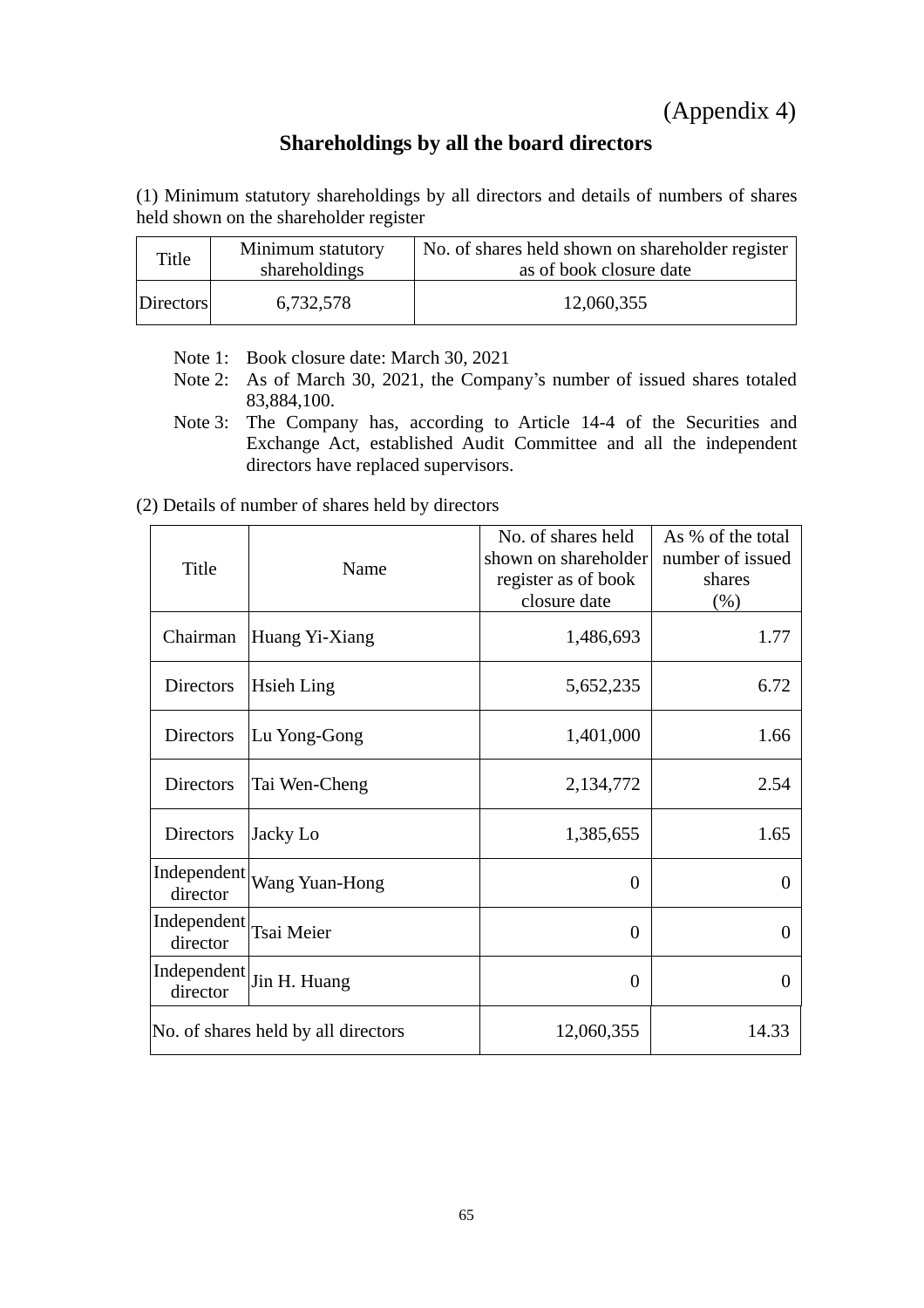# (Appendix 5)

## **Proposals from shareholders who own at least 1% of the Company's**

## **issued shares**

- 1. According to Article 172-1 of the Company Act, the shareholders who own at least 1% of the Company's issued shares may submit proposals in writing to the Company's general shareholders' meeting for 2020. Proposal acceptance period: from March 9 2021 to March 19, 2021
- 2. Proposal from shareholders who own at least 1% of the Company's issued shares to the Company's general shareholders' meeting for 2020: none